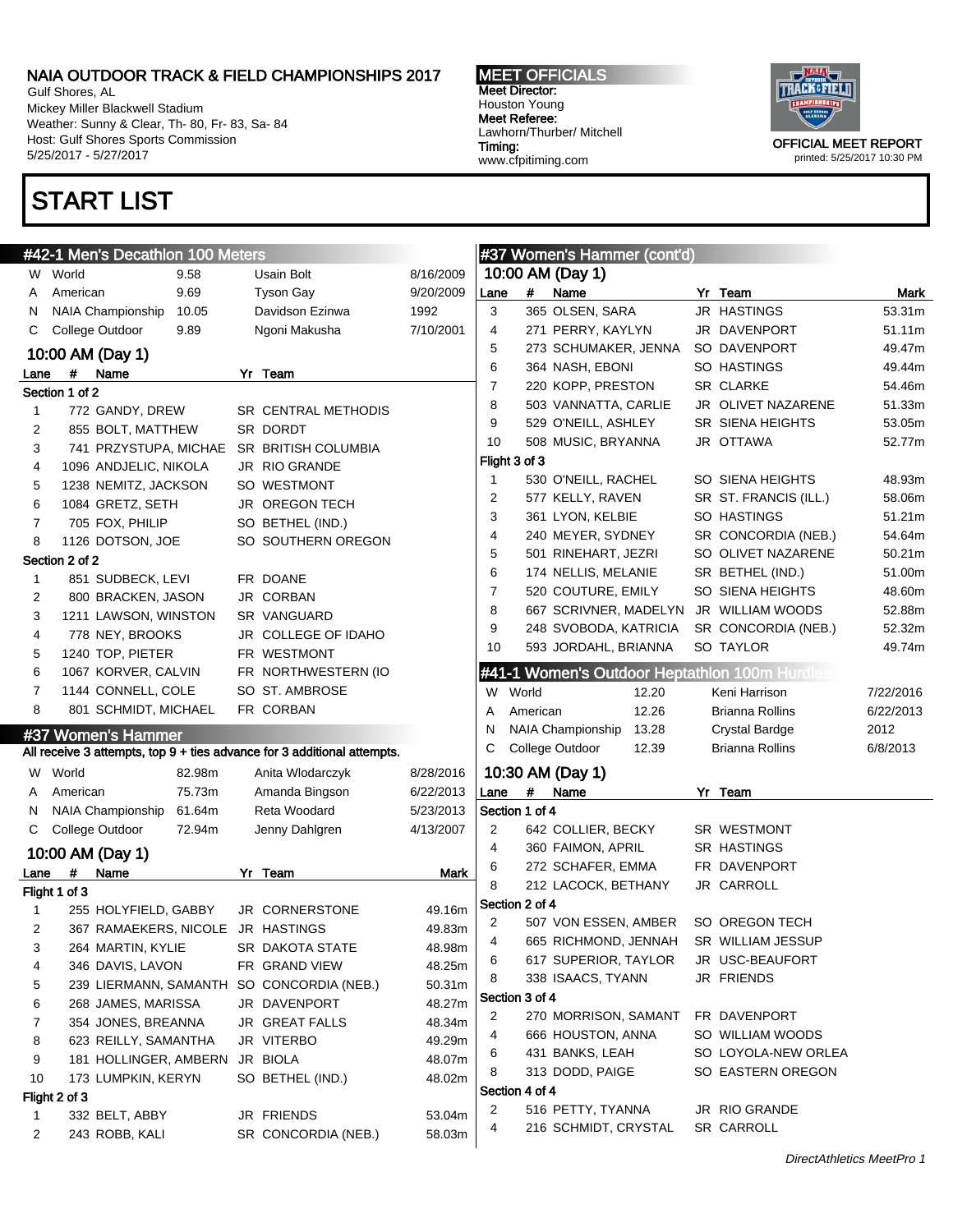Gulf Shores, AL Mickey Miller Blackwell Stadium Weather: Sunny & Clear, Th- 80, Fr- 83, Sa- 84 Host: Gulf Shores Sports Commission 5/25/2017 - 5/27/2017

# START LIST

MEET OFFICIALS Meet Director: Houston Young Meet Referee: Lawhorn/Thurber/ Mitchell Timing: www.cfpitiming.com



|      |               |                                            | #41-1 Women's Outdoor Heptathlon 100m Hurdles (cont |           |                |               |                                 |        | #41-2 Women's Outdoor Heptathlon High Jump (com |           |
|------|---------------|--------------------------------------------|-----------------------------------------------------|-----------|----------------|---------------|---------------------------------|--------|-------------------------------------------------|-----------|
|      |               | 10:30 AM (Day 1)                           |                                                     |           |                |               | 11:05 AM (Day 1)                |        |                                                 |           |
| Lane | #             | Name                                       | Yr Team                                             |           | Lane           | #             | Name                            |        | Yr Team                                         |           |
| 6    |               | 408 ARELLANO, KAIANN                       | JR JAMESTOWN                                        |           | 10             |               | 338 ISAACS, TYANN               |        | JR FRIENDS                                      |           |
| 8    |               | 668 VAN HARN, MEGAN                        | FR WILLIAM WOODS                                    |           | 11             |               | 360 FAIMON, APRIL               |        | <b>SR HASTINGS</b>                              |           |
|      |               | #42-2 Men's Decathlon Long Jump            |                                                     |           | 12             |               | 408 ARELLANO, KAIANN            |        | JR JAMESTOWN                                    |           |
|      | W World       | 8.95m                                      | <b>Mike Powell</b>                                  | 8/30/1991 | 13             |               | 507 VON ESSEN, AMBER            |        | SO OREGON TECH                                  |           |
| Α    | American      | 8.95m                                      | <b>Mike Powell</b>                                  | 8/30/1991 | 14             |               | 272 SCHAFER, EMMA               |        | FR DAVENPORT                                    |           |
| N    |               | 8.09m<br>NAIA Championship                 | Joshua Owusu                                        | 1974      | 15             |               | 642 COLLIER, BECKY              |        | SR WESTMONT                                     |           |
| C    |               | College Outdoor<br>8.74m                   | <b>Erick Walder</b>                                 | 4/2/1994  | 16             |               | 270 MORRISON, SAMANT            |        | FR DAVENPORT                                    |           |
|      |               |                                            |                                                     |           |                |               | #42-3 Men's Decathlon Shot Put  |        |                                                 |           |
|      |               | 10:35 AM (Day 1)                           |                                                     |           | W              | World         |                                 | 23.12m | Randy Barnes                                    | 5/20/1990 |
| Lane | #             | Name                                       | Yr Team                                             |           | Α              | American      |                                 | 23.13m | Randy Barnes                                    | 5/20/1990 |
|      | Flight 1 of 1 |                                            |                                                     |           | N              |               | <b>NAIA Championship</b>        | 20.06m | Steve Ercegovac                                 | 2000      |
| 1    |               | 741 PRZYSTUPA, MICHAE                      | SR BRITISH COLUMBIA                                 |           | С              |               | College Outdoor                 | 22.00m | John Godina                                     | 6/3/1995  |
| 2    |               | 1084 GRETZ, SETH                           | <b>JR OREGON TECH</b>                               |           |                |               |                                 |        |                                                 |           |
| 3    |               | 778 NEY, BROOKS                            | JR COLLEGE OF IDAHO                                 |           |                |               | 11:15 AM (Day 1)                |        |                                                 |           |
| 4    |               | 705 FOX, PHILIP                            | SO BETHEL (IND.)                                    |           | Lane           | #             | Name                            |        | Yr Team                                         |           |
| 5    |               | 772 GANDY, DREW                            | SR CENTRAL METHODIS                                 |           |                | Flight 1 of 1 |                                 |        |                                                 |           |
| 6    |               | 800 BRACKEN, JASON                         | JR CORBAN                                           |           | $\mathbf 1$    |               | 778 NEY, BROOKS                 |        | JR COLLEGE OF IDAHO                             |           |
| 7    |               | 1067 KORVER, CALVIN                        | FR NORTHWESTERN (IO                                 |           | 2              |               | 1096 ANDJELIC, NIKOLA           |        | JR RIO GRANDE                                   |           |
| 8    |               | 1240 TOP, PIETER                           | FR WESTMONT                                         |           | 3              |               | 1126 DOTSON, JOE                |        | SO SOUTHERN OREGON                              |           |
| 9    |               | 1126 DOTSON, JOE                           | SO SOUTHERN OREGON                                  |           | 4              |               | 1238 NEMITZ, JACKSON            |        | SO WESTMONT                                     |           |
| 10   |               | 801 SCHMIDT, MICHAEL                       | FR CORBAN                                           |           | 5              |               | 800 BRACKEN, JASON              |        | JR CORBAN                                       |           |
| 11   |               | 1238 NEMITZ, JACKSON                       | SO WESTMONT                                         |           | 6              |               | 851 SUDBECK, LEVI               |        | FR DOANE                                        |           |
| 12   |               | 851 SUDBECK, LEVI                          | FR DOANE                                            |           | $\overline{7}$ |               | 855 BOLT, MATTHEW               |        | SR DORDT                                        |           |
| 13   |               | 855 BOLT, MATTHEW                          | SR DORDT                                            |           | 8              |               | 1067 KORVER, CALVIN             |        | FR NORTHWESTERN (IO                             |           |
| 14   |               | 1096 ANDJELIC, NIKOLA                      | JR RIO GRANDE                                       |           | 9              |               | 1211 LAWSON, WINSTON            |        | SR VANGUARD                                     |           |
| 15   |               | 1144 CONNELL, COLE                         | SO ST. AMBROSE                                      |           | 10             |               | 705 FOX, PHILIP                 |        | SO BETHEL (IND.)                                |           |
| 16   |               | 1211 LAWSON, WINSTON                       | SR VANGUARD                                         |           | 11             |               | 1240 TOP, PIETER                |        | FR WESTMONT                                     |           |
|      |               | #41-2 Women's Outdoor Heptathlon High Jump |                                                     |           | 12             |               | 741 PRZYSTUPA, MICHAE           |        | SR BRITISH COLUMBIA                             |           |
| W    | World         | 2.09m                                      | Stefka Kostadinova                                  | 8/30/1987 | 13             |               | 801 SCHMIDT, MICHAEL            |        | FR CORBAN                                       |           |
| Α    | American      | 2.05m                                      | Chaunte Lowe                                        | 6/26/2010 | 14             |               | 772 GANDY, DREW                 |        | <b>SR CENTRAL METHODIS</b>                      |           |
| N    |               | 1.89m<br>NAIA Championship                 | Latrese Johnson                                     | 1991      | 15             |               | 1084 GRETZ, SETH                |        | JR OREGON TECH                                  |           |
| С    |               | College Outdoor<br>1.99m                   | <b>Brigetta Barrett</b>                             | 5/11/2013 | 16             |               | 1144 CONNELL, COLE              |        | SO ST. AMBROSE                                  |           |
|      |               |                                            |                                                     |           |                |               | #42-4 Men's Decathlon High Jump |        |                                                 |           |
|      |               | 11:05 AM (Day 1)                           |                                                     |           |                | W World       |                                 | 2.45m  | Javier Sotomayor                                | 7/27/1993 |
| Lane | $\pmb{\#}$    | Name                                       | Yr Team                                             |           | A              | American      |                                 | 2.40m  | <b>Charles Austin</b>                           | 8/7/1991  |
|      | Flight 1 of 1 |                                            |                                                     |           | N              |               | NAIA Championship               | 2.22m  | Mike Mason                                      | 2006      |
| 1    |               | 212 LACOCK, BETHANY                        | JR CARROLL                                          |           | С              |               | College Outdoor                 | 2.38m  | <b>Hollis Conway</b>                            | 6/3/1989  |
| 2    |               | 668 VAN HARN, MEGAN                        | FR WILLIAM WOODS                                    |           |                |               |                                 |        |                                                 |           |
| 3    |               | 216 SCHMIDT, CRYSTAL                       | SR CARROLL                                          |           |                |               | 11:50 AM (Day 1)                |        |                                                 |           |
| 4    |               | 666 HOUSTON, ANNA                          | SO WILLIAM WOODS                                    |           | Lane           | #             | Name                            |        | Yr Team                                         |           |
| 5    |               | 431 BANKS, LEAH                            | SO LOYOLA-NEW ORLEA                                 |           |                | Flight 1 of 1 |                                 |        |                                                 |           |
| 6    |               | 617 SUPERIOR, TAYLOR                       | JR USC-BEAUFORT                                     |           | 1              |               | 1144 CONNELL, COLE              |        | SO ST. AMBROSE                                  |           |
| 7    |               | 313 DODD, PAIGE                            | SO EASTERN OREGON                                   |           | 2              |               | 705 FOX, PHILIP                 |        | SO BETHEL (IND.)                                |           |
| 8    |               | 665 RICHMOND, JENNAH                       | SR WILLIAM JESSUP                                   |           | 3              |               | 1211 LAWSON, WINSTON            |        | SR VANGUARD                                     |           |
| 9    |               | 516 PETTY, TYANNA                          | JR RIO GRANDE                                       |           | 4              |               |                                 |        | 741 PRZYSTUPA, MICHAE SR BRITISH COLUMBIA       |           |
|      |               |                                            |                                                     |           |                |               |                                 |        |                                                 |           |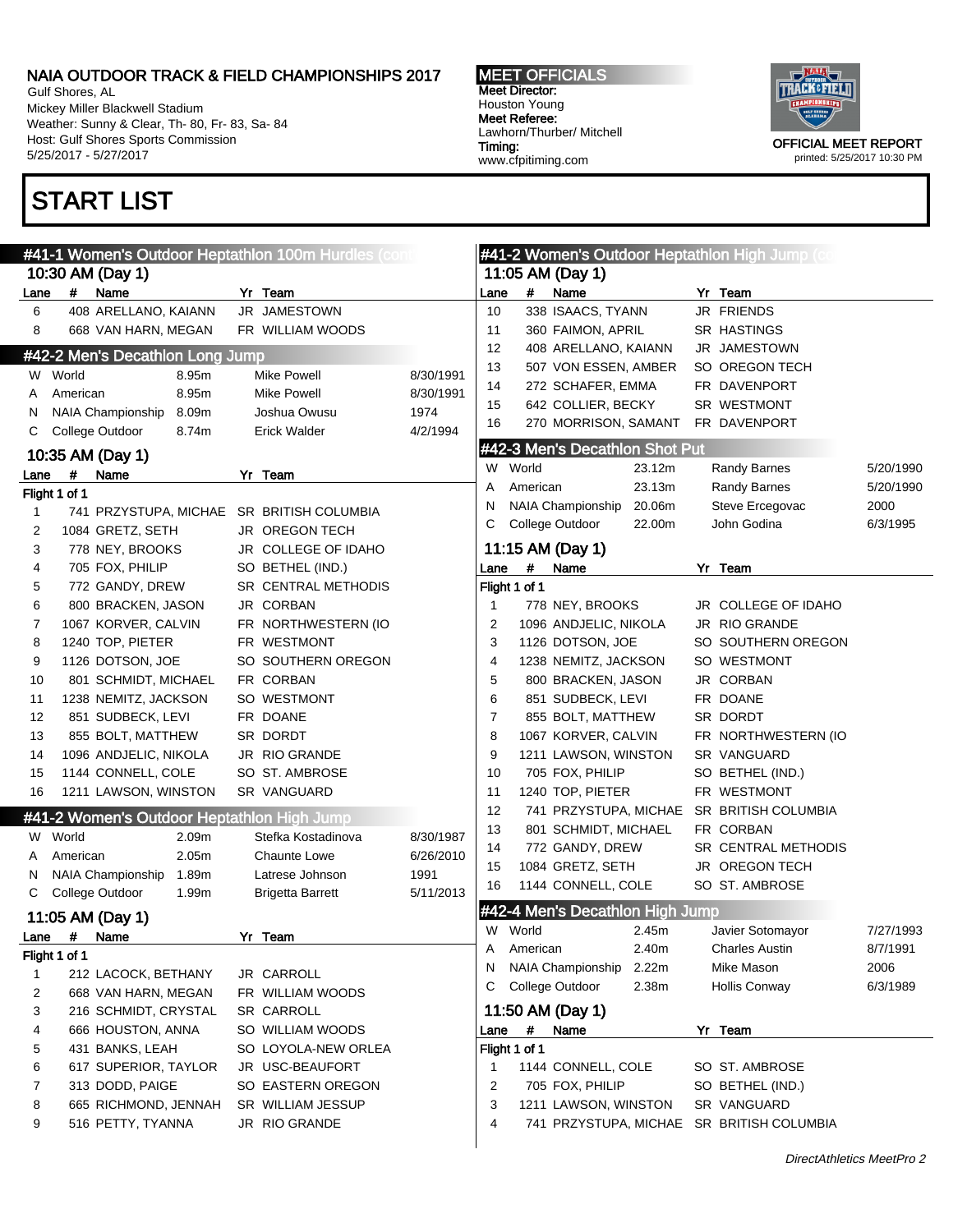Gulf Shores, AL Mickey Miller Blackwell Stadium Weather: Sunny & Clear, Th- 80, Fr- 83, Sa- 84 Host: Gulf Shores Sports Commission 5/25/2017 - 5/27/2017

# START LIST

MEET OFFICIALS Meet Director: Houston Young Meet Referee: Lawhorn/Thurber/ Mitchell Timing: www.cfpitiming.com



|      |               | #42-4 Men's Decathlon High Jump (cont'd)    |                          |           |                |                |                       |        | #41-4 Women's Outdoor Heptathlon 200 Meters (c                          |           |
|------|---------------|---------------------------------------------|--------------------------|-----------|----------------|----------------|-----------------------|--------|-------------------------------------------------------------------------|-----------|
|      |               | 11:50 AM (Day 1)                            |                          |           |                |                | 1:00 PM (Day 1)       |        |                                                                         |           |
| Lane | #             | Name                                        | Yr Team                  |           | Lane           | $\#$           | Name                  |        | Yr Team                                                                 |           |
| 5    |               | 855 BOLT, MATTHEW                           | SR DORDT                 |           |                | Section 1 of 2 |                       |        |                                                                         |           |
| 6    |               | 1126 DOTSON, JOE                            | SO SOUTHERN OREGON       |           | 1              |                | 338 ISAACS, TYANN     |        | JR FRIENDS                                                              |           |
| 7    |               | 851 SUDBECK, LEVI                           | FR DOANE                 |           | 2              |                | 272 SCHAFER, EMMA     |        | FR DAVENPORT                                                            |           |
| 8    |               | 778 NEY, BROOKS                             | JR COLLEGE OF IDAHO      |           | 3              |                | 668 VAN HARN, MEGAN   |        | FR WILLIAM WOODS                                                        |           |
| 9    |               | 772 GANDY, DREW                             | SR CENTRAL METHODIS      |           | 4              |                | 360 FAIMON, APRIL     |        | <b>SR HASTINGS</b>                                                      |           |
| 10   |               | 1084 GRETZ, SETH                            | <b>JR OREGON TECH</b>    |           | 5              |                | 408 ARELLANO, KAIANN  |        | JR JAMESTOWN                                                            |           |
| 11   |               | 801 SCHMIDT, MICHAEL                        | FR CORBAN                |           | 6              |                | 270 MORRISON, SAMANT  |        | FR DAVENPORT                                                            |           |
| 12   |               | 1238 NEMITZ, JACKSON                        | SO WESTMONT              |           | $\overline{7}$ |                | 212 LACOCK, BETHANY   |        | JR CARROLL                                                              |           |
| 13   |               | 1096 ANDJELIC, NIKOLA                       | JR RIO GRANDE            |           | 8              |                | 507 VON ESSEN, AMBER  |        | SO OREGON TECH                                                          |           |
| 14   |               | 1240 TOP, PIETER                            | FR WESTMONT              |           |                | Section 2 of 2 |                       |        |                                                                         |           |
| 15   |               | 1067 KORVER, CALVIN                         | FR NORTHWESTERN (IO      |           | 1              |                | 642 COLLIER, BECKY    |        | SR WESTMONT                                                             |           |
| 16   |               | 800 BRACKEN, JASON                          | JR CORBAN                |           | 2              |                | 665 RICHMOND, JENNAH  |        | SR WILLIAM JESSUP                                                       |           |
|      |               | #41-3 Women's Outdoor Heptathlon Shot Put   |                          |           | 3              |                | 666 HOUSTON, ANNA     |        | SO WILLIAM WOODS                                                        |           |
|      | W World       | 22.63m                                      | Natalya Lisovskaya       | 6/7/1987  | 4              |                | 516 PETTY, TYANNA     |        | JR RIO GRANDE                                                           |           |
| A    | American      | 20.24m                                      | Michelle Carter          | 6/22/2013 | 5              |                | 313 DODD, PAIGE       |        | SO EASTERN OREGON                                                       |           |
| N    |               | NAIA Championship 18.17m                    | Vivian Chukwuemeka       | 2002      | 6              |                | 216 SCHMIDT, CRYSTAL  |        | <b>SR CARROLL</b>                                                       |           |
| С    |               | College Outdoor<br>19.35m                   | Raven Saunders           | 8/12/2016 | 7              |                | 617 SUPERIOR, TAYLOR  |        | JR USC-BEAUFORT                                                         |           |
|      |               |                                             |                          |           | 8              |                | 431 BANKS, LEAH       |        | SO LOYOLA-NEW ORLEA                                                     |           |
|      |               | 12:05 PM (Day 1)                            |                          |           |                |                | #38 Men's Hammer      |        |                                                                         |           |
| Lane | #             | Name                                        | Yr Team                  |           |                |                |                       |        | All receive 3 attempts, top 9 + ties advance for 3 additional attempts. |           |
|      | Flight 1 of 1 |                                             |                          |           | W              | World          |                       | 86.74m | <b>Yuriy Sedykh</b>                                                     | 8/30/1986 |
| 1    |               | 668 VAN HARN, MEGAN                         | FR WILLIAM WOODS         |           | Α              | American       |                       | 82.52m | Lance Deal                                                              | 9/7/1996  |
| 2    |               | 507 VON ESSEN, AMBER                        | SO OREGON TECH           |           | N              |                | NAIA Championship     | 70.46m | Per Karlsson                                                            | 1992      |
| 3    |               | 338 ISAACS, TYANN                           | JR FRIENDS               |           | C              |                | College Outdoor       | 81.94m | <b>Balazs Kiss</b>                                                      | 5/19/1995 |
| 4    |               | 313 DODD, PAIGE                             | SO EASTERN OREGON        |           |                |                |                       |        |                                                                         |           |
| 5    |               | 516 PETTY, TYANNA                           | JR RIO GRANDE            |           |                |                | 1:00 PM (Day 1)       |        |                                                                         |           |
| 6    |               | 272 SCHAFER, EMMA                           | FR DAVENPORT             |           | Lane           | $\#$           | Name                  |        | Yr Team                                                                 | Mark      |
| 7    |               | 216 SCHMIDT, CRYSTAL                        | <b>SR CARROLL</b>        |           |                | Flight 1 of 3  |                       |        |                                                                         |           |
| 8    |               | 642 COLLIER, BECKY                          | SR WESTMONT              |           | $\mathbf 1$    |                | 820 KATON, SAM        |        | JR DAVENPORT                                                            | 53.00m    |
| 9    |               | 665 RICHMOND, JENNAH                        | SR WILLIAM JESSUP        |           | 2              |                | 1111 COMPAGNER, JACOB |        | JR SIENA HEIGHTS                                                        | 57.81m    |
| 10   |               | 617 SUPERIOR, TAYLOR                        | JR USC-BEAUFORT          |           | 3              |                | 811 TURNER, GABE      |        | SR CORNERSTONE                                                          | 53.05m    |
| 11   |               | 360 FAIMON, APRIL                           | SR HASTINGS              |           | 4              |                | 904 SIEFKEN, CLAY     |        | SO GRAND VIEW                                                           | 52.80m    |
| 12   |               | 408 ARELLANO, KAIANN                        | JR JAMESTOWN             |           | 5              |                | 856 DAVELAAR, DAVID   |        | JR DORDT                                                                | 53.99m    |
| 13   |               | 431 BANKS, LEAH                             | SO LOYOLA-NEW ORLEA      |           | 6              |                | 1268 SEDDON, DEREK    |        | SR WILLIAM PENN                                                         | 56.33m    |
| 14   |               | 212 LACOCK, BETHANY                         | JR CARROLL               |           | $\overline{7}$ |                | 789 KREUTZER, PHILIP  |        | SR CONCORDIA (NEB.)                                                     | 57.49m    |
| 15   |               | 270 MORRISON, SAMANT                        | FR DAVENPORT             |           | 8              |                | 704 ESCOBEDO, ERIK    |        | JR BETHEL (IND.)                                                        | 60.77m    |
| 16   |               | 666 HOUSTON, ANNA                           | SO WILLIAM WOODS         |           | 9              |                | 1176 QUIRING, DANIEL  |        | SR TABOR                                                                | 52.53m    |
|      |               | #41-4 Women's Outdoor Heptathlon 200 Meters |                          |           | 10             |                | 891 BROWN, JACOB      |        | JR GRACE                                                                | 52.56m    |
| W    | World         | 21.34                                       | Florence Griffith-Joyner | 9/29/1988 |                | Flight 2 of 3  |                       |        |                                                                         |           |
| Α    | American      | 21.34                                       | Florence Griffith Joyner | 9/29/1988 | $\mathbf 1$    |                | 790 LURZ, ZACHARY     |        | SR CONCORDIA (NEB.)                                                     | 62.94m    |
| N    |               | NAIA Championship<br>23.10                  | Sevethedn Fynes          |           | 2              |                | 883 HOFFMAN, ZEBULIAH |        | SR EVERGREEN ST.                                                        | 59.25m    |
|      |               |                                             | Dawn Sowell              | 6/2/1989  | 3              |                | 1029 HOUSER, NATHAN   |        | SO MIDLAND                                                              | 63.05m    |
|      |               |                                             |                          |           |                |                |                       |        |                                                                         |           |
| С    |               | College Outdoor<br>22.04                    |                          |           | 4              |                | 786 CORNELIO, JACOB   |        | FR CONCORDIA (NEB.)                                                     | 55.10m    |
|      |               |                                             |                          |           | 5              |                | 822 PIROMARI, KARDOKH |        | SR DAVENPORT                                                            | 55.00m    |
|      |               |                                             |                          |           | 6              |                | 907 WELLINGTON, ALEX  |        | JR HASTINGS                                                             | 55.88m    |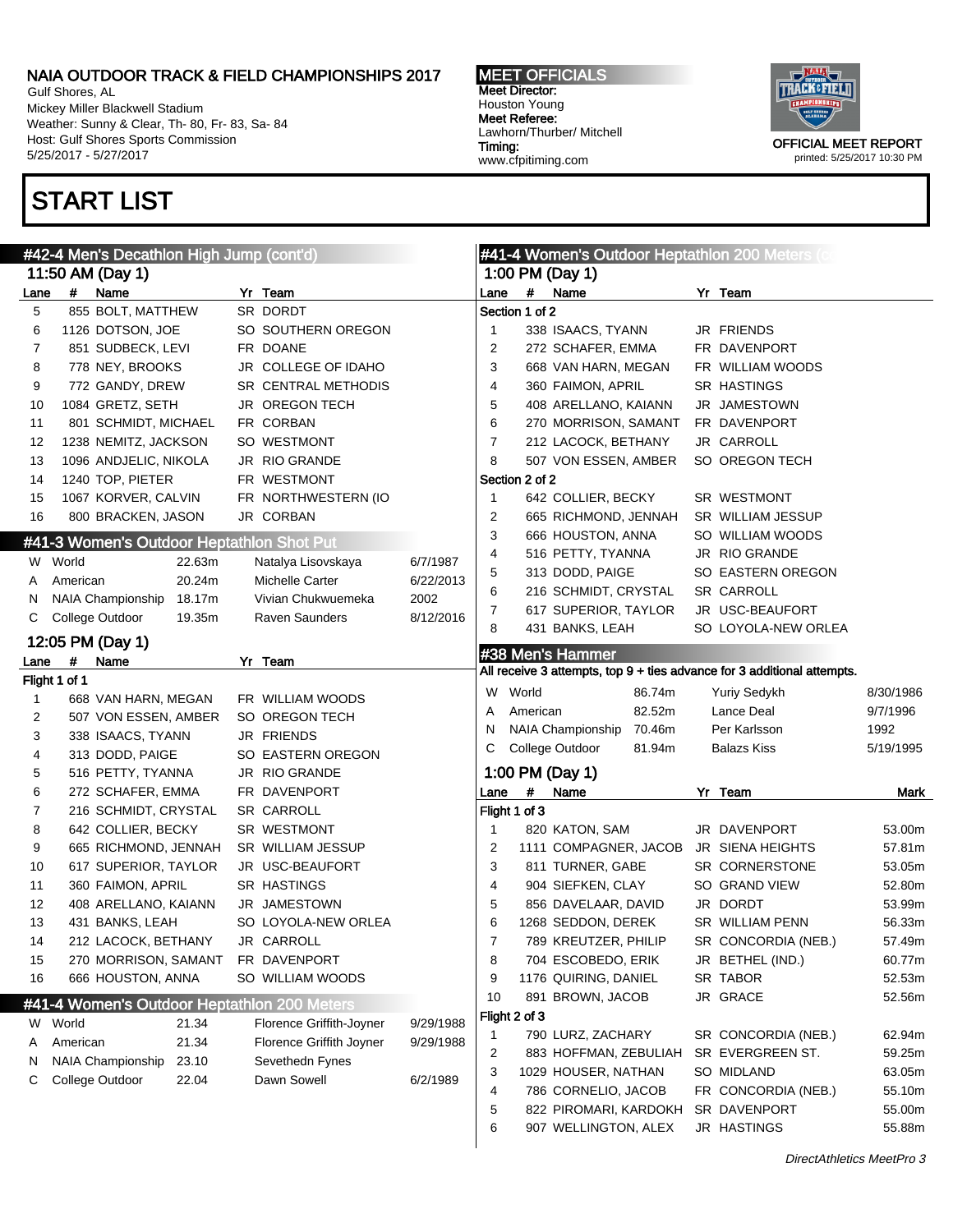Gulf Shores, AL Mickey Miller Blackwell Stadium Weather: Sunny & Clear, Th- 80, Fr- 83, Sa- 84 Host: Gulf Shores Sports Commission 5/25/2017 - 5/27/2017

Section 1 of 2

Section 2 of 2

### START LIST

Flight 3 of 3

MEET OFFICIALS Meet Director: Houston Young Meet Referee: Lawhorn/Thurber/ Mitchell Timing: www.cfpitiming.com



printed: 5/25/2017 10:30 PM

|                        |                | #38 Men's Hammer (cont'd)<br>1:00 PM (Day 1) |                       |             |                | #21 Women's 4 x 100m Relay<br>W World                      | 40.82 | <b>USA</b>        |   | 8/11/2012 |
|------------------------|----------------|----------------------------------------------|-----------------------|-------------|----------------|------------------------------------------------------------|-------|-------------------|---|-----------|
|                        | $\#$           | Name                                         | Yr Team               | <b>Mark</b> | A              | American                                                   | 40.82 | USA national team |   | 8/11/2012 |
| .ane<br>$\overline{7}$ |                | 1031 SABATA, SETH                            | SO MIDLAND            | 57.58m      | N              | NAIA Championship                                          | 44.32 | Central State, OH |   | 1994      |
| 8                      |                | 821 LAKE, AL                                 | JR DAVENPORT          | 59.07m      | C              | College Outdoor                                            | 42.12 | Oregon            |   | 4/15/2017 |
| 9                      |                | 777 LINDSLEY, JUSTON                         | JR COLLEGE OF IDAHO   | 51.33m      |                |                                                            |       |                   |   |           |
| 10                     |                | 1180 DANTONA, HARRY                          | <b>SR TAYLOR</b>      | 52.90m      |                | Prelims 2:30 PM (Day 1): (Top 2 per Heat + next 2 advance) |       |                   |   |           |
|                        | ight 3 of 3    |                                              |                       |             |                | Lane Team                                                  |       |                   |   | Time      |
| $\mathbf{1}$           |                | 700 PEOPLES, CORY                            | JR BAKER              | 51.19m      |                | Heat 1 of 3                                                |       |                   |   |           |
| $\overline{c}$         |                | 709 MICOZZI, ELIAS                           | SR BETHEL (IND.)      | 50.98m      | 2              | EDWARD WATERS (A)                                          |       |                   | Α | 47.63     |
| 3                      |                | 903 MITCHELL, TAYLOR                         | SR GRAND VIEW         | 51.77m      | 3              | <b>GRAND VIEW (A)</b>                                      |       |                   | Α | 48.00     |
| 4                      |                | 785 BOELLSTORFF, CODY SR CONCORDIA (NEB.)    |                       | 65.98m      | 4              | LOYOLA-NEW ORLEANS (A)                                     |       |                   | Α | 48.14     |
| 5                      |                | 1047 ARELLANOS, ARMAN                        | SO MOUNT MERCY        | 51.31m      | 5              | WILEY (A)                                                  |       |                   | Α | 46.83     |
| 6                      |                | 745 YEP, SEBASTIAN                           | FR BRITISH COLUMBIA   | 51.20m      | 6              | DORDT (A)                                                  |       |                   | Α | 47.39     |
| 7                      |                | 1166 WELSH, IAN                              | SR ST. FRANCIS (ILL.) | 51.18m      | 7              | WAYLAND BAPTIST (A)                                        |       |                   | Α | 46.32     |
| 8                      |                | 823 TOLEDO, ERIC                             | SO DAVENPORT          | 50.72m      | 8              | SOUTHERN OREGON (A)                                        |       |                   | Α | 47.07     |
| 9                      |                | 897 STUCKEY, ISAAC                           | SO GRACE              | 52.34m      |                | Heat 2 of 3                                                |       |                   |   |           |
| 10                     |                | 852 SVOBODA, CHRIS                           | JR DOANE              | 58.70m      | 2              | SOUTHERN-NO (A)                                            |       |                   | Α | 46.34     |
|                        |                |                                              |                       |             | 3              | MARIAN (IND.) (A)                                          |       |                   | Α | 47.94     |
|                        |                | #42-5 Men's Decathlon 400 Meters             |                       |             | 4              | INDIANA WESLEYAN (A)                                       |       |                   | Α | 48.28     |
|                        | W World        | 43.03                                        | Wayde van Niekirk     | 8/14/2016   | 5              | XAVIER-LOUISIANA (A)                                       |       |                   | Α | 47.25     |
| A                      | American       | 43.18                                        | Michael Johnson       | 8/26/1999   | 6              | <b>WILLIAM CAREY (A)</b>                                   |       |                   | Α | 46.67     |
| N                      |                | NAIA Championship<br>45.07                   | Devon Morris          | 1986        | 7              | FRIENDS (A)                                                |       |                   | Α | 47.65     |
| С                      |                | College Outdoor<br>44.00                     | <b>Quincy Watts</b>   | 6/6/1992    | 8              | USC-BEAUFORT (A)                                           |       |                   | Α | 47.14     |
|                        |                | 1:20 PM (Day 1)                              |                       |             |                | Heat 3 of 3                                                |       |                   |   |           |
| .ane                   | #              | Name                                         | Yr Team               |             | 2              | DOANE (A)                                                  |       |                   | Α | 47.00     |
|                        | Section 1 of 2 |                                              |                       |             | 3              | <b>INDIANA TECH (A)</b>                                    |       |                   | Α | 45.23     |
| $\mathbf{1}$           |                | 741 PRZYSTUPA, MICHAE SR BRITISH COLUMBIA    |                       |             | 4              | TENNESSEE WESLEYAN (A)                                     |       |                   | Α | 48.13     |
| $\overline{2}$         |                | 1240 TOP, PIETER                             | FR WESTMONT           |             | 5              | DILLARD (A)                                                |       |                   | A | 47.49     |
| 3                      |                | 800 BRACKEN, JASON                           | JR CORBAN             |             | 6              | <b>AQUINAS (A)</b>                                         |       |                   | Α | 48.07     |
| 4                      |                | 855 BOLT, MATTHEW                            | SR DORDT              |             | 7              | SIENA HEIGHTS (A)                                          |       |                   | Α | 47.07     |
| 5                      |                | 1126 DOTSON, JOE                             | SO SOUTHERN OREGON    |             | 8              | <b>HASTINGS (A)</b>                                        |       |                   | Α | 47.49     |
| 6                      |                | 778 NEY, BROOKS                              | JR COLLEGE OF IDAHO   |             |                | #22 Men's 4 x 100m Relay                                   |       |                   |   |           |
| 7                      |                | 1067 KORVER, CALVIN                          | FR NORTHWESTERN (IO   |             | W              | World                                                      | 36.84 | <b>JAM</b>        |   | 8/11/2012 |
| 8                      |                | 1144 CONNELL, COLE                           | SO ST. AMBROSE        |             | A              | American                                                   | 37.38 | USA national team |   | 8/10/2012 |
|                        | Section 2 of 2 |                                              |                       |             | N              | NAIA Championship                                          | 39.40 | Lindenwood, MO    |   | 2005      |
| $\mathbf{1}$           |                | 851 SUDBECK, LEVI                            | FR DOANE              |             | C              | College Outdoor                                            | 38.04 | T.C.U.            |   | 6/5/1998  |
| 2                      |                | 801 SCHMIDT, MICHAEL                         | FR CORBAN             |             |                | Prelims 3:00 PM (Day 1): (Top 1 per Heat + next 4 advance) |       |                   |   |           |
| 3                      |                | 1096 ANDJELIC, NIKOLA                        | JR RIO GRANDE         |             |                | Lane Team                                                  |       |                   |   | Time      |
| 4                      |                | 772 GANDY, DREW                              | SR CENTRAL METHODIS   |             |                | Heat 1 of 4                                                |       |                   |   |           |
| 5                      |                | 705 FOX, PHILIP                              | SO BETHEL (IND.)      |             | 2              | LINDSEY WILSON (A)                                         |       |                   | Α | 40.59     |
| 6                      |                | 1238 NEMITZ, JACKSON                         | SO WESTMONT           |             | 3              | CAMPBELLSVILLE (A)                                         |       |                   | Α | 41.98     |
| 7                      |                | 1084 GRETZ, SETH                             | JR OREGON TECH        |             | 4              | <b>WILLIAM CAREY (A)</b>                                   |       |                   | Α | 41.34     |
| 8                      |                | 1211 LAWSON, WINSTON                         | SR VANGUARD           |             | 5              | SOUTHERN OREGON (A)                                        |       |                   | Α | 40.96     |
|                        |                |                                              |                       |             | 6              | KEISER UNIVERSITY (A)                                      |       |                   | Α | 41.36     |
|                        |                |                                              |                       |             | $\overline{7}$ | ST. AMBROSE (A)                                            |       |                   | Α | 41.63     |
|                        |                |                                              |                       |             |                |                                                            |       |                   |   |           |
|                        |                |                                              |                       |             | 8              | DILLARD (A)                                                |       |                   | Α | 41.60     |

#### DirectAthletics MeetPro 4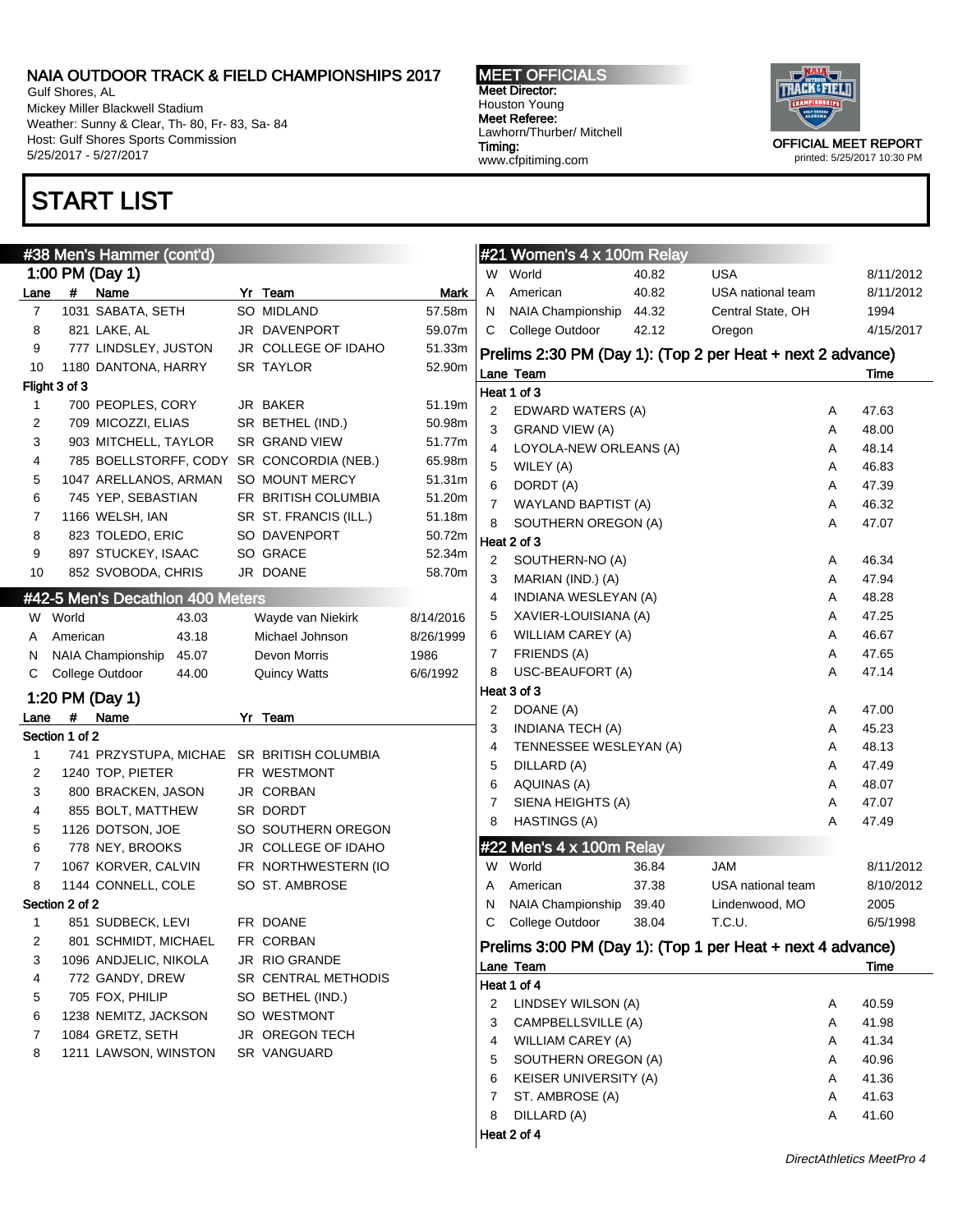Gulf Shores, AL Mickey Miller Blackwell Stadium Weather: Sunny & Clear, Th- 80, Fr- 83, Sa- 84 Host: Gulf Shores Sports Commission 5/25/2017 - 5/27/2017

# START LIST

#### MEET OFFICIALS Meet Director: Houston Young Meet Referee: Lawhorn/Thurber/ Mitchell Timing: www.cfpitiming.com



printed: 5/25/2017 10:30 PM

|                         |                                                            | #22 Men's 4 x 100m Relay (cont'd)             |        |  |                                                                         |   |                   |  |  |  |  |  |
|-------------------------|------------------------------------------------------------|-----------------------------------------------|--------|--|-------------------------------------------------------------------------|---|-------------------|--|--|--|--|--|
|                         | Prelims 3:00 PM (Day 1): (Top 1 per Heat + next 4 advance) |                                               |        |  |                                                                         |   |                   |  |  |  |  |  |
|                         | Lane Team                                                  |                                               |        |  |                                                                         |   | Time              |  |  |  |  |  |
| 2                       |                                                            | HUSTON-TILLOTSON (A)                          |        |  |                                                                         | A | 41.52             |  |  |  |  |  |
| 3                       |                                                            | ST. FRANCIS (ILL.) (A)                        |        |  |                                                                         | A | 41.24             |  |  |  |  |  |
| 4                       |                                                            | <b>WAYLAND BAPTIST (A)</b>                    |        |  |                                                                         | A | 39.71             |  |  |  |  |  |
| 5                       |                                                            | WILLIAM PENN (A)                              |        |  |                                                                         | A | 41.92             |  |  |  |  |  |
| 6                       |                                                            | MORNINGSIDE (A)                               |        |  |                                                                         | A | 41.52             |  |  |  |  |  |
| $\overline{7}$          |                                                            | MOUNT VERNON NAZARENE (A)                     |        |  |                                                                         | A | 41.85             |  |  |  |  |  |
| 8                       |                                                            | SOUTHERN-NO (A)                               |        |  |                                                                         | A | 41.22             |  |  |  |  |  |
|                         | Heat 3 of 4                                                |                                               |        |  |                                                                         |   |                   |  |  |  |  |  |
| 2                       | DOANE (A)                                                  |                                               |        |  |                                                                         | A | 41.92             |  |  |  |  |  |
| 3                       |                                                            | BETHEL (IND.) (A)                             |        |  |                                                                         | A | 41.22             |  |  |  |  |  |
| 4                       |                                                            | MCPHERSON (A)                                 |        |  |                                                                         | A | 41.51             |  |  |  |  |  |
| 5                       |                                                            | VANGUARD (A)                                  |        |  |                                                                         | A | 41.83             |  |  |  |  |  |
| 6                       |                                                            | TEXAS COLLEGE (A)                             |        |  |                                                                         | A | 41.53             |  |  |  |  |  |
| $\overline{7}$          |                                                            | EDWARD WATERS (A)                             |        |  |                                                                         | A | 41.29             |  |  |  |  |  |
| 8                       | WILEY (A)                                                  |                                               |        |  |                                                                         | A | 40.11             |  |  |  |  |  |
|                         | Heat 4 of 4                                                |                                               |        |  |                                                                         |   |                   |  |  |  |  |  |
| 2                       |                                                            | MIDAMERICA NAZARENE (A)                       |        |  |                                                                         | A | 41.54             |  |  |  |  |  |
| 3                       |                                                            | TENNESSEE WESLEYAN (A)                        |        |  |                                                                         | A | 41.32             |  |  |  |  |  |
| 4                       |                                                            | INDIANA TECH (A)                              |        |  |                                                                         | A | 40.30             |  |  |  |  |  |
| 5                       |                                                            | REINHARDT (A)                                 |        |  |                                                                         | A | 41.47             |  |  |  |  |  |
| 6                       |                                                            | YORK (NEB.) (A)                               |        |  |                                                                         | A | 41.95             |  |  |  |  |  |
| 7                       |                                                            | NORTHWESTERN (IOWA) (A)                       |        |  |                                                                         | A | 41.78             |  |  |  |  |  |
| 8                       |                                                            | MARIAN (IND.) (A)                             |        |  |                                                                         | A | 41.09             |  |  |  |  |  |
|                         |                                                            |                                               |        |  |                                                                         |   |                   |  |  |  |  |  |
|                         |                                                            | #39 Women's Javelin                           |        |  | All receive 3 attempts, top 9 + ties advance for 3 additional attempts. |   |                   |  |  |  |  |  |
|                         | W World                                                    |                                               | 72.28m |  | Barbora Spotakova                                                       |   | 9/13/2008         |  |  |  |  |  |
| A                       | American                                                   |                                               | 66.67m |  | Kara Winger                                                             |   |                   |  |  |  |  |  |
|                         |                                                            |                                               |        |  | Liz Gleadle                                                             |   | 6/25/2010<br>2010 |  |  |  |  |  |
| С                       |                                                            | N NAIA Championship 56.09m<br>College Outdoor | 62.19m |  | Maggie Malone                                                           |   | 6/9/2016          |  |  |  |  |  |
|                         |                                                            |                                               |        |  |                                                                         |   |                   |  |  |  |  |  |
|                         |                                                            | 3:00 PM (Day 1)                               |        |  |                                                                         |   |                   |  |  |  |  |  |
| Lane                    | #                                                          | Name                                          |        |  | Yr Team                                                                 |   | <b>Mark</b>       |  |  |  |  |  |
|                         | Flight 1 of 3                                              |                                               |        |  |                                                                         |   |                   |  |  |  |  |  |
| 1                       |                                                            | 240 MEYER, SYDNEY                             |        |  | SR CONCORDIA (NEB.)                                                     |   | 41.01m            |  |  |  |  |  |
| $\overline{\mathbf{c}}$ |                                                            | 471 DELL, BAILEY                              |        |  | JR NORTHWEST CHRISTI                                                    |   | 49.52m            |  |  |  |  |  |
| 3                       |                                                            | 624 RUSSELL, PEYTON                           |        |  | SR WALDORF                                                              |   | 39.95m            |  |  |  |  |  |
| 4                       |                                                            | 447 CASE, SAVANAH                             |        |  | SR MIDAMERICA NAZARE                                                    |   | 40.50m            |  |  |  |  |  |
| 5                       |                                                            | 413 GARDNER, JESSICA                          |        |  | FR KANSAS WESLEYAN                                                      |   | 41.52m            |  |  |  |  |  |
| 6                       |                                                            | 474 NELSON, MADELEINE                         |        |  | SR NORTHWEST CHRISTI                                                    |   | 42.57m            |  |  |  |  |  |
| 7                       |                                                            | 465 KNEIFL, KATI                              |        |  | SO MORNINGSIDE                                                          |   | 42.20m            |  |  |  |  |  |
| 8                       |                                                            | 620 GEISLER, SERI                             |        |  | SO VALLEY CITY STATE                                                    |   | 51.16m            |  |  |  |  |  |
|                         | Flight 2 of 3                                              |                                               |        |  |                                                                         |   |                   |  |  |  |  |  |
| 1                       |                                                            | 509 YANCEY, LAURA                             |        |  | SO OTTAWA                                                               |   | 42.15m            |  |  |  |  |  |
| 2                       |                                                            | 300 THOMSEN, MAITLYN                          |        |  | SO DOANE                                                                |   | 41.22m            |  |  |  |  |  |
| 3                       |                                                            | 553 ORNELAS, SELENA                           |        |  | JR SOUTHWEST (N.M.)                                                     |   | 39.35m            |  |  |  |  |  |
|                         |                                                            |                                               |        |  |                                                                         |   |                   |  |  |  |  |  |

|      |               | #39 Women's Javelin (cont'd) |       |    |                        |                   |
|------|---------------|------------------------------|-------|----|------------------------|-------------------|
|      |               | 3:00 PM (Day 1)              |       |    |                        |                   |
| Lane | #             | Name                         |       |    | Yr Team                | <b>Mark</b>       |
| 4    |               | 290 GOKIE, KYLIE             |       |    | <b>SR DOANE</b>        | 41.12m            |
| 5    |               | 449 MCDOUGALD, KENDY         |       |    | JR MIDAMERICA NAZARE   | 44.68m            |
| 6    |               | 440 JONES, KAREN             |       |    | SO MARIAN (IND.)       | 40.17m            |
| 7    |               | 236 EICKHOFF, JASMINE        |       |    | SO CONCORDIA (NEB.)    | 40.97m            |
| 8    |               | 352 WELLS, TAYLOR            |       |    | SR GRAND VIEW          | 40.98m            |
|      | Flight 3 of 3 |                              |       |    |                        |                   |
| 1    |               | 211 KLEIN, KEITON            |       |    | FR CARROLL             | 39.76m            |
| 2    |               | 495 BRADLEY, KYLIE           |       |    | SR OLIVET NAZARENE     | 45.61m            |
| 3    |               | 205 HARMAN, BRIANNA          |       |    | SO CAMPBELLSVILLE      | 40.86m            |
| 4    |               | 318 ZOLLMAN, KARIANNE        |       |    | SO EASTERN OREGON      | 40.58m            |
| 5    |               | 353 COSBY, SHANA             |       |    | FR GREAT FALLS         | 40.23m            |
| 6    |               | 248 SVOBODA, KATRICIA        |       |    | SR CONCORDIA (NEB.)    | 40.92m            |
| 7    |               | 216 SCHMIDT, CRYSTAL         |       |    | SR CARROLL             | 45.99m            |
| 8    |               | 479 MILLER, ANNA             |       |    | SO NORTHWEST U.        | 41.66m            |
| 9    |               | 330 BAILEY, KATHERINE        |       |    | JR FRIENDS             | 40.46m            |
|      |               | #27 Women's Pole Vault       |       |    |                        |                   |
|      | Progression-  |                              |       |    |                        |                   |
| W    | World         |                              | 5.06m |    | Yelena Isinbayeva      | 8/28/2009         |
| A    | American      |                              | 4.92m |    | Jen Stuczynski         | 7/6/2008          |
| N    |               | NAIA Championship            | 4.16m |    | Lesa Kubistha          | 2000              |
| С    |               | College Outdoor              | 4.72m |    | Sandi Morris           | 5/15/2015         |
|      |               | 3:00 PM (Day 1)              |       |    |                        |                   |
| Lane | #             | Name                         |       | Yr | Team                   | Mark              |
|      | Flight 1 of 1 |                              |       |    |                        |                   |
| 1    |               | 185 PRYSTUPA, SARAH          |       |    | FR BIOLA               | 3.60m             |
| 2    |               | 398 BAILEY, BETHANY          |       |    | SR INDIANA WESLEYAN    | 3.90m             |
| 3    |               | 163 SPRENG, RACHEL           |       |    | SO AQUINAS             | 3.80m             |
| 4    |               | 161 SHOOP, AMYGRACE          |       |    | JR AQUINAS             | 3.50m             |
| 5    |               | 229 RHODES, RENEE            |       |    | SO COLUMBIA (MO.)      | 3.71 <sub>m</sub> |
| 6    |               | 238 GRAVO, MCKENZIE          |       |    | SO CONCORDIA (NEB.)    | 3.86m             |
| 7    |               | 241 MOSIER, TRISTEN          |       |    | FR CONCORDIA (NEB.)    | 3.50m             |
| 8    |               | 562 TOVAR, KATRINA           |       |    | SO SPRING ARBOR        | 3.60m             |
| 9    |               | 537 SMITH, NOELLE            |       |    | SR SOKA                | 3.72m             |
| 10   |               | 363 MEGENHARDT, ANNA         |       |    | SR HASTINGS            | 3.88m             |
| 11   |               | 561 KUENZER, BETHANY         |       |    | <b>JR SPRING ARBOR</b> | 3.70m             |
| 12   |               | 153 DROUILLARD, ERIN         |       |    | JR AQUINAS             | 3.60m             |
| 13   |               | 640 BOWERS, DANA             |       |    | SO WESTMONT            | 3.66m             |
| 14   |               | 234 BROOKS, ALLISON          |       |    | SO CONCORDIA (NEB.)    | 3.90m             |
| 15   |               | 208 CUNDITH, TERAH           |       |    | JR CARROLL             | 3.65m             |
| 16   |               | 396 WILSON, LATONYA          |       |    | JR INDIANA TECH        | 3.66m             |
| 17   |               | 401 GALLO, DAYNA             |       |    | SR INDIANA WESLEYAN    | 3.60m             |

18 169 HOLLOMAN, KENDAL SR BAKER 3.60m 19 295 MOHR, ABIGAIL JR DOANE 3.60m 20 175 WOJCIECHOWSKI, DA SO BETHEL (IND.) 4.11m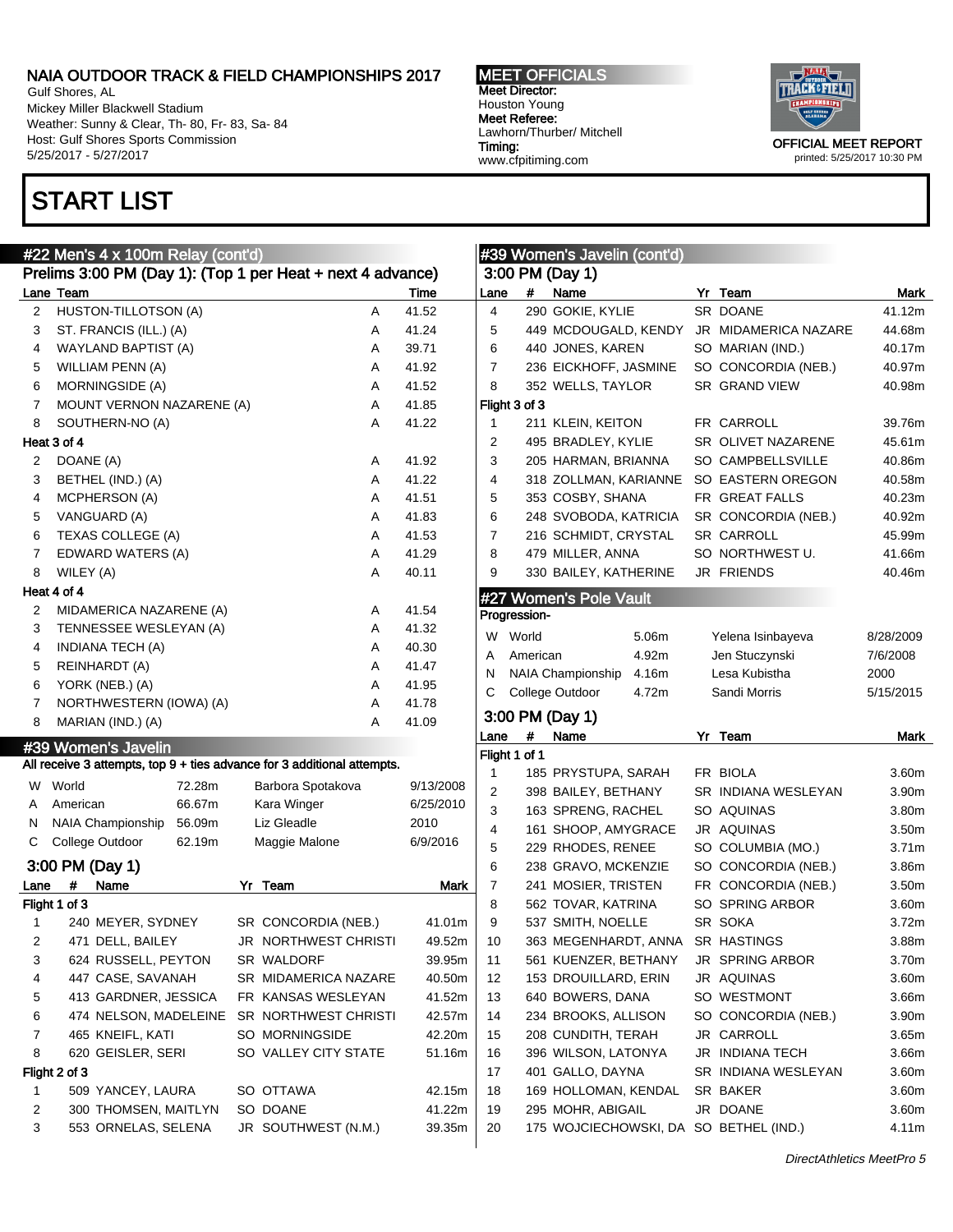Gulf Shores, AL Mickey Miller Blackwell Stadium Weather: Sunny & Clear, Th- 80, Fr- 83, Sa- 84 Host: Gulf Shores Sports Commission 5/25/2017 - 5/27/2017

# START LIST

#### MEET OFFICIALS Meet Director: Houston Young Meet Referee: Lawhorn/Thurber/ Mitchell Timing: www.cfpitiming.com



|                |             | #27 Women's Pole Vault (cont'd)           |                                                            |                    |                |             | #17 Women's 400m Hurdles (cont'd)       |                                                            |           |
|----------------|-------------|-------------------------------------------|------------------------------------------------------------|--------------------|----------------|-------------|-----------------------------------------|------------------------------------------------------------|-----------|
|                |             | 3:00 PM (Day 1)                           |                                                            |                    |                |             |                                         | Prelims 4:00 PM (Day 1): (Top 1 per Heat + next 4 advance) |           |
| Lane           | #           | Name                                      | Yr Team                                                    | Mark               | Lane           | $\#$        | Name                                    | Yr Team                                                    | Time      |
| 21             |             | 215 ROBINSON, MIKA                        | JR CARROLL                                                 | 3.70m              | $\overline{2}$ |             | 202 TOURIGNY, KATHERI                   | SR BRITISH COLUMBIA                                        | 1:03.64   |
| 22             |             | 649 UNDERHILL, CHENA                      | FR WESTMONT                                                | 3.51 <sub>m</sub>  | 3              |             | 420 SAPP, JENNY                         | SO LEWIS-CLARK                                             | 1:03.08   |
| 23             |             | 297 SCHINDLER, COURTN                     | FR DOANE                                                   | 3.50 <sub>m</sub>  | 4              |             | 549 GREEN, SHANTAE                      | JR SOUTHERN-NO                                             | 59.91     |
| 24             |             | 526 MCKINLEY, SHEILA                      | JR SIENA HEIGHTS                                           | 3.80m              | 5              |             | 658 PRYCE, TAISHIA                      | FR WILEY                                                   | 1:01.98   |
| 25             |             | 293 HIATT, MAEGAN                         | SO DOANE                                                   | 3.50 <sub>m</sub>  | 6              |             | 283 BRANNAGAN, KALYN                    | JR DOANE                                                   | 1:03.14   |
| 26             |             | 527 MCKINLEY, TASHA                       | JR SIENA HEIGHTS                                           | 3.88m              | 7              |             | 595 PHILLIPS, ABIGAIL                   | SR TAYLOR                                                  | 1:04.00   |
|                |             | #10 Men's 1500 Meters                     |                                                            |                    |                | Heat 2 of 4 |                                         |                                                            |           |
|                | W World     | 3:26.00                                   | Hicham El Guerrouj                                         | 7/14/1998          | 2              |             | 198 MADDEN, HAYLEY                      | FR BRITISH COLUMBIA                                        | 1:03.96   |
| A              | American    | 3:29.30                                   | <b>Bernard Lagat</b>                                       | 8/28/2005          | 3              |             | 582 AMBUUL, TERESA                      | FR ST. GREGORY'S                                           | 1:03.88   |
| N              |             | NAIA Championship<br>3:41.39              | Silas Kisorio                                              | 2012               | 4              |             | 314 EMERSON, KATIE                      | SO EASTERN OREGON                                          | 1:03.12   |
| С              |             | College Outdoor<br>3:35.30                | <b>Sydney Maree</b>                                        | 6/6/1981           | 5              |             | 282 BRAMHALL, RACHEL                    | SR DOANE                                                   | 1:01.64   |
|                |             |                                           |                                                            |                    | 6              |             | 631 FLORES, ALEXIS                      | JR WAYLAND BAPTIST                                         | 1:01.39   |
|                |             |                                           | Prelims 3:40 PM (Day 1): (Top 4 per Heat + next 4 advance) |                    | $\overline{7}$ |             | 483 KEUNE, MACKENZIE                    | FR NORTHWESTERN (IO                                        | 1:03.11   |
| Lane           | #           | Name                                      | Yr Team                                                    | Time               |                | Heat 3 of 4 |                                         |                                                            |           |
|                | Heat 1 of 2 | 734 JARRON, LUKAS                         | SR BRITISH COLUMBIA                                        |                    | 2              |             | 327 HOLNESS, SHAY-ANN                   | JR FLORIDA MEMORIAL                                        | 1:03.28   |
| $\mathbf{1}$   |             |                                           | JR MIDLAND                                                 | 3:48.77            | 3              |             | 571 SMITH, MOLLY JO                     | SR ST. AMBROSE                                             | 1:03.04   |
| 2<br>3         |             | 1027 ALDABA, DANNY<br>1245 EDGAR, MARBEQ  | JR WILEY                                                   | 3:53.25<br>3:52.40 | 4              |             | 617 SUPERIOR, TAYLOR                    | JR USC-BEAUFORT                                            | 1:03.26   |
| 4              |             | 1239 OLDACH, MICHAEL                      | FR WESTMONT                                                | 3:55.91            | 5              |             | 510 RAMIREZ, JENNIFER                   | FR OUR LADY OF THE LA                                      | 1:03.02   |
| 5              |             | 1101 GARCIA, ALEJANDRO                    | SR ROBERT MORRIS (ILL.                                     | 3:52.74            | 6              |             | 552 SMIKLE, KIMONA                      | SO SOUTHERN-NO                                             | 59.35     |
| 6              |             | 765 HYATT, CHANCE                         | JR CARROLL                                                 | 3:48.76            | 7              |             | 424 DEHAVEN-BOYD, ALE SO LINDSEY WILSON |                                                            | 1:04.67   |
| $\overline{7}$ |             | 781 LAWSON, TYLER                         | SO COLUMBIA (MO.)                                          | 3:53.84            | 8              |             | 317 WHITE, HALEY                        | SO EASTERN OREGON                                          | 1:04.43   |
| 8              |             | 1201 MIKESELL, SKYLER                     | JR THE MASTERS                                             | 3:55.43            |                | Heat 4 of 4 |                                         |                                                            |           |
| 9              |             | 1234 CONANT, MICHAEL                      | FR WESTMONT                                                | 3:54.31            | 2              |             | 279 NEWMAN, SASHA                       | JR DILLARD                                                 | 1:03.50   |
| 10             |             | 1155 BLAYLOCK, BRIAN                      | JR ST. FRANCIS (ILL.)                                      | 3:52.59            | 3              |             | 558 NEEDHAM, TAYLOR                     | JR SOUTHWESTERN (KA                                        | 59.72     |
|                | Heat 2 of 2 |                                           |                                                            |                    | 4              |             | 337 HUNDLEY, SHELBY                     | <b>SO FRIENDS</b>                                          | 1:03.16   |
| $\mathbf{1}$   |             | 780 HOLMAN, MALIK                         | FR COLUMBIA (MO.)                                          | 3:52.08            | 5              |             | 223 HAWKINS, KAMI                       | SO COLLEGE OF IDAHO                                        | 1:02.90   |
| 2              |             | 744 TRUMMER, MAX                          | JR BRITISH COLUMBIA                                        | 3:51.78            | 6              |             | 292 HARSIN, EMILY                       | JR DOANE                                                   | 1:03.07   |
| 3              |             | 935 RUNYAN, LUKE                          | JR INDIANA TECH                                            | 3:52.64            | $\overline{7}$ |             | 611 WHATLEY, OLIVIA                     | SO UNION (KY.)                                             | 1:04.39   |
| 4              |             | 1179 BYRD, BEN                            | SO TAYLOR                                                  | 3:56.26            |                |             | #18 Men's 400m Hurdles                  |                                                            |           |
| 5              |             | 1069 ROSE, TIM                            | JR NORTHWESTERN (IO                                        | 3:52.67            |                | W World     | 46.78                                   | Kevin Young                                                | 8/6/1992  |
| 6              |             | 755 GARCIA, DANIEL                        | SR CARDINAL STRITCH                                        | 3:45.39            | A              | American    | 46.78                                   | Kevin Young                                                | 8/6/1992  |
| $\overline{7}$ |             | 1108 FARMER, SETH                         | FR SHAWNEE STATE                                           | 3:53.42            | N              |             | NAIA Championship<br>49.51              | Pat Brown                                                  | 2005      |
| 8              |             | 1032 TAFELSKY, TAYLOR                     | <b>SR MILLIGAN</b>                                         | 3:54.64            | С              |             | College Outdoor<br>47.56                | Kerron Clement                                             | 6/11/2005 |
| 9              |             | 1106 PETSCH, ISAAC                        | SO ROCKY MOUNTAIN                                          | 3:55.42            |                |             |                                         | Prelims 4:25 PM (Day 1): (Top 2 per Heat + next 2 advance) |           |
| 10             |             | 743 TAYLOR, CHRISTOPH SR BRITISH COLUMBIA |                                                            | 3:53.49            | Lane           | #           | Name                                    | Yr Team                                                    | Time      |
|                |             |                                           |                                                            |                    |                | Heat 1 of 3 |                                         |                                                            |           |
|                |             | #17 Women's 400m Hurdles                  |                                                            |                    | 1              |             | 1110 ANDERSON, TORIN                    | SR SIENA HEIGHTS                                           | 53.54     |
| W              | World       | 52.34                                     | Yuliya Pechenkina                                          | 8/8/2003           | 2              |             | 681 THOMPSON, JORDAN                    | SO ALLEN                                                   | 53.04     |
| Α              | American    | 52.47                                     | Lashinda Demus                                             | 9/1/2011           | 3              |             | 812 MINIARD, HUNTER                     | FR CUMBERLANDS                                             | 54.06     |
| N              |             | NAIA Championship<br>55.14                | Deon Hemmings                                              | 1993               | 4              |             | 906 DUNCAN, ANTONIO                     | SR HASTINGS                                                | 54.16     |
| С              |             | College Outdoor<br>53.21                  | Kori Carter                                                | 6/7/2013           | 5              |             | 1097 CAMPBELL, CLINTON                  | JR RIO GRANDE                                              | 54.60     |
|                |             |                                           | Prelims 4:00 PM (Day 1): (Top 1 per Heat + next 4 advance) |                    | 6              |             | 732 HANNA, JACOB                        | SO BRITISH COLUMBIA                                        | 54.33     |
| Lane           | $\pmb{\#}$  | Name                                      | Yr Team                                                    | <b>Time</b>        | 7              |             | 1151 REEMTSMA, JACK                     | SO ST. AMBROSE                                             | 54.35     |
|                | Heat 1 of 4 |                                           |                                                            |                    | 8              |             | 1035 DUNCAN, CONNOR                     | FR MONTREAT                                                | 54.53     |
|                |             |                                           |                                                            |                    |                |             |                                         |                                                            |           |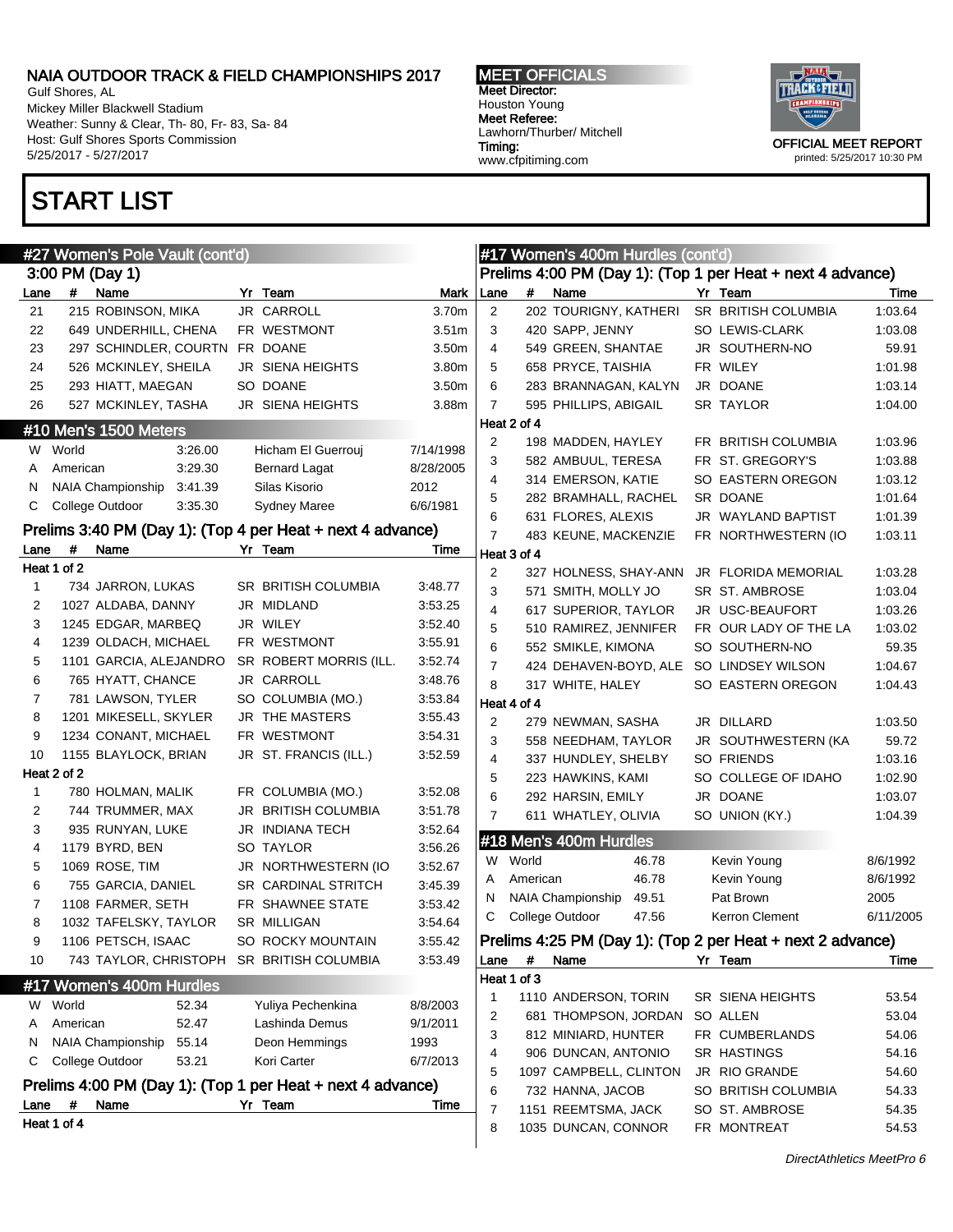Gulf Shores, AL Mickey Miller Blackwell Stadium Weather: Sunny & Clear, Th- 80, Fr- 83, Sa- 84 Host: Gulf Shores Sports Commission 5/25/2017 - 5/27/2017

# START LIST

MEET OFFICIALS Meet Director: Houston Young Meet Referee: Lawhorn/Thurber/ Mitchell Timing: www.cfpitiming.com

#3 Women's 200 Meters (cont'd)



|      |                   | #18 Men's 400m Hurdles (cont'd)   |                                                            |           |      |             | #3 Women's 200 Meters (cont'd) |                                                            |           |
|------|-------------------|-----------------------------------|------------------------------------------------------------|-----------|------|-------------|--------------------------------|------------------------------------------------------------|-----------|
|      |                   |                                   | Prelims 4:25 PM (Day 1): (Top 2 per Heat + next 2 advance) |           |      |             |                                | Prelims 4:50 PM (Day 1): (Top 1 per Heat + next 4 advance) |           |
| Lane | $\boldsymbol{\#}$ | Name                              | Yr Team                                                    | Time      | Lane | #           | Name                           | Yr Team                                                    | Time      |
|      | Heat 2 of 3       |                                   |                                                            |           | 3    |             | 392 TERRY, SHA'LONDA           | FR INDIANA TECH                                            | 24.71     |
| 1    |                   | 1087 RAMOS, RICARDO               | FR OUR LADY OF THE LA                                      | 54.52     | 4    |             | 445 BRAIMBRIDGE, AMY           | FR MCPHERSON                                               | 24.92     |
| 2    |                   | 1224 HINDS, TRE                   | SO WAYLAND BAPTIST                                         | 52.33     | 5    |             | 522 GARDNER, ASIA              | FR SIENA HEIGHTS                                           | 24.50     |
| 3    |                   | 1213 ROGERS, NOAH                 | JR VANGUARD                                                | 53.97     | 6    |             | 358 COTTON, CAITLYN            | FR HASTINGS                                                | 24.64     |
| 4    |                   | 844 HICKMAN, ZACH                 | SR DOANE                                                   | 54.23     | 7    |             | 397 WOODS, BRIANNA             | SR INDIANA TECH                                            | 23.85     |
| 5    |                   | 1198 SHOOTS, EDDIE                | SO TEXAS COLLEGE                                           | 53.63     | 8    |             | 626 HYMAN, OSHIN               | JR WARNER                                                  | 24.96     |
| 6    |                   | 686 CONDET, OCTAVIAN              | <b>JR AQUINAS</b>                                          | 54.22     |      | Heat 4 of 4 |                                |                                                            |           |
| 7    |                   | 888 SMITH, SHAKEEM                | FR FLORIDA MEMORIAL                                        | 54.46     | 2    |             | 414 LILJA, LISA                | FR KEISER UNIVERSITY                                       | 24.76     |
| 8    |                   | 1082 WILLIAMS, BRADY              | SO OLIVET NAZARENE                                         | 54.61     | 3    |             | 548 BROOKS-GILLINGS, O         | JR SOUTHERN-NO                                             | 24.60     |
|      | Heat 3 of 3       |                                   |                                                            |           | 4    |             | 632 HOLLINS, E'KEISHA          | JR WAYLAND BAPTIST                                         | 24.51     |
| 1    |                   | 949 PARKER, DEREK                 | FR INDIANA WESLEYAN                                        | 54.60     | 5    |             | 547 BOLTON, ARGYANA            | FR SOUTHERN-NO                                             | 24.10     |
| 2    |                   | 912 LANGLEY, DARIUS               | JR HUSTON-TILLOTSON                                        | 54.27     | 6    |             | 602 CRAWFORD, CHASIT           | FR TEXAS WESLEYAN                                          | 24.89     |
| 3    |                   | 694 TRAN, JASON                   | JR AQUINAS                                                 | 54.36     | 7    |             | 657 POLEON, NATASHA            | SO WILEY                                                   | 24.00     |
| 4    |                   | 1058 RANDLE, TJ                   | JR NORTHWEST U.                                            | 52.45     | 8    |             | 586 NEALY, TISIAN              | JR ST. MARY (KAN.)                                         | 24.97     |
| 5    |                   | 1252 PEROUZA, KENDELL             | SR WILEY                                                   | 54.17     |      |             | #4 Men's 200 Meters            |                                                            |           |
| 6    |                   | 985 MURPHY, CAMERON               | JR LINDSEY WILSON                                          | 53.54     | W    | World       | 19.19                          | Usain Bolt                                                 | 8/20/2009 |
| 7    |                   | 797 WIECHMAN, LUCAS               | SR CONCORDIA (NEB.)                                        | 53.98     | A    | American    | 19.32                          | Michael Johnson                                            | 8/1/1996  |
| 8    |                   | 702 SMUCKER, NOAH                 | JR BETHANY (KAN.)                                          | 54.52     | N    |             | NAIA Championship<br>20.57     | Innocent Egbunike                                          | 1985      |
|      |                   | #3 Women's 200 Meters             |                                                            |           | С    |             | College Outdoor<br>19.69       | <b>Walter Dix</b>                                          | 5/25/2007 |
|      | W World           | 21.34                             | Florence Griffith-Joyner                                   | 9/29/1988 |      |             |                                |                                                            |           |
| A    | American          | 21.34                             | Florence Griffith Joyner                                   | 9/29/1988 |      |             |                                | Prelims 5:05 PM (Day 1): (Top 1 per Heat + next 4 advance) |           |
| N    |                   | <b>NAIA Championship</b><br>23.10 | Sevethedn Fynes                                            |           | Lane | #           | Name                           | Yr Team                                                    | Time      |
| C    |                   | College Outdoor<br>22.04          | Dawn Sowell                                                | 6/2/1989  |      | Heat 1 of 4 |                                |                                                            |           |
|      |                   |                                   |                                                            |           | 1    |             | 680 FLYNN, RORIQUZ             | JR ALLEN                                                   | 21.65     |
|      |                   |                                   | Prelims 4:50 PM (Day 1): (Top 1 per Heat + next 4 advance) |           | 2    |             | 1139 VIDAL, CHADWAYNE          | JR SOUTHERN-NO                                             | 21.49     |
| Lane | #                 | Name                              | Yr Team                                                    | Time      | 3    |             | 1253 RALPH, QUINN-LEE          | SR WILEY                                                   | 21.24     |
|      | Heat 1 of 4       |                                   |                                                            |           | 4    |             | 937 SPRINGER, GAIRY            | SO INDIANA TECH                                            | 21.30     |
| 1    |                   | 260 BRAY, PAIGE                   | JR CULVER-STOCKTON                                         | 24.05     | 5    |             | 1256 JOHNSON, JUSTIN           | JR WILLIAM CAREY                                           | 21.56     |
| 2    |                   | 634 JOHNSON, DEVIN                | FR WAYLAND BAPTIST                                         | 24.01     | 6    |             | 1156 DUNCAN, JORDAN            | JR ST. FRANCIS (ILL.)                                      | 21.36     |
| 3    |                   | 393 THOMPSON, PATRICI             | SR INDIANA TECH                                            | 24.53     | 7    |             | 938 STANLEY, TREVOR            | SR INDIANA TECH                                            | 20.72     |
| 4    |                   | 662 COOKS, ANNIE                  | <b>SR WILLIAM CAREY</b>                                    | 24.85     | 8    |             | 987 ROBINSON, DEQUAN           | FR LINDSEY WILSON                                          | 21.07     |
| 5    |                   | 172 ROSE, KEISHONDA               | JR BENEDICTINE (KAN.)                                      | 24.88     |      | Heat 2 of 4 |                                |                                                            |           |
| 6    |                   | 344 EDWARDS, TANNESH              | FR GRACELAND                                               | 24.59     | 1    |             | 1250 PALMER, ORAINE            | SO WILEY                                                   | 21.02     |
| 7    |                   | 429 SMITH, VASHAWNDA              | SO LINDSEY WILSON                                          | 25.01     | 2    |             | 981 HALLMON, KEVIN             | SO LINDSEY WILSON                                          | 20.86     |
| 8    |                   | 541 DANIEL, ARIANNA               | FR SOUTHERN OREGON                                         | 25.00     | 3    |             | 687 FREEMAN, SAM               | JR AQUINAS                                                 | 21.61     |
|      | Heat 2 of 4       |                                   |                                                            |           | 4    |             | 1189 PARSON, JOSH              | JR TENNESSEE WESLEY                                        | 21.26     |
| 2    |                   | 170 MARES, GLORIA                 | JR BAKER                                                   | 24.50     | 5    |             | 1025 SAWYERR, DEVAN            | SR MIDAMERICA NAZARE                                       | 21.29     |
| 3    |                   | 612 CALLOWAY, FAITH               | SO USC-BEAUFORT                                            | 24.68     | 6    |             | 864 CUMBERBATCH, JEB           | SO EASTERN OREGON                                          | 21.41     |
| 4    |                   | 658 PRYCE, TAISHIA                | FR WILEY                                                   | 24.66     | 7    |             | 1254 SHEARMAN, KIMORIE         | FR WILEY                                                   | 21.49     |
| 5    |                   | 512 FLETCHER, JEROSAN             | JR PARK U.                                                 | 24.50     | 8    |             | 1100 CARTER, DEION             | SR ROBERT MORRIS (ILL.                                     | 21.58     |
| 6    |                   | 619 WILLIAMS, J'HARI              | FR USC-BEAUFORT                                            | 23.64     |      | Heat 3 of 4 |                                |                                                            |           |
| 7    |                   | 230 SMITH, NIKKI                  | FR COLUMBIA (MO.)                                          | 24.92     | 1    |             | 964 PLEBAN, KYLE               | <b>JR KEISER UNIVERSITY</b>                                | 21.58     |
| 8    |                   | 554 WEIR, KATRINA                 | SR SOUTHWEST (N.M.)                                        | 24.94     | 2    |             | 1249 MORAIN, MORIBA            | JR WILEY                                                   | 20.94     |
|      | Heat 3 of 4       |                                   |                                                            |           | 3    |             | 1138 THOMPSON, JAHNOY          | SO SOUTHERN-NO                                             | 20.94     |
| 2    |                   | 551 PENNIE, CHANTAL               | JR SOUTHERN-NO                                             | 24.48     | 4    |             | 994 CONDE, MOUSSA              | SO MARIAN (IND.)                                           | 21.29     |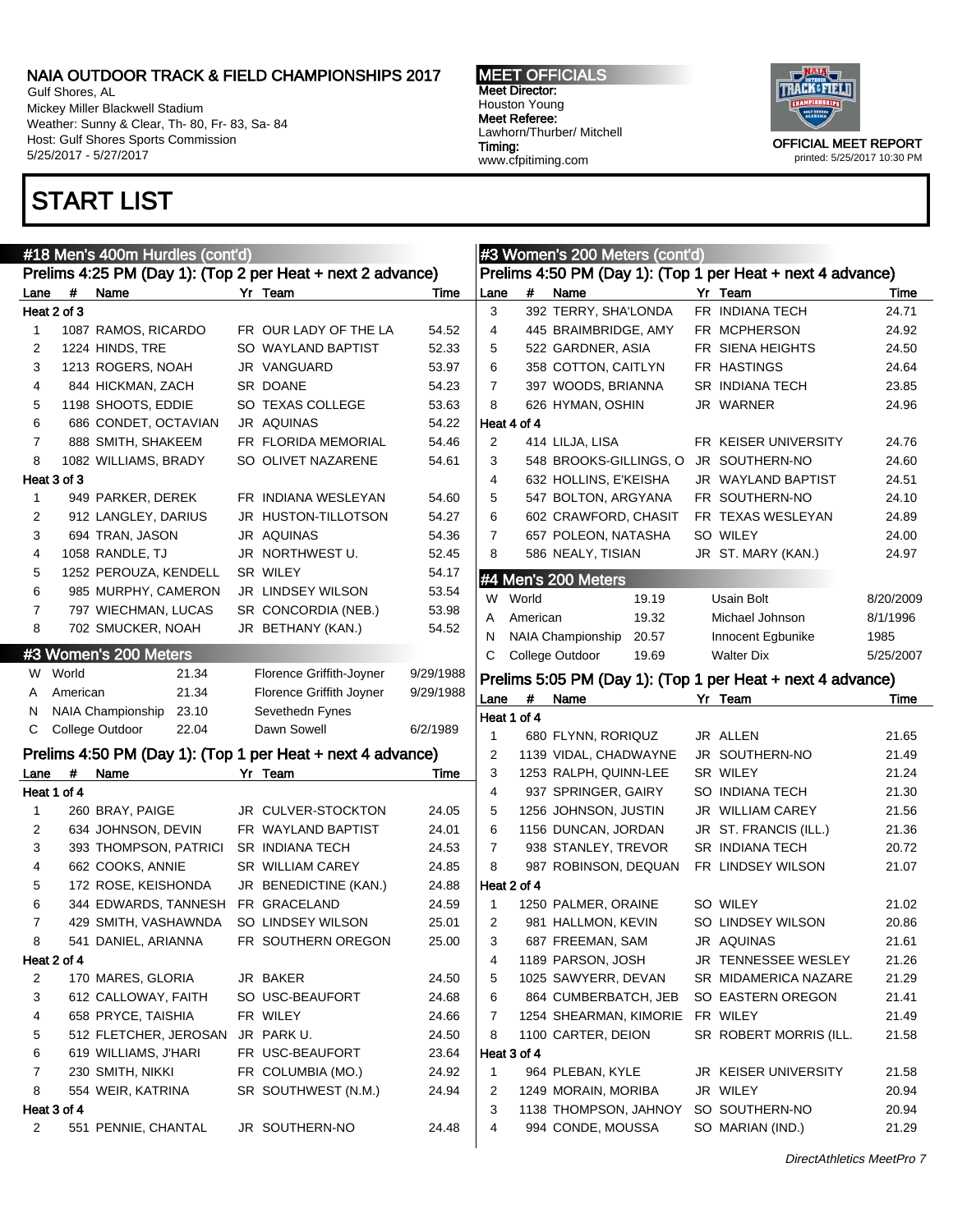Gulf Shores, AL Mickey Miller Blackwell Stadium Weather: Sunny & Clear, Th- 80, Fr- 83, Sa- 84 Host: Gulf Shores Sports Commission 5/25/2017 - 5/27/2017

# START LIST

MEET OFFICIALS Meet Director: Houston Young Meet Referee: Lawhorn/Thurber/ Mitchell Timing: www.cfpitiming.com



|                |               | #4 Men's 200 Meters (cont'd) |                                                                         |           |                |               | #29 Women's Long Jump (cont'd) |                                                                         |           |
|----------------|---------------|------------------------------|-------------------------------------------------------------------------|-----------|----------------|---------------|--------------------------------|-------------------------------------------------------------------------|-----------|
|                |               |                              | Prelims 5:05 PM (Day 1): (Top 1 per Heat + next 4 advance)              |           |                |               | 5:30 PM (Day 1)                |                                                                         |           |
| Lane           | #             | Name                         | Yr Team                                                                 | Time      | Lane           | #             | Name                           | Yr Team                                                                 | Mark      |
| 5              |               | 1149 OHIOZE, MICHAEL         | SR ST. AMBROSE                                                          | 21.28     | 10             |               | 431 BANKS, LEAH                | SO LOYOLA-NEW ORLEA                                                     | 5.79m     |
| 6              |               | 918 COLLIER, DESHON          | FR INDIANA TECH                                                         | 21.47     | 11             |               | 486 WILLIAMS, ZARRIA           | FR OHIO CHRISTIAN                                                       | 5.64m     |
| 7              |               | 1255 BOONE, NATE             | JR WILLIAM CAREY                                                        | 21.58     | 12             |               | 627 BRISCOE, TELECIA           | FR WAYLAND BAPTIST                                                      | 6.26m     |
| 8              |               | 922 LOCKRIDGE, MATT          | FR INDIANA TECH                                                         | 21.46     |                | Flight 3 of 4 |                                |                                                                         |           |
|                | Heat 4 of 4   |                              |                                                                         |           | $\mathbf 1$    |               | 391 TENNESSEE, DALLAS          | JR INDIANA TECH                                                         | 5.61m     |
| 1              |               | 898 GETER, JOHNNY            | JR GRACELAND                                                            | 20.56     | 2              |               | 584 ATLADOTTIR, STEINN         | JR ST. MARY (KAN.)                                                      | 5.65m     |
| 2              |               | 1263 ELMORE, TRISTEN         | FR WILLIAM PENN                                                         | 21.65     | 3              |               | 375 GRIGG, KAYLA               | JR INDIANA TECH                                                         | 5.49m     |
| 3              |               | 983 KEELING, HOLT            | SO LINDSEY WILSON                                                       | 21.53     | 4              |               | 619 WILLIAMS, J'HARI           | FR USC-BEAUFORT                                                         | 5.66m     |
| 4              |               | 930 RATLIFF, JEREMIAH        | FR INDIANA TECH                                                         | 21.20     | 5              |               | 635 PARKER, KARIS              | JR WAYLAND BAPTIST                                                      | 5.63m     |
| 5              |               | 1217 DURHAM, TOBIAS          | JR WARNER                                                               | 21.34     | 6              |               | 626 HYMAN, OSHIN               | JR WARNER                                                               | 5.58m     |
| 6              |               | 1223 HANDSBOROUGH, KA        | SR WAYLAND BAPTIST                                                      | 21.14     | 7              |               | 377 HOLMES, TIA                | JR INDIANA TECH                                                         | 5.98m     |
| 7              |               | 747 BATTLE, BRANDON          | SO CAMPBELLSVILLE                                                       | 21.35     | 8              |               | 430 WILLIAMS, TATIANA          | FR LINDSEY WILSON                                                       | 5.73m     |
| 8              |               | 876 CUMMINGS, HIEDEN         | SR EDWARD WATERS                                                        | 21.56     | 9              |               | 425 HARRIS, ANNESHA            | SO LINDSEY WILSON                                                       | 5.59m     |
|                |               | #29 Women's Long Jump        |                                                                         |           | 10             |               | 311 WUBBEN, DANIELLE           | JR DORDT                                                                | 5.59m     |
|                |               |                              | All receive 3 attempts, top 9 + ties advance for 3 additional attempts. |           | 11             |               | 218 BUSHKOFSKY, KRIST          | <b>SR CLARKE</b>                                                        | 5.62m     |
| W              | World         | 7.52m                        | Galina Chistyakova                                                      | 6/11/1988 | 12             |               | 331 BAKER, CHELSEA             | <b>JR FRIENDS</b>                                                       | 5.81m     |
| A              | American      | 7.49m                        | Jackie Joyner-Kersee                                                    | 5/22/1994 |                | Flight 4 of 4 |                                |                                                                         |           |
| N              |               | NAIA Championship<br>6.70m   | Ruky Abdulai                                                            | 2007      | $\mathbf 1$    |               | 678 DUGAN, ASHLEY              | JR YORK (NEB.)                                                          | 5.49m     |
| С              |               | College Outdoor<br>6.99m     | Jackie Joyner-Kersee                                                    | 5/4/1985  | 2              |               | 278 HURST, TAJDREANA           | SO DILLARD                                                              | 5.65m     |
|                |               |                              |                                                                         |           | 3              |               | 265 LAMER, KAMBERLYN           | SO DAKOTA WESLEYAN                                                      | 5.53m     |
|                |               | 5:30 PM (Day 1)              |                                                                         |           | $\overline{4}$ |               | 167 BRAGG, KAYVONA             | SO AVILA                                                                | 5.52m     |
| Lane           | #             | Name                         | Yr Team                                                                 | Mark      | 5              |               | 570 ROTH, SAM                  | SR ST. AMBROSE                                                          | 5.56m     |
|                | Flight 1 of 4 |                              |                                                                         |           | 6              |               | 622 JOHNSON, MEGAN             | FR VALLEY CITY STATE                                                    | 5.57m     |
| $\mathbf{1}$   |               | 462 BRINSON, JONINA          | JR MOBILE                                                               | 6.06m     | $\overline{7}$ |               | 565 LAMOURT, LAUREN            | FR ST. AMBROSE                                                          | 5.57m     |
| 2              |               | 409 SMITH, CONEISHA          | SO JARVIS CHRISTIAN                                                     | 5.60m     | 8              |               | 596 SAKEUH, PLENSEH-T          | SO TAYLOR                                                               | 5.86m     |
| 3              |               | 512 FLETCHER, JEROSAN        | JR PARK U.                                                              | 5.66m     | 9              |               | 625 WOTOE, MARKAI              | FR WALDORF                                                              | 5.52m     |
| 4              |               | 536 YOUNG-BROOKS, MIL        | SO SIENA HEIGHTS                                                        | 5.65m     | 10             |               | 658 PRYCE, TAISHIA             | FR WILEY                                                                | 6.09m     |
| 5              |               | 231 STRICKER, ABBY           | SO COLUMBIA (MO.)                                                       | 5.96m     | 11             |               | 372 CORREIA, LEONDRA           | FR INDIANA TECH                                                         | 5.79m     |
| 6              |               | 674 RILEY, RY-ANNE           | FR XAVIER-LOUISIANA                                                     | 5.57m     |                |               | #40 Men's Javelin              |                                                                         |           |
| $\overline{7}$ |               | 267 EBELS, BRITTA            | SR DAVENPORT                                                            | 5.70m     |                |               |                                | All receive 3 attempts, top 9 + ties advance for 3 additional attempts. |           |
| 8              |               | 645 HERRERA, MADISON         | JR WESTMONT                                                             | 5.86m     | W              | World         | 98.48m                         | Jan Zelezny                                                             | 5/25/1996 |
| 9              |               | 417 FORD, KEANDRIA           | FR LANGSTON                                                             | 5.88m     | Α              | American      | 91.29m                         | <b>Breaux Greer</b>                                                     | 6/21/2007 |
| 10             |               | 631 FLORES, ALEXIS           | JR WAYLAND BAPTIST                                                      | 5.85m     | N              |               | NAIA Championship<br>75.46m    | <b>Rick Simoncic</b>                                                    | 1986      |
| 11             |               | 362 MARKLE, REGANNE          | FR HASTINGS                                                             | 5.83m     | C              |               | College Outdoor<br>89.10m      | Patrik Boden                                                            | 3/24/1990 |
| 12             |               | 422 SANDS, BRIA              | SO LIFE                                                                 | 5.91m     |                |               |                                |                                                                         |           |
|                | Flight 2 of 4 |                              |                                                                         |           |                |               | 5:30 PM (Day 1)                |                                                                         |           |
| 1              |               | 427 RESPRESS, HAYLEY         | FR LINDSEY WILSON                                                       | 5.66m     | Lane           | #             | Name                           | Yr Team                                                                 | Mark      |
| 2              |               | 187 OCCEUS, ISMAELLE         | SR BRENAU                                                               | 5.58m     |                | Flight 1 of 2 |                                |                                                                         |           |
| 3              |               | 276 DAGGS, JOYCELYN          | SR DILLARD                                                              | 5.80m     | 1              |               | 1055 HACKNEY, CHRISTIA         | JR NORTHWEST CHRISTI                                                    | 60.89m    |
| 4              |               | 410 WILLIAMS, PATRICE        | SR JARVIS CHRISTIAN                                                     | 5.65m     | 2              |               | 905 PEPIN, TREVOR              | FR GREAT FALLS                                                          | 59.79m    |
| 5              |               | 359 CUNNINGHAM, SHAN         | SO HASTINGS                                                             | 5.75m     | 3              |               | 863 COBB, KOLTON               | SO EASTERN OREGON                                                       | 57.76m    |
| 6              |               | 671 KEITH, IERYON            | JR XAVIER-LOUISIANA                                                     | 5.51m     | 4              |               | 813 WASHBURN, JACOB            | FR CUMBERLANDS                                                          | 58.59m    |
| 7              |               | 266 BONT, MALLORY            | JR DAVENPORT                                                            | 5.68m     | 5              |               | 1012 WOLTERS, BRANDT           | SO MCPHERSON                                                            | 60.02m    |
| 8              |               | 495 BRADLEY, KYLIE           | SR OLIVET NAZARENE                                                      | 5.75m     | 6              |               | 867 KILCUP, AUSTIN             | SO EASTERN OREGON                                                       | 57.43m    |
| 9              |               | 651 BETHEA, LESLIE           | JR WILEY                                                                | 5.54m     | 7              |               | 758 BARNETT, DAVID             | <b>SR CARROLL</b>                                                       | 61.10m    |
|                |               |                              |                                                                         |           |                |               |                                |                                                                         |           |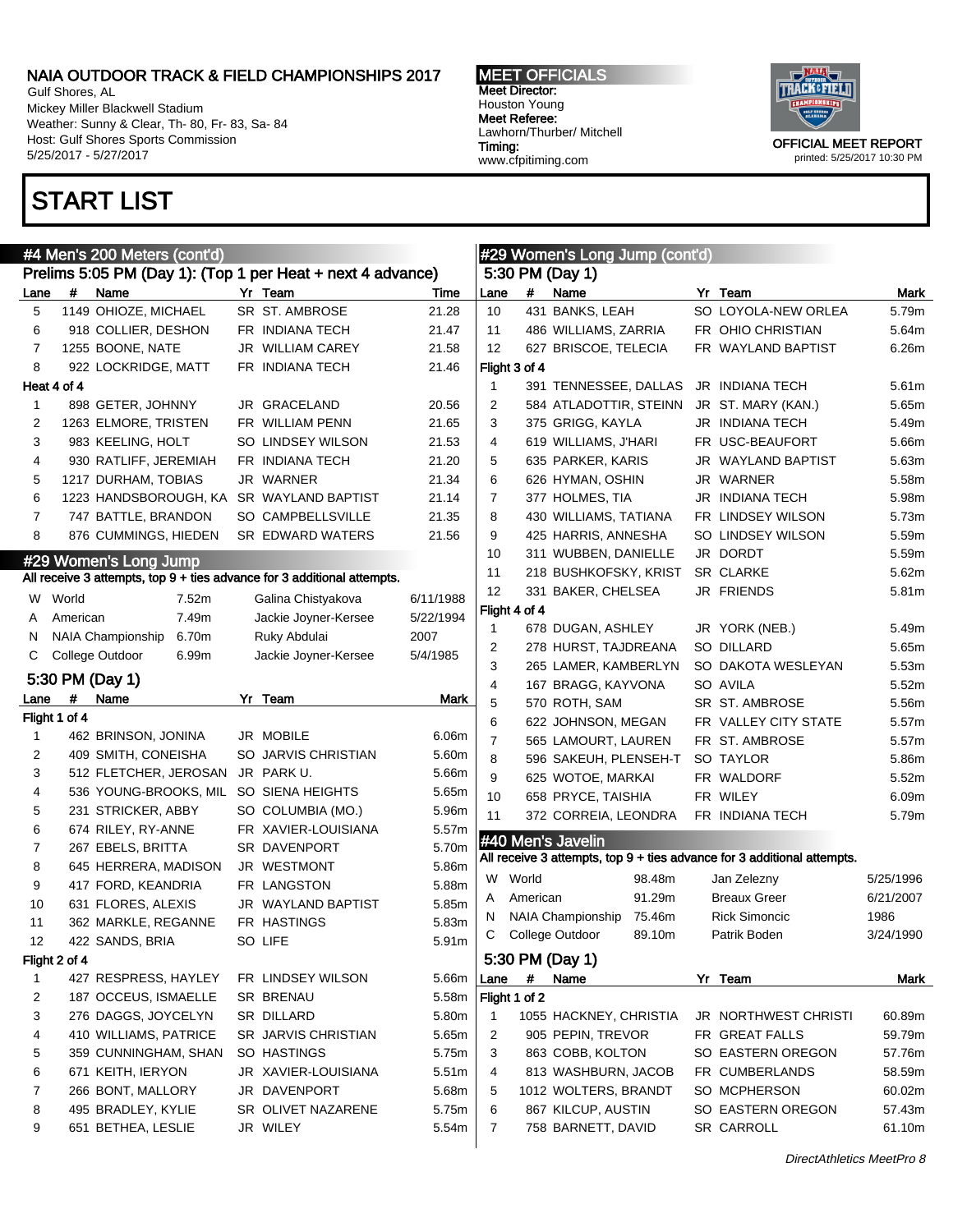Gulf Shores, AL Mickey Miller Blackwell Stadium Weather: Sunny & Clear, Th- 80, Fr- 83, Sa- 84 Host: Gulf Shores Sports Commission 5/25/2017 - 5/27/2017

# START LIST

MEET OFFICIALS Meet Director: Houston Young Meet Referee: Lawhorn/Thurber/ Mitchell Timing: www.cfpitiming.com



printed: 5/25/2017 10:30 PM

|      |               | #40 Men's Javelin (cont'd)                                 |                         |           |                | $#44$ Men's 4 x 800m Relay            |          |                                                            |   |                    |
|------|---------------|------------------------------------------------------------|-------------------------|-----------|----------------|---------------------------------------|----------|------------------------------------------------------------|---|--------------------|
|      |               | 5:30 PM (Day 1)                                            |                         |           |                | W World                               | 7:02.43  | <b>KEN</b>                                                 |   | 8/25/200           |
| Lane |               | # Name                                                     | Yr Team                 | Mark      | N              | NAIA Championship 7:26.13             |          | Azusa Pacific, CA                                          |   | 2004               |
| 8    |               | 1237 MILLER, JOSEPH                                        | SR WESTMONT             | 59.03m    | C              | College Outdoor                       | 7:08.96  | Arizona State                                              |   | 4/7/1984           |
| 9    |               | 742 SANDRI, ISAAC                                          | FR BRITISH COLUMBIA     | 57.41m    |                |                                       |          | Prelims 6:15 PM (Day 1): (Top 1 per Heat + next 4 advance) |   |                    |
| 10   |               | 723 PEASLEY, DUSTIN                                        | SO BRIAR CLIFF          | 58.40m    |                | Lane Team                             |          |                                                            |   | Time               |
| 11   |               | 1080 SIMPSON, JALON                                        | FR OLIVET NAZARENE      | 59.23m    |                | Heat 1 of 4                           |          |                                                            |   |                    |
|      | Flight 2 of 2 |                                                            |                         |           | 2              | OLIVET NAZARENE (A)                   |          |                                                            | A | 7:46.27            |
| 1    |               | 1175 OSTROSKY, ISAAC                                       | FR STERLING             | 56.88m    | 3              | <b>INDIANA TECH (A)</b>               |          |                                                            | A | 7:35.10            |
| 2    |               | 826 MILLER, PAXTON                                         | FR DICKINSON ST.        | 55.09m    | 4              | EASTERN OREGON (A)                    |          |                                                            | A | 7:46.21            |
| 3    |               | 726 ALLEN, ROAN                                            | FR BRITISH COLUMBIA     | 57.33m    | 5              | <b>BRITISH COLUMBIA (A)</b>           |          |                                                            | A | 7:41.61            |
| 4    |               | 1270 DICKEY, DARRIEN                                       | <b>JR WILLIAM WOODS</b> | 57.17m    | 6              | AQUINAS (A)                           |          |                                                            | A | 7:42.25            |
| 5    |               | 1241 WONG, ERIC                                            | JR WESTMONT             | 57.00m    | $\overline{7}$ | ST. MARY (KAN.) (A)                   |          |                                                            | A | 7:47.90            |
| 6    |               | 871 SALDANA, PANCHO                                        | SR EASTERN OREGON       | 63.28m    | 8              |                                       |          |                                                            |   | 7:48.49            |
| 7    |               | 1183 HERRINGTON, MITCH SO TAYLOR                           |                         | 56.42m    |                | <b>BRIAR CLIFF (A)</b><br>Heat 2 of 4 |          |                                                            | A |                    |
| 8    |               | 1091 DUDLEY, GORDON                                        | SO REINHARDT            | 55.85m    |                |                                       |          |                                                            |   |                    |
| 9    |               | 889 SMITH, GRAHAM                                          | SO GEORGETOWN (KY.)     | 56.30m    | 2              | ST. FRANCIS (ILL.) (A)                |          |                                                            | A | 7:41.36<br>7:42.56 |
| 10   |               | 1236 MCCOLLUM, DAN                                         | SR WESTMONT             | 60.03m    | 3              | CORNERSTONE (A)                       |          |                                                            | A |                    |
| 11   |               | 719 BURKI, SAM                                             | SR BRIAR CLIFF          | 55.24m    | 4              | CONCORDIA (NEB.) (A)                  |          |                                                            | A | 7:45.69            |
|      |               |                                                            |                         |           | 5              | SIENA HEIGHTS (A)                     |          |                                                            | Α | 7:35.86            |
|      |               | #43 Women's 4 x 800m Relay                                 |                         |           | 6              | <b>ROCKY MOUNTAIN (A)</b>             |          |                                                            | A | 7:47.48            |
| W    | World         | 7:50.17                                                    | <b>URS</b>              | 8/5/1984  | 7              | TENNESSEE WESLEYAN (A)                |          |                                                            | A | 7:46.35            |
| N    |               | NAIA Championship 8:43.99                                  | Simon Fraser, BC        | 2005      | 8              | DAKOTA STATE (A)                      |          |                                                            | A | 7:48.97            |
| С    |               | College Outdoor<br>8:17.45                                 | Villanova               | 4/27/2013 |                | Heat 3 of 4                           |          |                                                            |   |                    |
|      |               | Prelims 5:40 PM (Day 1): (Top 2 per Heat + next 2 advance) |                         |           | 2              | MORNINGSIDE (A)                       |          |                                                            | A | 7:41.30            |
|      | Lane Team     |                                                            |                         | Time      | 3              | LINDENWOOD-BELLEVILLE (A)             |          |                                                            | A | 7:43.33            |
|      | Heat 1 of 3   |                                                            |                         |           | 4              | COLUMBIA (MO.) (A)                    |          |                                                            | A | 7:45.65            |
| 2    | BIOLA (A)     |                                                            | A                       | 9:22.06   | 5              | DOANE (A)                             |          |                                                            | Α | 7:46.53            |
| 3    |               | WESTMONT (A)                                               | A                       | 9.18.45   | 6              | WILEY (A)                             |          |                                                            | Α | 7:37.48            |
| 4    | DORDT (A)     |                                                            | Α                       | 9.13.42   | 7              | LEWIS-CLARK (A)                       |          |                                                            | A | 7:47.30            |
| 5    |               | ST. FRANCIS (ILL.) (A)                                     | Α                       | 9:24.61   |                | Heat 4 of 4                           |          |                                                            |   |                    |
| 6    |               | <b>BRITISH COLUMBIA (A)</b>                                | A                       | 9.10.59   | 2              | INDIANA WESLEYAN (A)                  |          |                                                            | A | 7:43.39            |
| 7    |               | CORNERSTONE (A)                                            | Α                       | 9:25.19   | 3              | CARROLL (A)                           |          |                                                            | Α | 7:46.58            |
|      | Heat 2 of 3   |                                                            |                         |           | 4              | GRACE (A)                             |          |                                                            | Α | 7:44.65            |
| 2    |               | ST. AMBROSE (A)                                            | Α                       | 9:24.36   | 5              | DORDT (A)                             |          |                                                            | Α | 7:40.54            |
| 3    |               |                                                            | A                       | 9:27.16   | 6              | NORTHWESTERN (IOWA) (A)               |          |                                                            | A | 7:40.06            |
|      |               | MILLIGAN (A)                                               |                         |           | 7              | WAYLAND BAPTIST (A)                   |          |                                                            | A | 7:46.84            |
| 4    |               | SIENA HEIGHTS (A)                                          | A                       | 9:17.53   |                |                                       |          |                                                            |   |                    |
| 5    |               | TAYLOR (A)                                                 | A                       | 9:14.86   |                | #13 Women's 10000 Meters              |          |                                                            |   |                    |
| 6    |               | WAYLAND BAPTIST (A)                                        | A                       | 9:07.85   | W              | World                                 | 29:17.45 | Almaz Ayana                                                |   | 8/12/201           |
| 7    | DOANE (A)     |                                                            | A                       | 9:22.40   | Α              | American                              | 30:22.22 | Shalane Flanagan                                           |   | 8/15/200           |
| 8    |               | CONCORDIA (NEB.) (A)                                       | A                       | 9:28.65   | N              | NAIA Championship                     | 34:22.95 | Alissa McKaig                                              |   | 2008               |
|      | Heat 3 of 3   |                                                            |                         |           | С              | College Outdoor                       | 31:18.07 | Lisa Koll                                                  |   | 3/26/201           |
| 2    |               | THE MASTERS (A)                                            | A                       | 9:24.49   |                | 7:50 PM (Day 1)                       |          |                                                            |   |                    |
| 3    |               | MORNINGSIDE (A)                                            | Α                       | 9:18.27   | Lane           | #<br>Name                             |          | Yr Team                                                    |   | Time               |
| 4    |               | <b>INDIANA TECH (A)</b>                                    | Α                       | 9:22.40   |                | Section 1 of 1                        |          |                                                            |   |                    |
| 5    |               | NORTHWESTERN (IOWA) (A)                                    | Α                       | 9:09.61   | 1              | 519 HAVRANEK, ANNA                    |          | JR SHAWNEE STATE                                           |   | 35:59.90           |
| 6    |               | AQUINAS (A)                                                | Α                       | 9:14.73   | $\overline{c}$ | 476 VALLAIRE, SHEA                    |          | JR NORTHWEST CHRISTI                                       |   | 36:14.50           |
| 7    |               | OKLAHOMA CITY (A)                                          | A                       | 9:26.80   | 3              | 587 WILLGING, ELLIE                   |          | SO ST. XAVIER                                              |   | 36:16.98           |
|      |               |                                                            |                         |           |                |                                       |          |                                                            |   |                    |

|      | #44 Men's 4 x 800m Relay                                   |          |    |                      |   |           |
|------|------------------------------------------------------------|----------|----|----------------------|---|-----------|
|      | W World                                                    | 7:02.43  |    | KEN                  |   | 8/25/2006 |
| N    | NAIA Championship 7:26.13                                  |          |    | Azusa Pacific, CA    |   | 2004      |
| С    | College Outdoor                                            | 7:08.96  |    | Arizona State        |   | 4/7/1984  |
|      | Prelims 6:15 PM (Day 1): (Top 1 per Heat + next 4 advance) |          |    |                      |   |           |
|      | Lane Team                                                  |          |    |                      |   | Time      |
|      | Heat 1 of 4                                                |          |    |                      |   |           |
| 2    | OLIVET NAZARENE (A)                                        |          |    |                      | A | 7:46.27   |
| 3    | INDIANA TECH (A)                                           |          |    |                      | A | 7:35.10   |
| 4    | EASTERN OREGON (A)                                         |          |    |                      | A | 7:46.21   |
| 5    | <b>BRITISH COLUMBIA (A)</b>                                |          |    |                      | A | 7:41.61   |
| 6    | AQUINAS (A)                                                |          |    |                      | A | 7:42.25   |
| 7    | ST. MARY (KAN.) (A)                                        |          |    |                      | A | 7:47.90   |
| 8    | <b>BRIAR CLIFF (A)</b>                                     |          |    |                      | A | 7:48.49   |
|      | Heat 2 of 4                                                |          |    |                      |   |           |
| 2    | ST. FRANCIS (ILL.) (A)                                     |          |    |                      | A | 7:41.36   |
| 3    | CORNERSTONE (A)                                            |          |    |                      | A | 7:42.56   |
| 4    | CONCORDIA (NEB.) (A)                                       |          |    |                      | A | 7:45.69   |
| 5    | SIENA HEIGHTS (A)                                          |          |    |                      | A | 7:35.86   |
| 6    | ROCKY MOUNTAIN (A)                                         |          |    |                      | A | 7:47.48   |
| 7    | TENNESSEE WESLEYAN (A)                                     |          |    |                      | A | 7:46.35   |
| 8    | DAKOTA STATE (A)                                           |          |    |                      | A | 7:48.97   |
|      | Heat 3 of 4                                                |          |    |                      |   |           |
| 2    | MORNINGSIDE (A)                                            |          |    |                      | A | 7:41.30   |
| 3    | LINDENWOOD-BELLEVILLE (A)                                  |          |    |                      | A | 7:43.33   |
| 4    | COLUMBIA (MO.) (A)                                         |          |    |                      | A | 7:45.65   |
| 5    | DOANE (A)                                                  |          |    |                      | A | 7:46.53   |
| 6    | WILEY (A)                                                  |          |    |                      | A | 7:37.48   |
| 7    | LEWIS-CLARK (A)                                            |          |    |                      | A | 7:47.30   |
|      | Heat 4 of 4                                                |          |    |                      |   |           |
| 2    | INDIANA WESLEYAN (A)                                       |          |    |                      | A | 7:43.39   |
| 3    | CARROLL (A)                                                |          |    |                      | A | 7:46.58   |
| 4    | GRACE (A)                                                  |          |    |                      | A | 7:44.65   |
| 5    | DORDT (A)                                                  |          |    |                      | A | 7:40.54   |
| 6    | NORTHWESTERN (IOWA) (A)                                    |          |    |                      | A | 7:40.06   |
| 7    | WAYLAND BAPTIST (A)                                        |          |    |                      | A | 7:46.84   |
|      |                                                            |          |    |                      |   |           |
|      |                                                            |          |    |                      |   |           |
| W    | World                                                      | 29:17.45 |    | Almaz Ayana          |   | 8/12/2016 |
| Α    | American                                                   | 30:22.22 |    | Shalane Flanagan     |   | 8/15/2008 |
| Ν    | <b>NAIA Championship</b>                                   | 34:22.95 |    | Alissa McKaig        |   | 2008      |
| С    | College Outdoor                                            | 31:18.07 |    | Lisa Koll            |   | 3/26/2010 |
|      | 7:50 PM (Day 1)                                            |          |    |                      |   |           |
| Lane | #<br>Name                                                  |          | Υr | Team                 |   | Time      |
|      | Section 1 of 1                                             |          |    |                      |   |           |
| 1    | 519 HAVRANEK, ANNA                                         |          | JR | <b>SHAWNEE STATE</b> |   | 35:59.90  |
| 2    | 476 VALLAIRE, SHEA                                         |          | JR | NORTHWEST CHRISTI    |   | 36:14.50  |

DirectAthletics MeetPro 9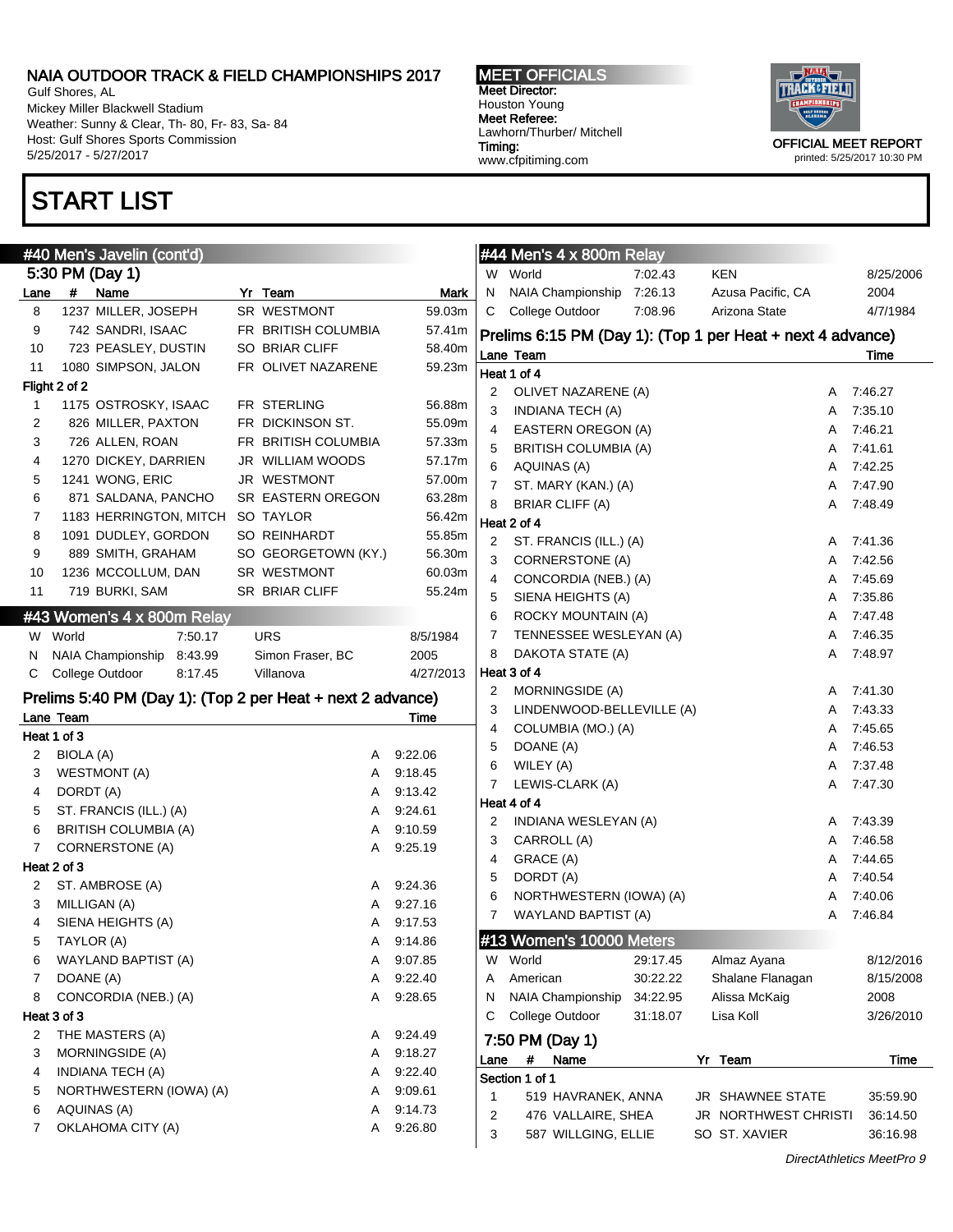Gulf Shores, AL Mickey Miller Blackwell Stadium Weather: Sunny & Clear, Th- 80, Fr- 83, Sa- 84 Host: Gulf Shores Sports Commission 5/25/2017 - 5/27/2017

6 1067 KORVER, CALVIN FR NORTHWESTERN (IO

2 801 SCHMIDT, MICHAEL FR CORBAN 4 800 BRACKEN, JASON JR CORBAN

Section 1 of 4

Section 1 of 1

# START LIST

MEET OFFICIALS Meet Director: Houston Young Meet Referee: Lawhorn/Thurber/ Mitchell Timing: www.cfpitiming.com



|              |                           | #13 Women's 10000 Meters (cont'd)  |                                          |           |                |                | #42-6 Men's Decathlon 110m Hurdles (cont'd) |                      |           |
|--------------|---------------------------|------------------------------------|------------------------------------------|-----------|----------------|----------------|---------------------------------------------|----------------------|-----------|
|              |                           | 7:50 PM (Day 1)                    |                                          |           |                |                | 10:00 AM (Day 2)                            |                      |           |
| .ane         | #                         | Name                               | Yr Team                                  | Time      | Lane           | #              | Name                                        | Yr Team              |           |
| 4            |                           |                                    | 629 CHERONO, JACKLINE FR WAYLAND BAPTIST | 36:44.07  | 8              |                | 1096 ANDJELIC, NIKOLA                       | JR RIO GRANDE        |           |
| 5            |                           | 43 LOPEZ, SELENE                   | SR WAYLAND BAPTIST                       | 36:49.35  |                | Section 2 of 4 |                                             |                      |           |
| 6            |                           | 633 JEMELI, JACKLINE               | SO WAYLAND BAPTIST                       | 36:49.59  | 2              |                | 855 BOLT, MATTHEW                           | SR DORDT             |           |
| 7            |                           | 614 DOUGLAS, BETSY                 | JR USC-BEAUFORT                          | 37:12.62  | 4              |                | 851 SUDBECK, LEVI                           | FR DOANE             |           |
| 8            |                           | 343 ARELLANO, RAVEN                | SO GRACE                                 | 37:13.13  | 6              |                | 772 GANDY, DREW                             | SR CENTRAL METHODIS  |           |
| 9            |                           | 232 JOHNSTON, STEPHA               | JR CONCORDIA (MICH.)                     | 37:13.28  | 8              |                | 705 FOX, PHILIP                             | SO BETHEL (IND.)     |           |
| 10           |                           | 506 REED, CINDY                    | SO OREGON TECH                           | 37:14.87  |                | Section 3 of 4 |                                             |                      |           |
| 11           |                           | 500 RAY, SARAH                     | SR OLIVET NAZARENE                       | 37:25.50  | 2              |                | 1240 TOP, PIETER                            | FR WESTMONT          |           |
| 12           |                           | 222 ELLIS, ASHTYN                  | JR COLLEGE OF IDAHO                      | 37:39.70  | 4              |                | 1144 CONNELL, COLE                          | SO ST. AMBROSE       |           |
| 13           |                           | 475 RIOS, MELISSA                  | SO NORTHWEST CHRISTI                     | 37:40.66  | 6              |                | 741 PRZYSTUPA, MICHAE SR BRITISH COLUMBIA   |                      |           |
| 14           |                           | 513 GUARNACCIA, KATIE              | <b>JR POINT PARK</b>                     | 37:40.73  | 8              |                | 1238 NEMITZ, JACKSON                        | SO WESTMONT          |           |
| 15           |                           | 23 YOUNG, ARIEL                    | SO OHIO CHRISTIAN                        | 37:43.72  |                | Section 4 of 4 |                                             |                      |           |
| 16           |                           | 502 SOPER, ELIZABETH               | SR OLIVET NAZARENE                       | 37:55.22  | 2              |                | 778 NEY, BROOKS                             | JR COLLEGE OF IDAHO  |           |
| 17           |                           | 444 SHARP, BRITTANY                | SO MARIAN (IND.)                         | 38:00.15  | 4              |                | 1084 GRETZ, SETH                            | JR OREGON TECH       |           |
| 18           |                           | 643 COLLINS, KELLY                 | SR WESTMONT                              | 38:00.54  | 6              |                | 1211 LAWSON, WINSTON                        | SR VANGUARD          |           |
| 19           |                           | 357 BETHEA, JANELLE                | JR HASTINGS                              | 38:07.12  | 8              |                | 1126 DOTSON, JOE                            | SO SOUTHERN OREGON   |           |
|              |                           | #14 Men's 10000 Meters             |                                          |           |                |                | #41-5 Women's Outdoor Heptathlon Long Jump  |                      |           |
|              | W World                   | 26:17.53                           | Kenenisa Bekele                          | 8/26/2005 | W              | World          | 7.52m                                       | Galina Chistyakova   | 6/11/1988 |
| A            | American                  | 26:44.36                           | Galen Rupp                               | 5/30/2014 | A              | American       | 7.49m                                       | Jackie Joyner-Kersee | 5/22/1994 |
| N            |                           | NAIA Championship<br>28:16.95      | Julius Randich                           | 1993      | N              |                | NAIA Championship<br>6.70m                  | Ruky Abdulai         | 2007      |
| С            |                           | College Outdoor<br>27:08.49        | Sam Chelanga                             | 5/1/2010  | С              |                | College Outdoor<br>6.99m                    | Jackie Joyner-Kersee | 5/4/1985  |
|              |                           | 8:45 PM (Day 1)                    |                                          |           |                |                | 10:30 AM (Day 2)                            |                      |           |
| .ane         | $\#$                      | Name                               | Yr Team                                  | Time      | Lane           | $\pmb{\#}$     | Name                                        | Yr Team              |           |
|              | Section 1 of 1            |                                    |                                          |           |                | Flight 1 of 1  |                                             |                      |           |
| $\mathbf{1}$ |                           |                                    | 1257 KIPCHUMBA, GEOFFR JR WILLIAM CAREY  | 29:18.11  | 1              |                | 216 SCHMIDT, CRYSTAL                        | <b>SR CARROLL</b>    |           |
| 2            |                           | 697 THOMAS, JACKSON                | SR BACONE                                | 29:56.71  | 2              |                | 507 VON ESSEN, AMBER                        | SO OREGON TECH       |           |
| 3            |                           | 112 WEBER, TONY                    | JR ST. MARY (KAN.)                       | 30:29.96  | 3              |                | 313 DODD, PAIGE                             | SO EASTERN OREGON    |           |
| 4            |                           | 991 FLOYD, TONY                    | FR MADONNA                               | 30:30.16  | 4              |                | 431 BANKS, LEAH                             | SO LOYOLA-NEW ORLEA  |           |
| 5            |                           | 1174 HERNANDEZ, ABEL               | SR ST. XAVIER                            | 30:39.81  | 5              |                | 668 VAN HARN, MEGAN                         | FR WILLIAM WOODS     |           |
| 6            |                           | 1068 NORRIS, WILL                  | SR NORTHWESTERN (IO                      | 30:55.44  | 6              |                | 666 HOUSTON, ANNA                           | SO WILLIAM WOODS     |           |
| 7            |                           | 1125 CUSHMAN, CONNOR               | SR SOUTHERN OREGON                       | 31:01.84  | $\overline{7}$ |                | 617 SUPERIOR, TAYLOR                        | JR USC-BEAUFORT      |           |
| 8            |                           | 76 WALL, TANNER                    | SR INDIANA TECH                          | 31:27.86  | 8              |                | 516 PETTY, TYANNA                           | JR RIO GRANDE        |           |
|              |                           | #42-6 Men's Decathlon 110m Hurdles |                                          |           | 9              |                | 642 COLLIER, BECKY                          | SR WESTMONT          |           |
| W            | World                     | 12.80                              | <b>Aries Merritt</b>                     | 9/7/2012  | 10             |                | 338 ISAACS, TYANN                           | JR FRIENDS           |           |
| A            | American                  | 12.80                              | <b>Aries Merritt</b>                     | 9/7/2012  | 11             |                | 665 RICHMOND, JENNAH                        | SR WILLIAM JESSUP    |           |
| N            |                           | <b>NAIA Championship</b><br>13.74  | Dominique DeGrammont                     | 2003      | 12             |                | 212 LACOCK, BETHANY                         | JR CARROLL           |           |
| C            |                           | College Outdoor<br>13.00           | Renaldo Nehemiah                         | 5/6/1979  | 13             |                | 408 ARELLANO, KAIANN                        | JR JAMESTOWN         |           |
|              |                           |                                    |                                          |           | 14             |                | 272 SCHAFER, EMMA                           | FR DAVENPORT         |           |
|              |                           | 10:00 AM (Day 2)                   |                                          |           | 15             |                | 360 FAIMON, APRIL                           | SR HASTINGS          |           |
| .ane         | #                         | Name                               | Yr Team                                  |           | 16             |                | 270 MORRISON, SAMANT                        | FR DAVENPORT         |           |
|              | $3$ action 1 of $\Lambda$ |                                    |                                          |           |                |                |                                             |                      |           |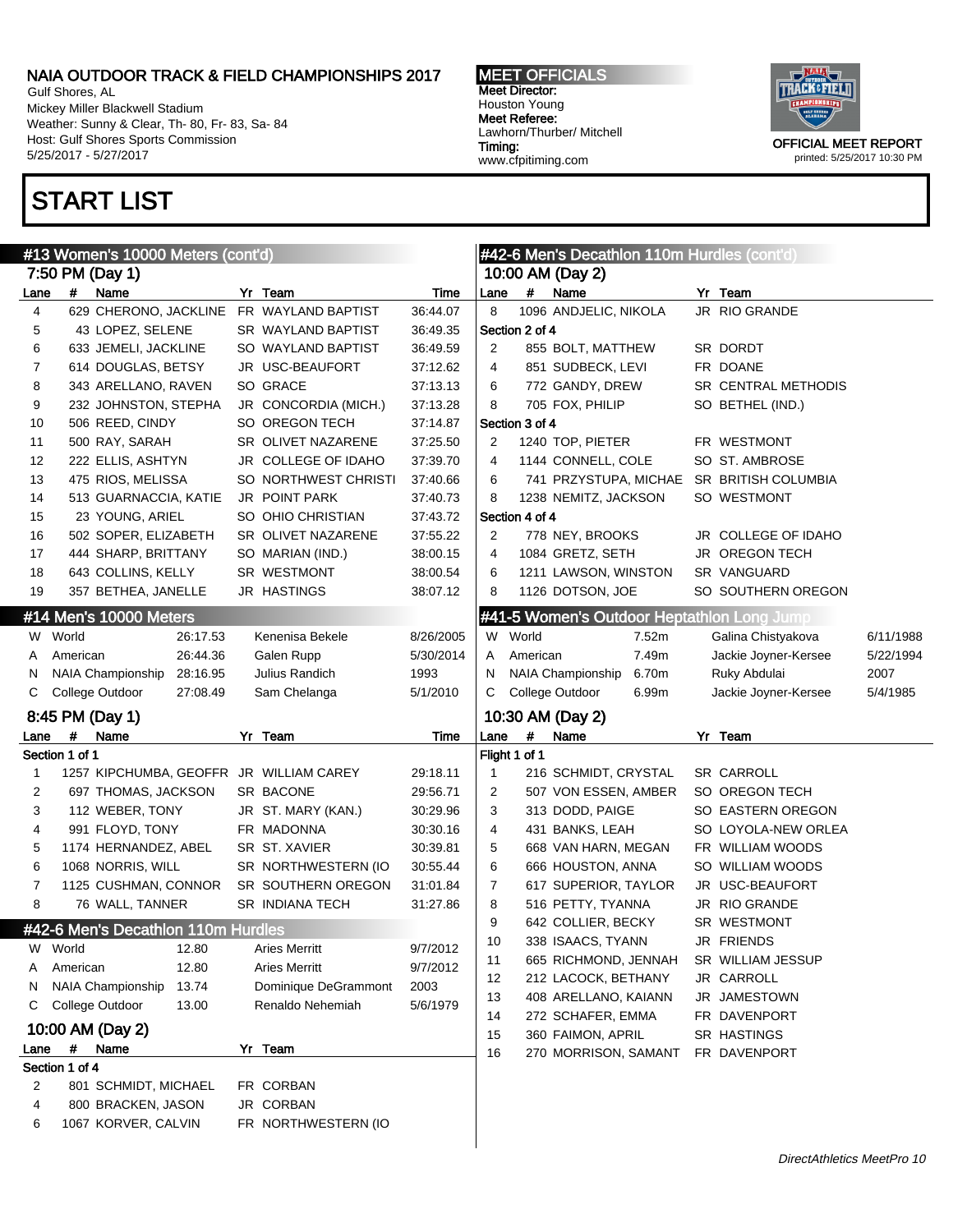Gulf Shores, AL Mickey Miller Blackwell Stadium Weather: Sunny & Clear, Th- 80, Fr- 83, Sa- 84 Host: Gulf Shores Sports Commission 5/25/2017 - 5/27/2017

### START LIST

#42-7 Men's Decathlon Discus

MEET OFFICIALS Meet Director: Houston Young Meet Referee: Lawhorn/Thurber/ Mitchell Timing: www.cfpitiming.com



|      | #42-7 Men's Decathlon Discus             |        |                                           |           |              |                |                                  |         | #41-6 Women's Outdoor Heptathlon Javelin (contic |           |
|------|------------------------------------------|--------|-------------------------------------------|-----------|--------------|----------------|----------------------------------|---------|--------------------------------------------------|-----------|
|      | W World                                  | 74.08m | Jurgen Schult                             | 6/6/1986  |              |                | 11:35 AM (Day 2)                 |         |                                                  |           |
| A    | American                                 | 72.34m | <b>Ben Plucknett</b>                      | 7/7/1981  | Lane         | #              | Name                             |         | Yr Team                                          |           |
| N    | NAIA Championship                        | 64.08m | Ade Olukoju                               | 1990      | 16           |                | 668 VAN HARN, MEGAN              |         | FR WILLIAM WOODS                                 |           |
| C    | College Outdoor                          | 68.16m | Julian Wruck                              | 6/1/2013  |              |                | #42-8 Men's Decathlon Pole Vault |         |                                                  |           |
|      | 10:40 AM (Day 2)                         |        |                                           |           |              | W World        |                                  | 6.14m   | Sergey Budka                                     | 7/31/1994 |
| Lane | #<br>Name                                |        | Yr Team                                   |           | Α            | American       |                                  | 6.04m   | <b>Brad Walker</b>                               | 6/8/2008  |
|      | Flight 1 of 1                            |        |                                           |           | N            |                | NAIA Championship                | 5.56m   | <b>Billy Olson</b>                               | 1982      |
| 1    | 1211 LAWSON, WINSTON                     |        | SR VANGUARD                               |           | С            |                | College Outdoor                  | 5.98m   | Lawrence Johnson                                 | 5/25/1996 |
| 2    | 855 BOLT, MATTHEW                        |        | SR DORDT                                  |           |              |                |                                  |         |                                                  |           |
| 3    | 1084 GRETZ, SETH                         |        | <b>JR OREGON TECH</b>                     |           |              |                | 11:45 AM (Day 2)                 |         |                                                  |           |
| 4    | 801 SCHMIDT, MICHAEL                     |        | FR CORBAN                                 |           | Lane         | #              | Name                             |         | Yr Team                                          |           |
| 5    | 851 SUDBECK, LEVI                        |        | FR DOANE                                  |           |              | Flight 1 of 1  |                                  |         |                                                  |           |
| 6    | 800 BRACKEN, JASON                       |        | JR CORBAN                                 |           | 1            |                | 855 BOLT, MATTHEW                |         | SR DORDT                                         |           |
| 7    | 778 NEY, BROOKS                          |        | JR COLLEGE OF IDAHO                       |           | 2            |                | 1126 DOTSON, JOE                 |         | SO SOUTHERN OREGON                               |           |
| 8    | 1096 ANDJELIC, NIKOLA                    |        | JR RIO GRANDE                             |           | 3            |                | 705 FOX, PHILIP                  |         | SO BETHEL (IND.)                                 |           |
| 9    | 705 FOX, PHILIP                          |        | SO BETHEL (IND.)                          |           | 4            |                | 772 GANDY, DREW                  |         | SR CENTRAL METHODIS                              |           |
| 10   | 1126 DOTSON, JOE                         |        | SO SOUTHERN OREGON                        |           | 5            |                | 851 SUDBECK, LEVI                |         | FR DOANE                                         |           |
| 11   | 1238 NEMITZ, JACKSON                     |        | SO WESTMONT                               |           | 6            |                | 1096 ANDJELIC, NIKOLA            |         | JR RIO GRANDE                                    |           |
| 12   |                                          |        | 741 PRZYSTUPA, MICHAE SR BRITISH COLUMBIA |           | 7            |                | 1240 TOP, PIETER                 |         | FR WESTMONT                                      |           |
| 13   | 1067 KORVER, CALVIN                      |        | FR NORTHWESTERN (IO                       |           | 8            |                | 800 BRACKEN, JASON               |         | JR CORBAN                                        |           |
| 14   | 1240 TOP, PIETER                         |        | FR WESTMONT                               |           | 9            |                | 1084 GRETZ, SETH                 |         | JR OREGON TECH                                   |           |
| 15   | 1144 CONNELL, COLE                       |        | SO ST. AMBROSE                            |           | 10           |                | 778 NEY, BROOKS                  |         | JR COLLEGE OF IDAHO                              |           |
|      |                                          |        | SR CENTRAL METHODIS                       |           | 11           |                | 1238 NEMITZ, JACKSON             |         | SO WESTMONT                                      |           |
| 16   | 772 GANDY, DREW                          |        |                                           |           | 12           |                | 1067 KORVER, CALVIN              |         | FR NORTHWESTERN (IO                              |           |
|      | #41-6 Women's Outdoor Heptathlon Javelin |        |                                           |           | 13           |                | 741 PRZYSTUPA, MICHAE            |         | SR BRITISH COLUMBIA                              |           |
| W    | World                                    | 72.28m | Barbora Spotakova                         | 9/13/2008 | 14           |                | 1211 LAWSON, WINSTON             |         | SR VANGUARD                                      |           |
| A    | American                                 | 66.67m | Kara Winger                               | 6/25/2010 | 15           |                | 1144 CONNELL, COLE               |         | SO ST. AMBROSE                                   |           |
| N    | NAIA Championship                        | 56.09m | Liz Gleadle                               | 2010      | 16           |                | 801 SCHMIDT, MICHAEL             |         | FR CORBAN                                        |           |
| С    | College Outdoor                          | 62.19m | Maggie Malone                             | 6/9/2016  |              |                |                                  |         | #41-7 Women's Outdoor Heptathlon 800 Meters      |           |
|      | 11:35 AM (Day 2)                         |        |                                           |           | W            | World          |                                  | 1:53.28 | Jarmila Kratochvilova                            | 7/26/1983 |
| Lane | #<br>Name                                |        | Yr Team                                   |           |              | American       |                                  | 1:56.40 | Jearl Miles Clark                                | 8/11/1999 |
|      | Flight 1 of 1                            |        |                                           |           | N            |                | NAIA Championship                | 2:02.12 | <b>Helen Crofts</b>                              | 2011      |
| 1    | 516 PETTY, TYANNA                        |        | JR RIO GRANDE                             |           | С            |                | College Outdoor                  | 1:59.10 | Raevyn Rogers                                    | 4/15/2017 |
| 2    | 642 COLLIER, BECKY                       |        | SR WESTMONT                               |           |              |                |                                  |         |                                                  |           |
| 3    | 270 MORRISON, SAMANT                     |        | FR DAVENPORT                              |           |              |                | 12:30 PM (Day 2)                 |         |                                                  |           |
| 4    | 272 SCHAFER, EMMA                        |        | FR DAVENPORT                              |           | Lane         | #              | Name                             |         | Yr Team                                          |           |
| 5    | 617 SUPERIOR, TAYLOR                     |        | JR USC-BEAUFORT                           |           |              | Section 1 of 1 |                                  |         |                                                  |           |
| 6    | 431 BANKS, LEAH                          |        | SO LOYOLA-NEW ORLEA                       |           | $\mathbf{1}$ |                | 272 SCHAFER, EMMA                |         | FR DAVENPORT                                     |           |
| 7    | 216 SCHMIDT, CRYSTAL                     |        | SR CARROLL                                |           | 2            |                | 360 FAIMON, APRIL                |         | SR HASTINGS                                      |           |
| 8    | 360 FAIMON, APRIL                        |        | SR HASTINGS                               |           | 3            |                | 212 LACOCK, BETHANY              |         | JR CARROLL                                       |           |
| 9    | 338 ISAACS, TYANN                        |        | JR FRIENDS                                |           | 4            |                | 313 DODD, PAIGE                  |         | SO EASTERN OREGON                                |           |
| 10   | 507 VON ESSEN, AMBER                     |        | SO OREGON TECH                            |           | 5            |                | 668 VAN HARN, MEGAN              |         | FR WILLIAM WOODS                                 |           |
| 11   | 666 HOUSTON, ANNA                        |        | SO WILLIAM WOODS                          |           | 6            |                | 431 BANKS, LEAH                  |         | SO LOYOLA-NEW ORLEA                              |           |
| 12   | 212 LACOCK, BETHANY                      |        | JR CARROLL                                |           | 7            |                | 338 ISAACS, TYANN                |         | JR FRIENDS                                       |           |
| 13   | 665 RICHMOND, JENNAH                     |        | SR WILLIAM JESSUP                         |           | 8            |                | 270 MORRISON, SAMANT             |         | FR DAVENPORT                                     |           |
| 14   | 313 DODD, PAIGE                          |        | SO EASTERN OREGON                         |           | 9            |                | 507 VON ESSEN, AMBER             |         | SO OREGON TECH                                   |           |
| 15   | 408 ARELLANO, KAIANN                     |        |                                           |           | 10           |                | 666 HOUSTON, ANNA                |         | SO WILLIAM WOODS                                 |           |
|      |                                          |        | JR JAMESTOWN                              |           |              |                |                                  |         |                                                  |           |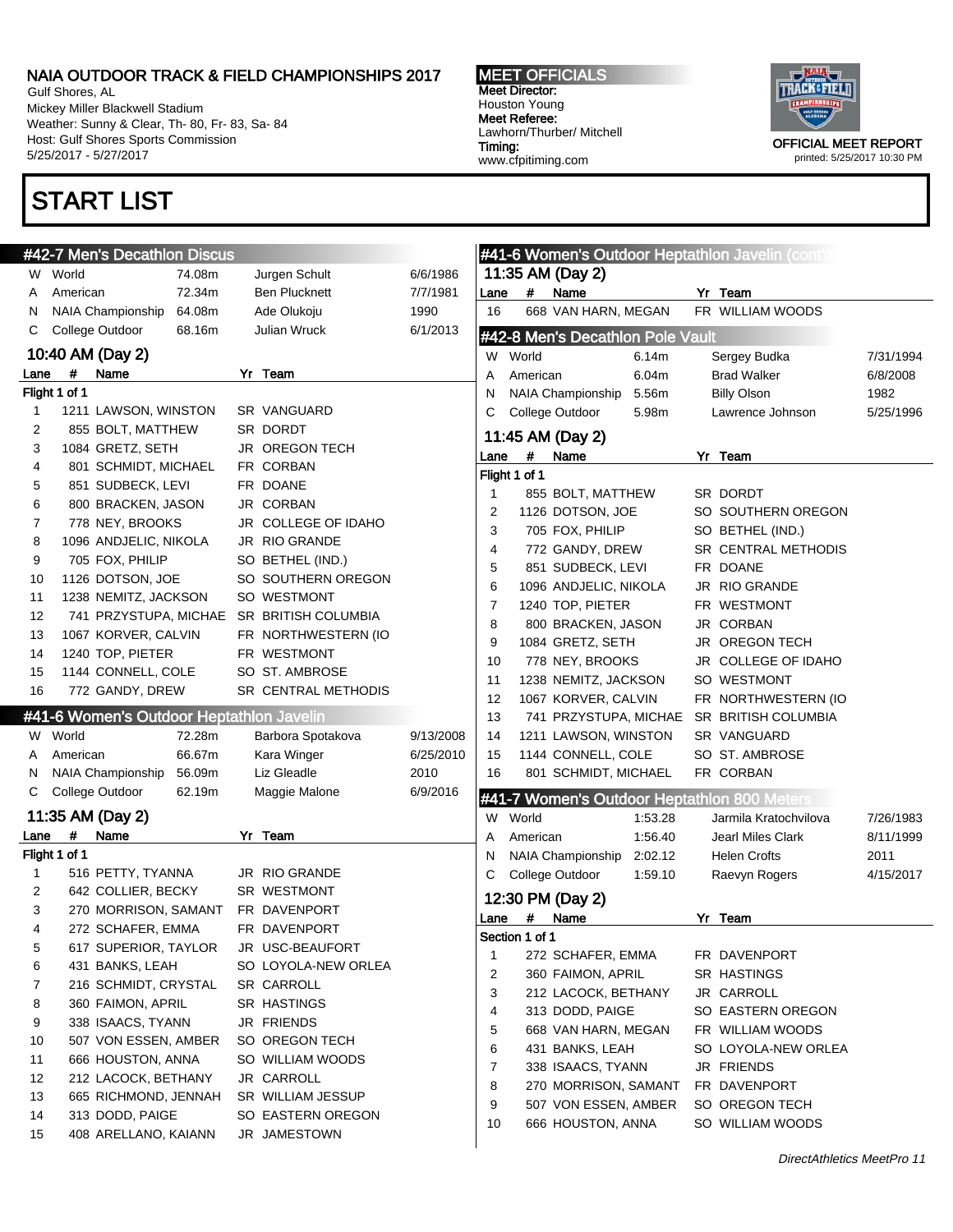Gulf Shores, AL Mickey Miller Blackwell Stadium Weather: Sunny & Clear, Th- 80, Fr- 83, Sa- 84 Host: Gulf Shores Sports Commission 5/25/2017 - 5/27/2017

## START LIST

MEET OFFICIALS Meet Director: Houston Young Meet Referee: Lawhorn/Thurber/ Mitchell Timing: www.cfpitiming.com



printed: 5/25/2017 10:30 PM

| #41-7 Women's Outdoor Heptathlon 800 Meters (cont'd) |               |                                       |        |  |                                                                         |           |              | #33 Women's Shot Put (cont'd) |                                    |       |  |                                                                         |                |
|------------------------------------------------------|---------------|---------------------------------------|--------|--|-------------------------------------------------------------------------|-----------|--------------|-------------------------------|------------------------------------|-------|--|-------------------------------------------------------------------------|----------------|
|                                                      |               | 12:30 PM (Day 2)                      |        |  |                                                                         |           |              |                               | 1:00 PM (Day 2)                    |       |  |                                                                         |                |
| Lane                                                 |               | # Name                                |        |  | Yr Team                                                                 |           | Lane         | $\#$                          | Name                               |       |  | Yr Team                                                                 | Mark           |
| 11                                                   |               | 665 RICHMOND, JENNAH                  |        |  | SR WILLIAM JESSUP                                                       |           | 5            |                               | 620 GEISLER, SERI                  |       |  | SO VALLEY CITY STATE                                                    | 13.39m         |
| 12                                                   |               | 617 SUPERIOR, TAYLOR                  |        |  | JR USC-BEAUFORT                                                         |           | 6            |                               | 365 OLSEN, SARA                    |       |  | JR HASTINGS                                                             | 14.43m         |
| 13                                                   |               | 516 PETTY, TYANNA                     |        |  | <b>JR RIO GRANDE</b>                                                    |           | 7            |                               | 221 SOAT, ERIN                     |       |  | SO CLARKE                                                               | 13.33m         |
| 14                                                   |               | 408 ARELLANO, KAIANN                  |        |  | <b>JR JAMESTOWN</b>                                                     |           | 8            |                               | 498 DAVIS, KYLIE                   |       |  | SO OLIVET NAZARENE                                                      | 14.36m         |
| 15                                                   |               | 216 SCHMIDT, CRYSTAL                  |        |  | SR CARROLL                                                              |           | 9            |                               | 361 LYON, KELBIE                   |       |  | SO HASTINGS                                                             | 14.12m         |
| 16                                                   |               | 642 COLLIER, BECKY                    |        |  | SR WESTMONT                                                             |           |              | Flight 2 of 3                 |                                    |       |  |                                                                         |                |
|                                                      |               | #42-9 Men's Decathlon Javelin         |        |  |                                                                         |           | -1           |                               | 426 PETTELL, PAIGE                 |       |  | FR LINDSEY WILSON                                                       | 13.30m         |
|                                                      | W World       |                                       | 98.48m |  | Jan Zelezny                                                             | 5/25/1996 | 2            |                               | 508 MUSIC, BRYANNA                 |       |  | JR OTTAWA                                                               | 13.92m         |
| A                                                    | American      |                                       | 91.29m |  | <b>Breaux Greer</b>                                                     | 6/21/2007 | 3            |                               | 589 WINDLE, ALYSSA                 |       |  | SR TABOR                                                                | 13.74m         |
| N                                                    |               | NAIA Championship                     | 75.46m |  | <b>Rick Simoncic</b>                                                    | 1986      | 4            |                               | 244 SHAW, ADRIANNA                 |       |  | FR CONCORDIA (NEB.)                                                     | 14.37m         |
| С                                                    |               | College Outdoor                       | 89.10m |  | Patrik Boden                                                            | 3/24/1990 | 5            |                               | 412 DONNELL, JENNIFER              |       |  | JR JUDSON                                                               | 13.40m         |
|                                                      |               |                                       |        |  |                                                                         |           | 6            |                               | 243 ROBB, KALI                     |       |  | SR CONCORDIA (NEB.)                                                     | 14.65m         |
|                                                      |               | 1:00 PM (Day 2)                       |        |  |                                                                         |           | 7            |                               | 355 PUCKETT, DAPHNE                |       |  | JR GREAT FALLS                                                          | 13.60m         |
| Lane                                                 | #             | Name                                  |        |  | Yr Team                                                                 |           | 8            |                               |                                    |       |  | 239 LIERMANN, SAMANTH SO CONCORDIA (NEB.)                               | 14.96m         |
|                                                      | Flight 1 of 1 |                                       |        |  | SR CENTRAL METHODIS                                                     |           | 9            |                               | 369 THOMPSON, TEEKA                |       |  | SR HASTINGS                                                             | 13.53m         |
| $\mathbf 1$                                          |               | 772 GANDY, DREW<br>800 BRACKEN, JASON |        |  | <b>JR CORBAN</b>                                                        |           |              | Flight 3 of 3                 |                                    |       |  |                                                                         |                |
| 2                                                    |               |                                       |        |  | FR CORBAN                                                               |           | $\mathbf{1}$ |                               | 291 GRINT, KATE                    |       |  | FR DOANE                                                                | 13.45m         |
| 3                                                    |               | 801 SCHMIDT, MICHAEL                  |        |  | SO BETHEL (IND.)                                                        |           | 2            |                               | 494 BOCK, LEA                      |       |  | SO OLIVET NAZARENE                                                      | 13.84m         |
| 4                                                    |               | 705 FOX, PHILIP                       |        |  |                                                                         |           | 3            |                               | 383 MACKEY, TE'REIA                |       |  | JR INDIANA TECH                                                         | 13.94m         |
| 5                                                    |               | 1238 NEMITZ, JACKSON                  |        |  | SO WESTMONT                                                             |           | 4            |                               | 577 KELLY, RAVEN                   |       |  | SR ST. FRANCIS (ILL.)                                                   | 14.82m         |
| 6                                                    |               | 1126 DOTSON, JOE                      |        |  | SO SOUTHERN OREGON                                                      |           | 5            |                               | 236 EICKHOFF, JASMINE              |       |  | SO CONCORDIA (NEB.)                                                     | 13.23m         |
| 7                                                    |               | 778 NEY, BROOKS                       |        |  | JR COLLEGE OF IDAHO                                                     |           | 6            |                               | 225 MORSE, HAYLEY                  |       |  | JR COLLEGE OF IDAHO                                                     | 13.38m         |
| 8                                                    |               | 1096 ANDJELIC, NIKOLA                 |        |  | JR RIO GRANDE                                                           |           | 7            |                               | 515 MCNEAL, ALLISON                |       |  | FR RIO GRANDE                                                           | 13.16m         |
| 9                                                    |               | 1084 GRETZ, SETH                      |        |  | <b>JR OREGON TECH</b>                                                   |           | 8            |                               | 452 MALLER, ELIZABETH              |       |  | SO MILLIGAN                                                             | 13.05m         |
| 10                                                   |               | 741 PRZYSTUPA, MICHAE                 |        |  | SR BRITISH COLUMBIA                                                     |           | 9            |                               | 511 BROWN, ALIYAH                  |       |  | SO PARK U.                                                              | 13.67m         |
| 11                                                   |               | 1067 KORVER, CALVIN                   |        |  | FR NORTHWESTERN (IO                                                     |           |              |                               | #30 Men's Long Jump                |       |  |                                                                         |                |
| 12                                                   |               | 1211 LAWSON, WINSTON                  |        |  | SR VANGUARD                                                             |           |              |                               |                                    |       |  | All receive 3 attempts, top 9 + ties advance for 3 additional attempts. |                |
| 13                                                   |               | 851 SUDBECK, LEVI                     |        |  | FR DOANE                                                                |           | W            | World                         |                                    | 8.95m |  | <b>Mike Powell</b>                                                      | 8/30/1991      |
| 14                                                   |               | 1240 TOP, PIETER                      |        |  | FR WESTMONT                                                             |           | Α            | American                      |                                    | 8.95m |  | Mike Powell                                                             | 8/30/1991      |
| 15                                                   |               | 1144 CONNELL, COLE                    |        |  | SO ST. AMBROSE                                                          |           | N            |                               | NAIA Championship                  | 8.09m |  | Joshua Owusu                                                            | 1974           |
| 16                                                   |               | 855 BOLT, MATTHEW                     |        |  | SR DORDT                                                                |           | С            |                               | College Outdoor                    | 8.74m |  | <b>Erick Walder</b>                                                     | 4/2/1994       |
|                                                      |               | #33 Women's Shot Put                  |        |  |                                                                         |           |              |                               | 1:00 PM (Day 2)                    |       |  |                                                                         |                |
|                                                      |               |                                       |        |  | All receive 3 attempts, top 9 + ties advance for 3 additional attempts. |           |              | Lane #                        | Name                               |       |  | Yr Team                                                                 | Mark           |
|                                                      | W World       |                                       | 22.63m |  | Natalya Lisovskaya                                                      | 6/7/1987  |              | Flight 1 of 3                 |                                    |       |  |                                                                         |                |
| Α                                                    | American      |                                       | 20.24m |  | Michelle Carter                                                         | 6/22/2013 | 1            |                               | 928 PARTEE, JORDAN                 |       |  | JR INDIANA TECH                                                         | 7.33m          |
| N                                                    |               | NAIA Championship                     | 18.17m |  | Vivian Chukwuemeka                                                      | 2002      |              |                               | 921 LINTZ, ISAIAH                  |       |  | SR INDIANA TECH                                                         | 7.39m          |
| C                                                    |               | College Outdoor                       | 19.35m |  | Raven Saunders                                                          | 8/12/2016 | 2<br>3       |                               | 886 KNIGHT, CORION                 |       |  | JR FLORIDA MEMORIAL                                                     | 7.62m          |
|                                                      |               | 1:00 PM (Day 2)                       |        |  |                                                                         |           | 4            |                               | 1123 BELTZ, ZACH                   |       |  | SO SOUTHERN OREGON                                                      | 7.37m          |
| Lane                                                 | #             | Name                                  |        |  | Yr Team                                                                 | Mark      | 5            |                               | 946 LAUCK, CAMERON                 |       |  | FR INDIANA WESLEYAN                                                     | 7.08m          |
|                                                      | Flight 1 of 3 |                                       |        |  |                                                                         |           |              |                               | 827 STANTON, TY                    |       |  |                                                                         |                |
| 1                                                    |               | 621 HUBER, MACKENZIE                  |        |  | FR VALLEY CITY STATE                                                    | 13.07m    | 6<br>7       |                               | 1220 BOYD, LEON                    |       |  | FR DICKINSON ST.<br>JR WAYLAND BAPTIST                                  | 7.37m<br>7.65m |
| 2                                                    |               | 428 ROBERTS, CHANEL                   |        |  | SR LINDSEY WILSON                                                       | 14.53m    | 8            |                               | 1215 DISHMOND, STEPHEN FR VOORHEES |       |  |                                                                         | 7.34m          |
| 3                                                    |               | 364 NASH, EBONI                       |        |  | SO HASTINGS                                                             | 14.59m    | 9            |                               |                                    |       |  |                                                                         |                |
| 4                                                    |               | 379 IRVIN, JORDAN                     |        |  | JR INDIANA TECH                                                         | 13.71m    |              | Flight 2 of 3                 | 825 LIGGINS, JAY                   |       |  | SO DICKINSON ST.                                                        | 7.09m          |
|                                                      |               |                                       |        |  |                                                                         |           |              |                               |                                    |       |  |                                                                         |                |

DirectAthletics MeetPro 12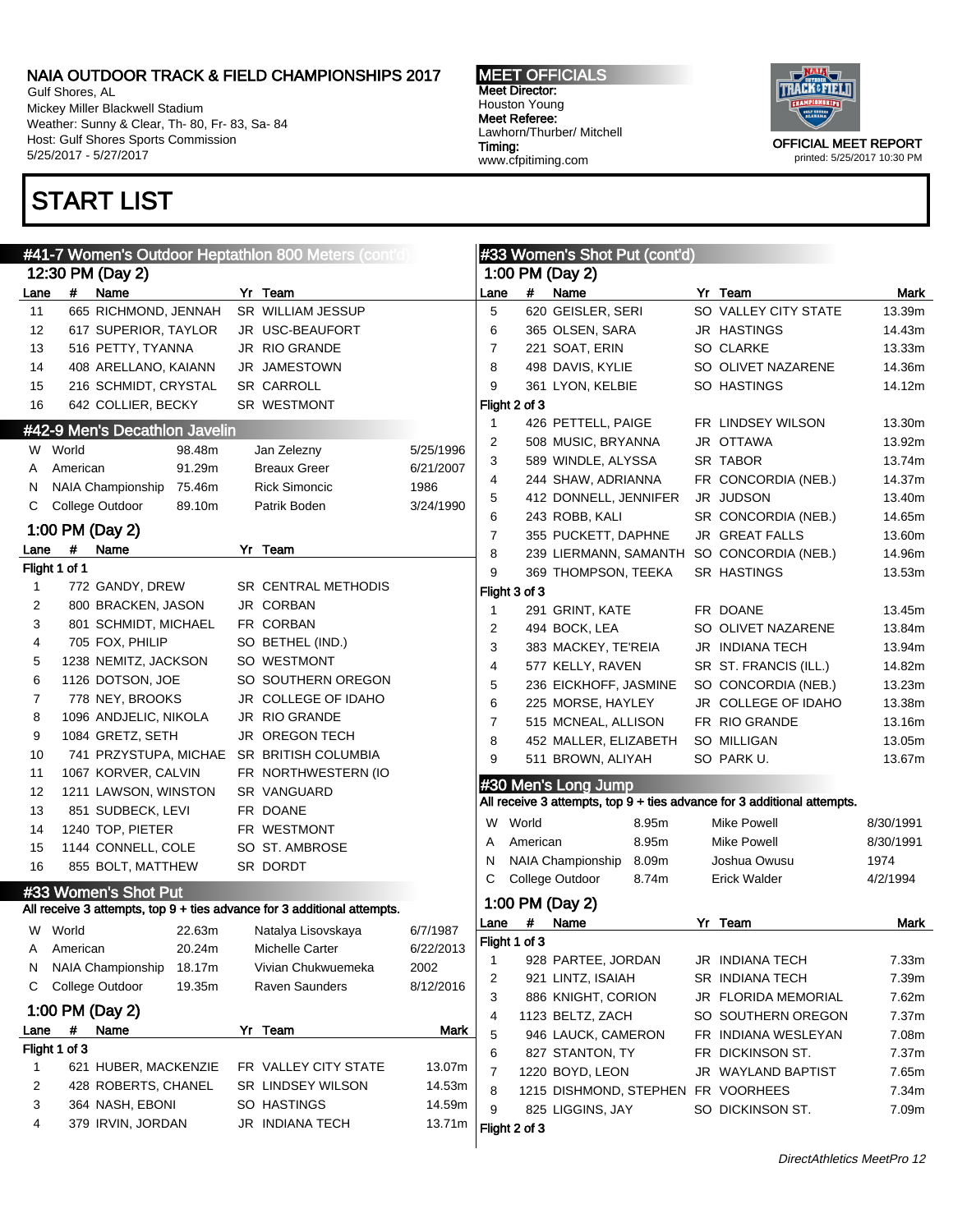Lane # Name Yr Team Mark 942 BECK, DALEN SR INDIANA WESLEYAN 7.08m 1026 ZITTERKOPF, ISAAC SO MIDAMERICA NAZARE 7.22m 986 REDMON, MICHAEL FR LINDSEY WILSON 7.18m 1204 BARLOW, SANTERRIU FR UNION (KY.) 7.08m 934 ROGERS, NOAH FR INDIANA TECH 7.21m 1248 MARK, MACHAEL SR WILEY 7.12m 962 NILSSON MONTLER, T FR KEISER UNIVERSITY 8.04m 984 MOSHELEKETI, GOAB JR LINDSEY WILSON 7.46m 9 834 SESSOMS, QUAMEL SO DILLARD 7.67m

1 932 ROBINSON, CARRING SR INDIANA TECH 7.19m 910 DOTSON, VERNEST SR HUSTON-TILLOTSON 7.32m 1216 PATRICK, DONTAVIO FR VOORHEES 7.29m 707 JONES, RYAN SR BETHEL (IND.) 7.28m 933 ROBINSON, KESHAW JR INDIANA TECH 7.25m 900 SNORGRASS, WILLIA JR GRACELAND 7.22m 7 1143 SMITH, KEVIN JR SPRING ARBOR 7.18m 919 DIXON, ALAIN JR INDIANA TECH 7.21m 982 HARRIS, K'LAN JR LINDSEY WILSON 7.19m

W World 12.20 Keni Harrison 7/22/2016 A American 12.26 Brianna Rollins 6/22/2013 N NAIA Championship 13.28 Crystal Bardge 2012 C College Outdoor 12.39 Brianna Rollins 6/8/2013 Prelims 1:30 PM (Day 2): (Top 1 per Heat + next 3 advance) Lane # Name **Yr Team** 7 Time

Gulf Shores, AL Mickey Miller Blackwell Stadium Weather: Sunny & Clear, Th- 80, Fr- 83, Sa- 84 Host: Gulf Shores Sports Commission 5/25/2017 - 5/27/2017

### START LIST

1:00 PM (Day 2)

Flight 3 of 3

Heat 1 of 5

#30 Men's Long Jump (cont'd)

#15 Women's 100m Hurdles

MEET OFFICIALS Meet Director: Houston Young Meet Referee: Lawhorn/Thurber/ Mitchell Timing: www.cfpitiming.com

Heat 4 of 5

Heat 5 of 5

#16 Men's 110m Hurdles

#15 Women's 100m Hurdles (cont'd)

Prelims 1:30 PM (Day 2): (Top 1 per Heat + next 3 advance) Lane # Name **Yr Team** 7 Time 4 382 LOWMAN, SHERITA FR INDIANA TECH 14.39 5 627 BRISCOE, TELECIA FR WAYLAND BAPTIST 13.57 6 611 WHATLEY, OLIVIA SO UNION (KY.) 14.88 7 184 OTAH, ASHLEY FR BIOLA 14.50 8 385 MOSELEY, AYANNA SR INDIANA TECH 14.40

2 274 HONEYMAN, ABBY JR DICKINSON ST. 14.83 3 390 TAYLOR, JAQUEL JR INDIANA TECH 14.40 4 156 KING, ALEX SR AQUINAS 14.13 5 372 CORREIA, LEONDRA FR INDIANA TECH 14.47 6 389 SIMPSON, LARIAH SR INDIANA TECH 14.37 7 645 HERRERA, MADISON JR WESTMONT 14.58 8 615 JOSEPH, JASLYN FR USC-BEAUFORT 14.94

2 371 BALLARD, ERIONA JR INDIANA TECH 14.47 654 DENNIE, RENAE SO WILEY 14.16 151 BROWN, AMORE SO AQUINAS 14.41 331 BAKER, CHELSEA JR FRIENDS 14.30 448 HARRIS, DACIA FR MIDAMERICA NAZARE 14.60 7 188 ROMINE, SYDNEY FR BRENAU 14.81 408 ARELLANO, KAIANN JR JAMESTOWN 14.99



### Prelims 1:45 PM (Day 2): (Top 1 per Heat + next 4 advance)

W World 12.80 Aries Merritt 9/7/2012 A American 12.80 Aries Merritt 9/7/2012 N NAIA Championship 13.74 Dominique DeGrammont 2003 C College Outdoor 13.00 Renaldo Nehemiah 5/6/1979

| 2           | 510 RAMIREZ, JENNIFER | FR OUR LADY OF THE LA      | 14.46 | Lane        | # | Name                 | Yr Team                | Time  |
|-------------|-----------------------|----------------------------|-------|-------------|---|----------------------|------------------------|-------|
| 3           | 356 BERKS, OLIVIA     | FR HASTINGS                | 14.42 | Heat 1 of 4 |   |                      |                        |       |
| 4           | 311 WUBBEN, DANIELLE  | JR DORDT                   | 14.64 | 2           |   | 753 WILEY, PAXTON    | SO CAMPBELLSVILLE      | 14.72 |
| 5           | 348 HAMILTON, DIMETRE | FR GRAND VIEW              | 14.79 | 3           |   | 1023 RIHA, MICHAL    | SO MIDAMERICA NAZARE   | 14.48 |
| 6           | 635 PARKER, KARIS     | <b>JR WAYLAND BAPTIST</b>  | 14.20 | 4           |   | 783 PIEPER, ANDREW   | SO COLUMBIA (MO.)      | 14.88 |
|             | 218 BUSHKOFSKY, KRIST | <b>SR CLARKE</b>           | 14.27 | 5           |   | 797 WIECHMAN, LUCAS  | SR CONCORDIA (NEB.)    | 14.43 |
| 8           | 483 KEUNE, MACKENZIE  | FR NORTHWESTERN (IO        | 15.03 | 6           |   | 938 STANLEY, TREVOR  | <b>SR INDIANA TECH</b> | 14.14 |
| Heat 2 of 5 |                       |                            |       |             |   | 915 REYNOLDS, SETH   | SO INDIANA EAST        | 14.89 |
| 2           | 279 NEWMAN, SASHA     | JR DILLARD                 | 14.65 | 8           |   | 888 SMITH, SHAKEEM   | FR FLORIDA MEMORIAL    | 14.69 |
| 3           | 199 MOTSI, TANYA      | <b>SR BRITISH COLUMBIA</b> | 14.44 | Heat 2 of 4 |   |                      |                        |       |
| 4           | 370 ALLEN, SHAKIRAH   | FR INDIANA TECH            | 14.45 | 2           |   | 824 CHORRO, JOSE     | SR DICKINSON ST.       | 14.53 |
| 5           | 282 BRAMHALL, RACHEL  | SR DOANE                   | 14.22 | 3           |   | 788 HULETT, BENJAMIN | JR CONCORDIA (NEB.)    | 14.73 |
| 6           | 152 DESIRA, TORI      | <b>SR AQUINAS</b>          | 14.22 | 4           |   | 994 CONDE, MOUSSA    | SO MARIAN (IND.)       | 14.67 |
|             | 596 SAKEUH, PLENSEH-T | SO TAYLOR                  | 14.66 | 5           |   | 999 KILLINGS, TAYLOR | SR MARIAN (IND.)       | 14.23 |
| Heat 3 of 5 |                       |                            |       | 6           |   | 1177 ANTHONY, CALEB  | FR TAYLOR              | 14.36 |
| 2           | 373 GEORGE, JALACIA   | SO INDIANA TECH            | 14.52 |             |   | 1213 ROGERS, NOAH    | JR VANGUARD            | 14.83 |
| 3           | 189 WELLS, CHEYENNE   | <b>SR BRENAU</b>           | 14.94 | Heat 3 of 4 |   |                      |                        |       |
|             |                       |                            |       |             |   |                      |                        |       |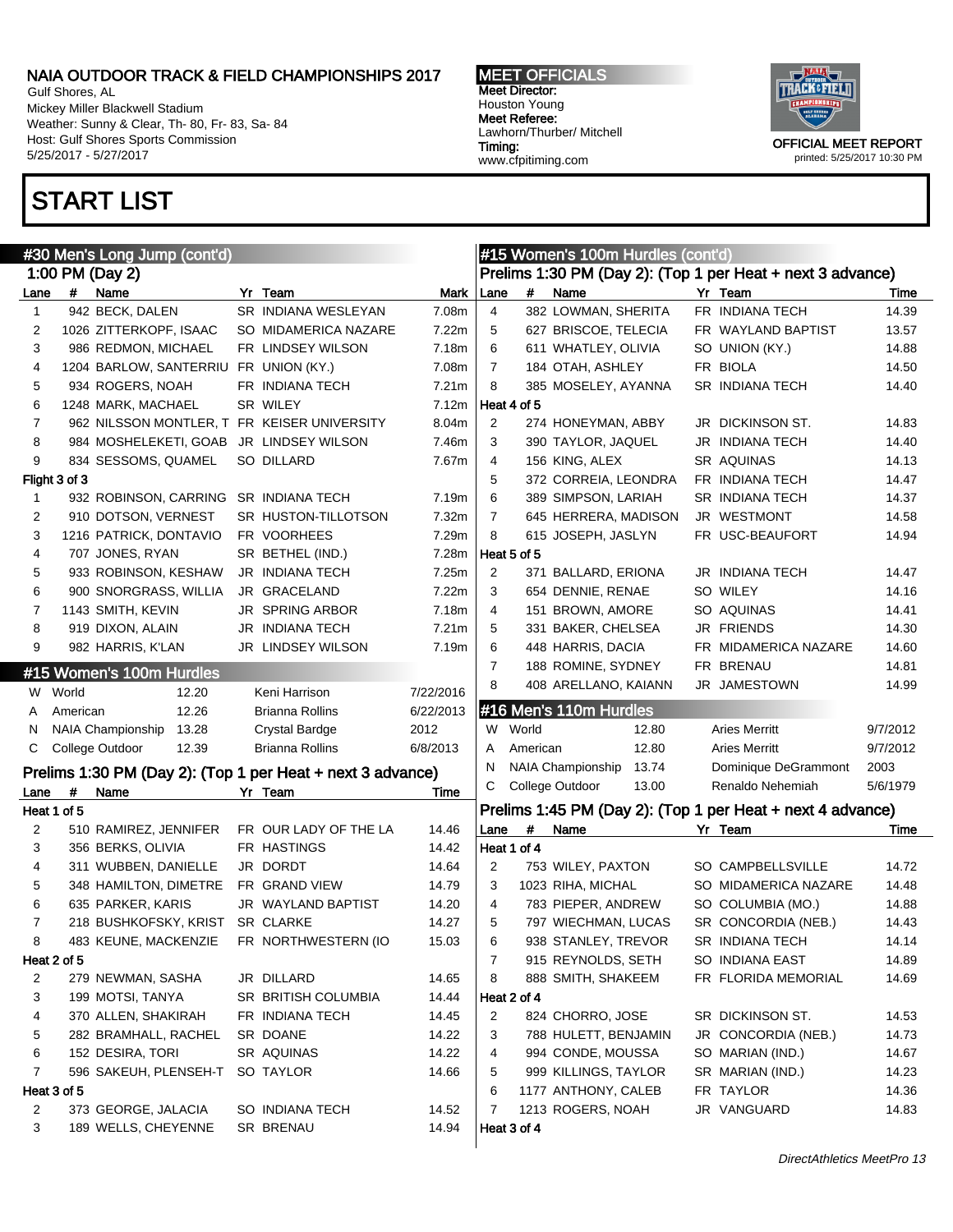Gulf Shores, AL Mickey Miller Blackwell Stadium Weather: Sunny & Clear, Th- 80, Fr- 83, Sa- 84 Host: Gulf Shores Sports Commission 5/25/2017 - 5/27/2017

#16 Men's 110m Hurdles (cont'd)

 183 MURRAY, ALISA SR BIOLA 2:14.28 421 SKILES, KATELYNN JR LEWIS-CLARK 2:15.46 453 SEGRAVE, HANNAH SR MILLIGAN 2:04.49 407 SPRINKLES, JESSICA FR INDIANA WESLEYAN 2:15.33 638 WILLIAMS, ELIZABET FR WAYLAND BAPTIST 2:12.99

### START LIST

MEET OFFICIALS Meet Director: Houston Young Meet Referee: Lawhorn/Thurber/ Mitchell Timing: www.cfpitiming.com

**#7 Women's 800 Meters (cont'd)** 



| #<br>Name<br>Yr Team<br>Yr Team<br>Time<br>Lane<br>#<br>Name<br>Lane<br>1151 REEMTSMA, JACK<br>SO ST. AMBROSE<br>Heat 4 of 4<br>14.76<br>2<br>874 AUGUSTIN, CARL<br>SO EDWARD WATERS<br>14.63<br>2<br>484 LANDHUIS, KATIE<br>JR NORTHWESTERN (IO<br>3<br>1022 MAYESKE, MATT<br>3<br>4<br>SR MIDAMERICA NAZARE<br>14.66<br>572 WOODALL, NICOLE<br>SR ST. AMBROSE<br>5<br>877 ELLIOT, III, CARL<br>4<br>514 SHIELDS, ANNA<br>SO POINT PARK<br>FR EDWARD WATERS<br>14.24<br>6<br>5<br>1187 HAWKINS, CHAZ<br>JR TENNESSEE WESLEY<br>262 PEACE, MADISON<br>SR CUMBERLANDS<br>14.35<br>$\overline{7}$<br><b>SR LANGSTON</b><br>6<br>968 PIOLET, DAQUVON<br>14.83<br>307 VAN ZEE, JUSTINE<br>SR DORDT<br>$\overline{7}$<br>Heat 4 of 4<br>166 MOORE, CHARLOTTE<br>JR ARIZONA CHRISTIAN<br>8<br>555 BLATTNER, KARI<br>SO SOUTHWESTERN (KA<br>2<br>681 THOMPSON, JORDAN SO ALLEN<br>14.31 | Time<br>2:13.33<br>2:14.71<br>2:09.41<br>2:12.82<br>2:14.25<br>2:15.04<br>2:15.47<br>2012 |
|----------------------------------------------------------------------------------------------------------------------------------------------------------------------------------------------------------------------------------------------------------------------------------------------------------------------------------------------------------------------------------------------------------------------------------------------------------------------------------------------------------------------------------------------------------------------------------------------------------------------------------------------------------------------------------------------------------------------------------------------------------------------------------------------------------------------------------------------------------------------------------|-------------------------------------------------------------------------------------------|
|                                                                                                                                                                                                                                                                                                                                                                                                                                                                                                                                                                                                                                                                                                                                                                                                                                                                                  |                                                                                           |
|                                                                                                                                                                                                                                                                                                                                                                                                                                                                                                                                                                                                                                                                                                                                                                                                                                                                                  |                                                                                           |
|                                                                                                                                                                                                                                                                                                                                                                                                                                                                                                                                                                                                                                                                                                                                                                                                                                                                                  |                                                                                           |
|                                                                                                                                                                                                                                                                                                                                                                                                                                                                                                                                                                                                                                                                                                                                                                                                                                                                                  |                                                                                           |
|                                                                                                                                                                                                                                                                                                                                                                                                                                                                                                                                                                                                                                                                                                                                                                                                                                                                                  |                                                                                           |
|                                                                                                                                                                                                                                                                                                                                                                                                                                                                                                                                                                                                                                                                                                                                                                                                                                                                                  |                                                                                           |
|                                                                                                                                                                                                                                                                                                                                                                                                                                                                                                                                                                                                                                                                                                                                                                                                                                                                                  |                                                                                           |
|                                                                                                                                                                                                                                                                                                                                                                                                                                                                                                                                                                                                                                                                                                                                                                                                                                                                                  |                                                                                           |
|                                                                                                                                                                                                                                                                                                                                                                                                                                                                                                                                                                                                                                                                                                                                                                                                                                                                                  |                                                                                           |
| 1205 DAVIS, DEMENTRIUS<br>FR USC-BEAUFORT<br>3<br>14.76<br>#8 Men's 800 Meters                                                                                                                                                                                                                                                                                                                                                                                                                                                                                                                                                                                                                                                                                                                                                                                                   |                                                                                           |
| SO MORNINGSIDE<br>14.66<br>4<br>1040 JACKSON, REECE<br>W World<br>1:40.91<br>David Rudisha                                                                                                                                                                                                                                                                                                                                                                                                                                                                                                                                                                                                                                                                                                                                                                                       |                                                                                           |
| 5<br>SO BRITISH COLUMBIA<br>14.79<br>739 PAVEL, BOGDAN                                                                                                                                                                                                                                                                                                                                                                                                                                                                                                                                                                                                                                                                                                                                                                                                                           |                                                                                           |
| American<br>1:42.60<br>Johnny Gray<br>A<br>6<br>1018 GRAHAM, CHRISTOP<br>SR MIDAMERICA NAZARE<br>14.32                                                                                                                                                                                                                                                                                                                                                                                                                                                                                                                                                                                                                                                                                                                                                                           | 8/28/1985                                                                                 |
| <b>NAIA Championship</b><br>N<br>1:46.10<br>Kenneth Koech<br>$\overline{7}$<br>978 HERRING, CHRISTIAN SR LINDENWOOD-BELLE<br>14.63                                                                                                                                                                                                                                                                                                                                                                                                                                                                                                                                                                                                                                                                                                                                               | 1999                                                                                      |
| C<br>College Outdoor<br>1:43.55<br>Donavan Brazier                                                                                                                                                                                                                                                                                                                                                                                                                                                                                                                                                                                                                                                                                                                                                                                                                               | 6/16/2010                                                                                 |
| #7 Women's 800 Meters<br>Prelims 2:20 PM (Day 2): (Top 2 per Heat + next 2 advance)                                                                                                                                                                                                                                                                                                                                                                                                                                                                                                                                                                                                                                                                                                                                                                                              |                                                                                           |
| W World<br>1:53.28<br>Jarmila Kratochvilova<br>7/26/1983<br>#<br>Lane<br>Yr Team<br>Name                                                                                                                                                                                                                                                                                                                                                                                                                                                                                                                                                                                                                                                                                                                                                                                         | Time                                                                                      |
| 1:56.40<br>8/11/1999<br>American<br><b>Jearl Miles Clark</b><br>A<br>Heat 1 of 3                                                                                                                                                                                                                                                                                                                                                                                                                                                                                                                                                                                                                                                                                                                                                                                                 |                                                                                           |
| NAIA Championship<br>2:02.12<br><b>Helen Crofts</b><br>2011<br>N<br>$\overline{1}$<br>1136 SAUNDERS, ALEX<br>SR SOUTHERN-NO                                                                                                                                                                                                                                                                                                                                                                                                                                                                                                                                                                                                                                                                                                                                                      | 1:53.50                                                                                   |
| С<br>College Outdoor<br>1:59.10<br>Raevyn Rogers<br>4/15/2017<br>$\overline{2}$<br>1251 PARKS, SHEVAN<br>FR WILEY                                                                                                                                                                                                                                                                                                                                                                                                                                                                                                                                                                                                                                                                                                                                                                | 1:49.33                                                                                   |
| Prelims 2:00 PM (Day 2): (Top 1 per Heat + next 4 advance)<br>3<br>1122 VERMILYE, ANTHONY<br>SR SIENA HEIGHTS                                                                                                                                                                                                                                                                                                                                                                                                                                                                                                                                                                                                                                                                                                                                                                    | 1:51.90                                                                                   |
| 4<br>#<br>Yr Team<br>924 MARROW, DEVON<br>SR INDIANA TECH<br>Name<br>Time<br>Lane                                                                                                                                                                                                                                                                                                                                                                                                                                                                                                                                                                                                                                                                                                                                                                                                | 1:52.47                                                                                   |
| Heat 1 of 4<br>5<br>1120 MUESSIG, DOMINIC<br><b>SR SIENA HEIGHTS</b>                                                                                                                                                                                                                                                                                                                                                                                                                                                                                                                                                                                                                                                                                                                                                                                                             | 1:52.38                                                                                   |
| 6<br>$\overline{2}$<br>637 SOSA, SILVIA<br>JR WAYLAND BAPTIST<br>2:14.72<br>735 KRAMER, RHYS<br>FR BRITISH COLUMBIA                                                                                                                                                                                                                                                                                                                                                                                                                                                                                                                                                                                                                                                                                                                                                              | 1:51.30                                                                                   |
| $\overline{7}$<br>3<br>2:13.70<br>493 BEEZHOLD, ALEXA<br>JR OLIVET NAZARENE<br>854 VARELA, ALAN<br>SO DOANE                                                                                                                                                                                                                                                                                                                                                                                                                                                                                                                                                                                                                                                                                                                                                                      | 1:52.67                                                                                   |
| 8<br>4<br>2:14.22<br>1099 NORRIS, MIKE<br>SO RIO GRANDE<br>415 MALMBORG, JOSEFIN<br>SO KEISER UNIVERSITY                                                                                                                                                                                                                                                                                                                                                                                                                                                                                                                                                                                                                                                                                                                                                                         | 1:53.29                                                                                   |
| 5<br>162 SIGAFOOSE, ADRI<br>JR AQUINAS<br>2:10.34<br>Heat 2 of 3                                                                                                                                                                                                                                                                                                                                                                                                                                                                                                                                                                                                                                                                                                                                                                                                                 |                                                                                           |
| 6<br>609 JOURDAN, ASHLEY<br>SR TRINITY CHRISTIAN<br>$\mathbf{1}$<br>756 MACK, SUPERVOID<br>2:12.81<br><b>SR CARDINAL STRITCH</b>                                                                                                                                                                                                                                                                                                                                                                                                                                                                                                                                                                                                                                                                                                                                                 | 1:53.39                                                                                   |
| 7<br>$\overline{2}$<br>SR DAKOTA STATE<br>539 ABBOTT, ASPEN<br>SR SOUTHERN OREGON<br>2:15.01<br>818 MOELLER, MARK                                                                                                                                                                                                                                                                                                                                                                                                                                                                                                                                                                                                                                                                                                                                                                | 1:52.47                                                                                   |
| 8<br>477 ENGELBREKT, LILY<br>JR NORTHWEST U.<br>3<br>953 ALLEN, DONTAYEOUS SR JARVIS CHRISTIAN<br>2:15.48                                                                                                                                                                                                                                                                                                                                                                                                                                                                                                                                                                                                                                                                                                                                                                        | 1:51.01                                                                                   |
| Heat 2 of 4<br>$\overline{4}$<br>1121 RODDEN, BRENT<br>SO SIENA HEIGHTS                                                                                                                                                                                                                                                                                                                                                                                                                                                                                                                                                                                                                                                                                                                                                                                                          | 1:51.04                                                                                   |
| 5<br>2<br>197 KORPACH, SARAH<br>SR BRITISH COLUMBIA<br>2:12.49<br>869 MORRELL III, THOMA<br>FR EASTERN OREGON                                                                                                                                                                                                                                                                                                                                                                                                                                                                                                                                                                                                                                                                                                                                                                    | 1:52.02                                                                                   |
| 3<br>6<br>1185 CHOATE, BRYCE<br>497 BROWN-DIVAN, KARL<br>SR OLIVET NAZARENE<br>2:14.07<br>SO TENNESSEE WESLEY                                                                                                                                                                                                                                                                                                                                                                                                                                                                                                                                                                                                                                                                                                                                                                    | 1:52.64                                                                                   |
| $\overline{7}$<br>4<br>628 CANO, TIFFANY<br>SO WAYLAND BAPTIST<br>2:14.14<br>916 ADAIR, MATT<br>SR INDIANA TECH                                                                                                                                                                                                                                                                                                                                                                                                                                                                                                                                                                                                                                                                                                                                                                  | 1:52.11                                                                                   |
| 630 DANIELS, PATRICE<br>JR WAYLAND BAPTIST<br>8<br>1046 HOUDEK, JORDAN<br>SR MOUNT MARTY<br>5<br>2:14.86                                                                                                                                                                                                                                                                                                                                                                                                                                                                                                                                                                                                                                                                                                                                                                         | 1:53.33                                                                                   |
| 6<br>480 BOSCH, KATIE<br>JR NORTHWESTERN (IO<br>2:12.46<br>Heat 3 of 3                                                                                                                                                                                                                                                                                                                                                                                                                                                                                                                                                                                                                                                                                                                                                                                                           |                                                                                           |
| $\overline{7}$<br>JR MORNINGSIDE<br>$\overline{2}$<br>1202 BARBER, TYLER<br>FR TRUETT-MCCONNELL<br>466 MUMM, MICHELLE<br>2:14.99                                                                                                                                                                                                                                                                                                                                                                                                                                                                                                                                                                                                                                                                                                                                                 | 1:52.40                                                                                   |
| 8<br>3<br>JR WILEY<br>646 PARKS, EMILY<br>FR WESTMONT<br>1245 EDGAR, MARBEQ<br>2:15.49                                                                                                                                                                                                                                                                                                                                                                                                                                                                                                                                                                                                                                                                                                                                                                                           | 1:47.83                                                                                   |
| SR BRITISH COLUMBIA<br>Heat 3 of 4<br>4<br>734 JARRON, LUKAS                                                                                                                                                                                                                                                                                                                                                                                                                                                                                                                                                                                                                                                                                                                                                                                                                     | 1:51.46                                                                                   |
| 5<br>793 MULLER, CJ<br>2<br>203 VAN TASSEL, CAMILL<br><b>JR BRITISH COLUMBIA</b><br>2:14.31<br>SR CONCORDIA (NEB.)                                                                                                                                                                                                                                                                                                                                                                                                                                                                                                                                                                                                                                                                                                                                                               | 1:51.40                                                                                   |
| 3<br>6<br>JR MARIAN (IND.)<br>419 JENSEN, ARIEL<br>JR LEWIS-CLARK<br>2:13.26<br>1000 MARTIN, PRESLEY                                                                                                                                                                                                                                                                                                                                                                                                                                                                                                                                                                                                                                                                                                                                                                             | 1:52.43                                                                                   |

7 1024 ROBINSON, GEORGE SR MIDAMERICA NAZARE 1:52.78 8 1261 ELLIOTT II, CRAIG SR WILLIAM JESSUP 1:53.25

DirectAthletics MeetPro 14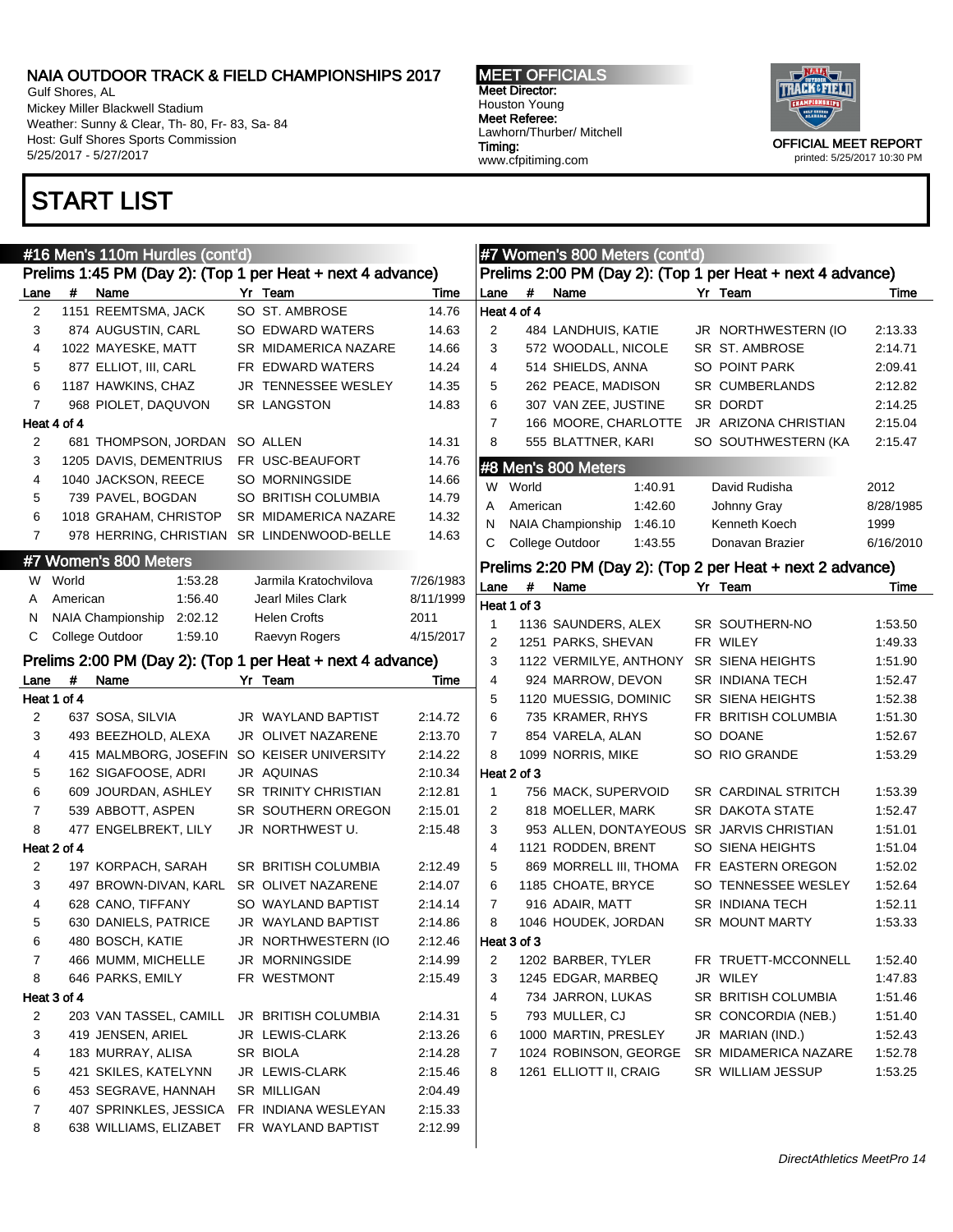Gulf Shores, AL Mickey Miller Blackwell Stadium Weather: Sunny & Clear, Th- 80, Fr- 83, Sa- 84 Host: Gulf Shores Sports Commission 5/25/2017 - 5/27/2017

# START LIST

MEET OFFICIALS Meet Director: Houston Young Meet Referee: Lawhorn/Thurber/ Mitchell Timing: www.cfpitiming.com



|        | #42-10 Men's Decathlon 1500 Meters                         |                                           |                |                  | #1 Women's 100 Meters (cont'd)        |       |                                                            |           |
|--------|------------------------------------------------------------|-------------------------------------------|----------------|------------------|---------------------------------------|-------|------------------------------------------------------------|-----------|
|        | W World<br>3:26.00                                         | Hicham El Guerrouj                        | 7/14/1998      |                  |                                       |       | Prelims 2:50 PM (Day 2): (Top 1 per Heat + next 3 advance) |           |
| A      | 3:29.30<br>American                                        | <b>Bernard Lagat</b>                      | 8/28/2005      | Lane             | #<br>Name                             |       | Yr Team                                                    | Time      |
| N      | 3:41.39<br>NAIA Championship                               | Silas Kisorio                             | 2012           | Heat 3 of 5      |                                       |       |                                                            |           |
| С      | College Outdoor<br>3:35.30                                 | <b>Sydney Maree</b>                       | 6/6/1981       | 1                | 554 WEIR, KATRINA                     |       | SR SOUTHWEST (N.M.)                                        | 12.20     |
|        | 2:20 PM (Day 2)                                            |                                           |                | 2                | 335 ENGLE, NATALI                     |       | JR FRIENDS                                                 | 12.03     |
| Lane   | #<br>Name                                                  | Yr Team                                   |                | 3                | 632 HOLLINS, E'KEISHA                 |       | JR WAYLAND BAPTIST                                         | 11.73     |
|        | Section 1 of 1                                             |                                           |                | 4                | 654 DENNIE, RENAE                     |       | SO WILEY                                                   | 11.93     |
| 1      | 741 PRZYSTUPA, MICHAE                                      | SR BRITISH COLUMBIA                       |                | 5                | 260 BRAY, PAIGE                       |       | JR CULVER-STOCKTON                                         | 11.83     |
| 2      | 1144 CONNELL, COLE                                         | SO ST. AMBROSE                            |                | 6                | 505 PAUL, MARGARET                    |       | SO OREGON TECH                                             | 11.98     |
| 3      | 1240 TOP, PIETER                                           | FR WESTMONT                               |                | $\overline{7}$   | 656 MARK, TERRISA                     |       | SR WILEY                                                   | 12.08     |
| 4      | 1126 DOTSON, JOE                                           | SO SOUTHERN OREGON                        |                | 8                | 460 REAMS, ALIYAH                     |       | SR MISSOURI BAPTIST                                        | 12.14     |
| 5      | 851 SUDBECK, LEVI                                          | FR DOANE                                  |                | Heat 4 of 5      |                                       |       |                                                            |           |
| 6      | 855 BOLT, MATTHEW                                          | SR DORDT                                  |                | 1                | 387 PERRY, BRITTNEE                   |       | SR INDIANA TECH                                            | 11.81     |
| 7      | 1067 KORVER, CALVIN                                        | FR NORTHWESTERN (IO                       |                | 2                | 462 BRINSON, JONINA                   |       | JR MOBILE                                                  | 11.76     |
| 8      | 1238 NEMITZ, JACKSON                                       | SO WESTMONT                               |                | 3                | 662 COOKS, ANNIE                      |       | SR WILLIAM CAREY                                           | 12.07     |
| 9      | 705 FOX, PHILIP                                            | SO BETHEL (IND.)                          |                | 4                | 602 CRAWFORD, CHASIT                  |       | FR TEXAS WESLEYAN                                          | 11.94     |
| 10     | 1096 ANDJELIC, NIKOLA                                      | JR RIO GRANDE                             |                | 5                | 263 POPE, ASHLI                       |       | SO CUMBERLANDS                                             | 12.20     |
| 11     | 800 BRACKEN, JASON                                         | JR CORBAN                                 |                | 6                | 551 PENNIE, CHANTAL                   |       | JR SOUTHERN-NO                                             | 11.98     |
| 12     | 778 NEY, BROOKS                                            | JR COLLEGE OF IDAHO                       |                | $\overline{7}$   | 583 MASON, JASMINE                    |       | FR ST. GREGORY'S                                           | 12.03     |
| 13     | 801 SCHMIDT, MICHAEL                                       | FR CORBAN                                 |                | 8                | 170 MARES, GLORIA                     |       | JR BAKER                                                   | 12.15     |
| 14     | 1084 GRETZ, SETH                                           | JR OREGON TECH                            |                | Heat 5 of 5      |                                       |       |                                                            |           |
| 15     | 772 GANDY, DREW                                            | SR CENTRAL METHODIS                       |                | 1                | 176 BOYNTON, RASHE                    |       | SR BETHEL (KAN.)                                           | 12.17     |
| 16     | 1211 LAWSON, WINSTON                                       | SR VANGUARD                               |                | 2                | 393 THOMPSON, PATRICI                 |       | SR INDIANA TECH                                            | 12.06     |
|        |                                                            |                                           |                |                  |                                       |       |                                                            |           |
|        |                                                            |                                           |                | 3                | 548 BROOKS-GILLINGS, O JR SOUTHERN-NO |       |                                                            | 11.95     |
|        | #1 Women's 100 Meters                                      |                                           |                | 4                | 461 LEE, MALON                        |       | FR MISSOURI VALLEY                                         | 12.05     |
|        | W World<br>10.49                                           | Florence Griffith-Joyner                  | 8/16/1988      | 5                | 522 GARDNER, ASIA                     |       | FR SIENA HEIGHTS                                           | 11.78     |
| Α      | 10.49<br>American                                          | Florence Griffith Joyner                  | 7/16/1988      | 6                | 164 TRUSS, COURTNEY                   |       | JR AQUINAS                                                 | 11.96     |
| N      | <b>NAIA Championship</b><br>11.28                          | Jura Levy                                 | 5/24/2014      | $\overline{7}$   | 634 JOHNSON, DEVIN                    |       | FR WAYLAND BAPTIST                                         | 11.78     |
| С      | College Outdoor<br>10.78                                   | Dawn Sowell                               | 6/2/1989       | 8                | 423 BLUMKAITIS, JULIA                 |       | JR LINDENWOOD-BELLE                                        | 12.16     |
|        | Prelims 2:50 PM (Day 2): (Top 1 per Heat + next 3 advance) |                                           |                |                  | #2 Men's 100 Meters                   |       |                                                            |           |
| Lane   | #<br>Name                                                  | Yr Team                                   | Time           | W                | World                                 | 9.58  | Usain Bolt                                                 | 8/16/2009 |
|        | Heat 1 of 5                                                |                                           |                | A                | American                              | 9.69  | <b>Tyson Gay</b>                                           | 9/20/2009 |
| 2      | 328 WILLIAMS, ABERDEE                                      | FR FLORIDA MEMORIAL                       | 12.01          | N                | NAIA Championship                     | 10.05 | Davidson Ezinwa                                            | 1992      |
| 3      | 339 RICKS, ANIKA                                           | <b>SR FRIENDS</b>                         | 11.92          | С                | College Outdoor                       | 9.89  | Ngoni Makusha                                              | 7/10/2001 |
| 4      | 536 YOUNG-BROOKS, MIL                                      | SO SIENA HEIGHTS                          | 12.00          |                  |                                       |       |                                                            |           |
| 5      | 545 TYLER, RAKAYLA                                         | SO SOUTHERN OREGON                        | 11.87          |                  |                                       |       | Prelims 3:10 PM (Day 2): (Top 1 per Heat + next 2 advance) |           |
| 6      | 414 LILJA, LISA                                            | FR KEISER UNIVERSITY                      | 12.10          |                  | Lane # Name                           |       | Yr Team                                                    | Time      |
| 7      | 397 WOODS, BRIANNA                                         | SR INDIANA TECH                           | 11.57          | Heat 1 of 6      |                                       |       |                                                            |           |
| 8      | 626 HYMAN, OSHIN                                           | JR WARNER                                 | 12.09          | $\overline{c}$   | 987 ROBINSON, DEQUAN                  |       | FR LINDSEY WILSON                                          | 10.60     |
|        | Heat 2 of 5                                                |                                           |                | 3                | 1250 PALMER, ORAINE                   |       | SO WILEY                                                   | 10.17     |
| 2      | 377 HOLMES, TIA                                            | <b>JR INDIANA TECH</b>                    | 12.03          | 4                | 1100 CARTER, DEION                    |       | SR ROBERT MORRIS (ILL.                                     | 10.71     |
| 3      | 653 DAVID, DANIELLE                                        | FR WILEY                                  | 12.09          | 5                | 930 RATLIFF, JEREMIAH                 |       | FR INDIANA TECH                                            | 10.60     |
| 4      | 660 BRIDGES, MIA                                           | JR WILLIAM CAREY                          | 11.92          | 6                | 901 SPILLER, MONTAE                   |       | JR GRACELAND                                               | 10.71     |
| 5      | 619 WILLIAMS, J'HARI                                       | FR USC-BEAUFORT                           | 11.62          | 7                | 1217 DURHAM, TOBIAS                   |       | JR WARNER                                                  | 10.47     |
| 6      | 418 HOWARD, T'ARA                                          | SR LANGSTON                               | 11.86          | 8                | 918 COLLIER, DESHON                   |       | FR INDIANA TECH                                            | 10.48     |
| 7<br>8 | 661 BYRD, PAMELA<br>172 ROSE, KEISHONDA                    | JR WILLIAM CAREY<br>JR BENEDICTINE (KAN.) | 11.99<br>12.11 | Heat 2 of 6<br>2 | 1253 RALPH, QUINN-LEE                 |       | SR WILEY                                                   | 10.50     |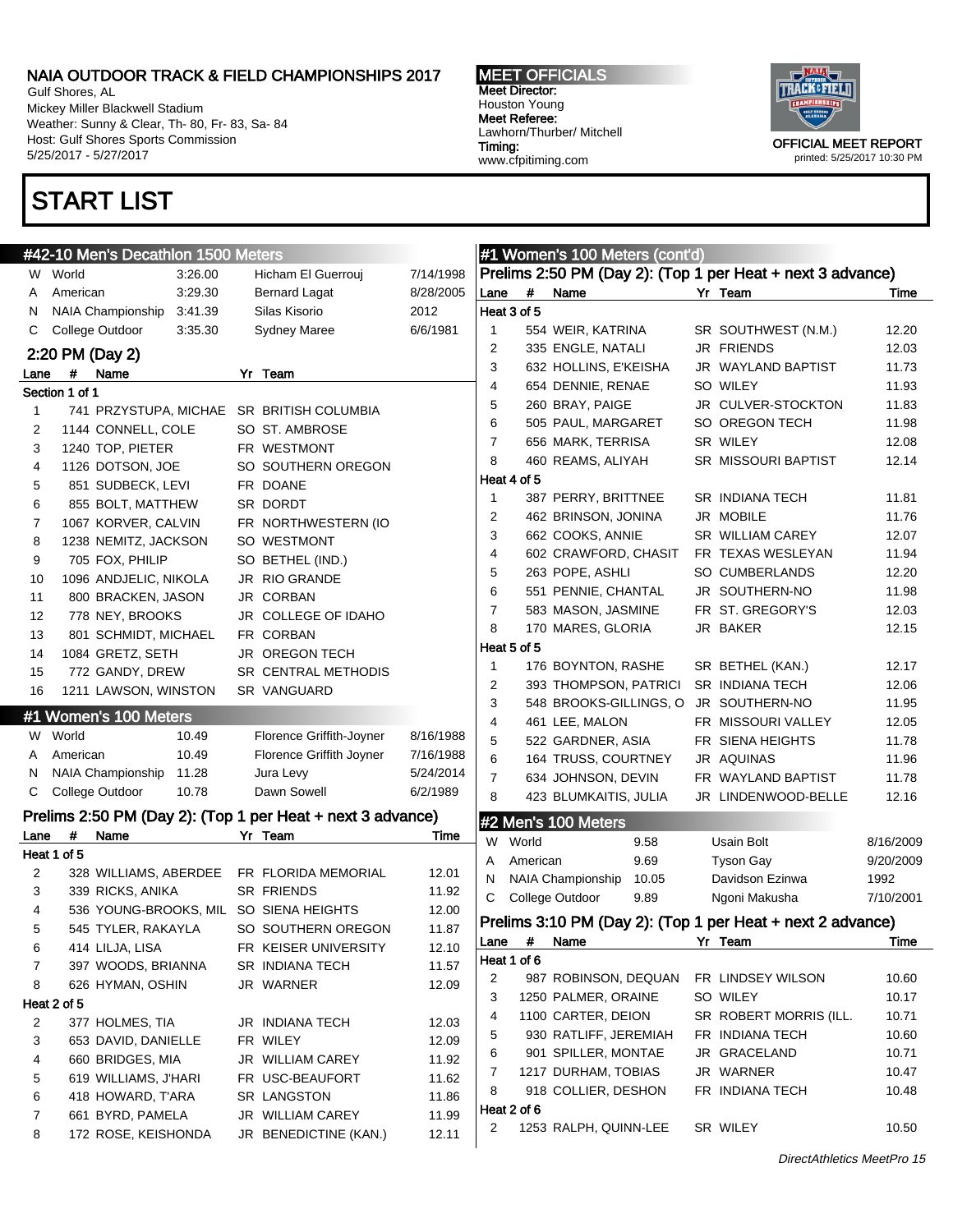Prelims 3:10 PM (Day 2): (Top 1 per Heat + next 2 advance) Lane # Name Time Yr Team Time 3 1263 ELMORE, TRISTEN FR WILLIAM PENN 10.63 4 680 FLYNN, RORIQUZ JR ALLEN 10.46 5 936 SHARBAHN, WAYNE SR INDIANA TECH 10.22 6 1265 LEIBA, CHRIS FR WILLIAM PENN 10.72 7 1114 ELLINGTON, BLAINE SO SIENA HEIGHTS 10.70 8 1025 SAWYERR, DEVAN SR MIDAMERICA NAZARE 10.58

2 1206 GEORGE, CHRIS FR USC-BEAUFORT 10.63 3 1249 MORAIN, MORIBA JR WILEY 10.51 4 926 MOORE, KEJAVON JR INDIANA TECH 10.45 5 1256 JOHNSON, JUSTIN JR WILLIAM CAREY 10.25 6 864 CUMBERBATCH, JEB SO EASTERN OREGON 10.58 7 1184 ROMER, LESLIE SR TAYLOR 10.70 8 1186 HARRIS, CADARIUS JR TENNESSEE WESLEY 10.72

2 1019 GRIFFIN, ISAIAH JR MIDAMERICA NAZARE 10.64 3 1034 DAVIS, MAURICE FR MISSOURI VALLEY 10.54 4 1127 EAST, MATT SR SOUTHERN OREGON 10.42 5 1141 WHITFIELD, TOMUNCI JR SOUTHWESTERN (KA 10.58 6 922 LOCKRIDGE, MATT FR INDIANA TECH 10.37 7 1140 MOSLEY, SAMUEL JR SOUTHWEST (N.M.) 10.72 8 1156 DUNCAN, JORDAN JR ST. FRANCIS (ILL.) 10.68

2 1011 SURY, HUNTER SO MCPHERSON 10.66 3 981 HALLMON, KEVIN SO LINDSEY WILSON 10.42 4 914 WILLIAMS, DEMARCU FR HUSTON-TILLOTSON 10.68 5 1223 HANDSBOROUGH, KA SR WAYLAND BAPTIST 10.38 6 1132 SHAW, DWIGHT JR SOUTHERN OREGON 10.55 7 1189 PARSON, JOSH JR TENNESSEE WESLEY 10.57 8 1076 LINTON, STEVEN FR OLIVET NAZARENE 10.73

2 983 KEELING, HOLT SO LINDSEY WILSON 10.67 3 1227 SCRUGGS, JUSTIN SR WAYLAND BAPTIST 10.39 4 1196 HARRY, KIE'AVE FR TEXAS COLLEGE 10.40 5 1248 MARK, MACHAEL SR WILEY 10.56 6 899 HEMINGWAY, TYRELL SR GRACELAND 10.68 7 923 MACHOMETA, JACK SO INDIANA TECH 10.57 8 1243 BERKLEY, JESSE SO WILEY 10.74

W World 47.60 Marita Koch 10/6/1985 A American 48.70 Sandi Richards 9/17/2006 N NAIA Championship 51.44 Fatimat Yusuf 1996 C College Outdoor 49.71 Courtney Okolo 4/23/2016

Gulf Shores, AL Mickey Miller Blackwell Stadium Weather: Sunny & Clear, Th- 80, Fr- 83, Sa- 84 Host: Gulf Shores Sports Commission 5/25/2017 - 5/27/2017

### START LIST

Heat 3 of 6

Heat 4 of 6

Heat 5 of 6

Heat 6 of 6

#5 Women's 400 Meters

#2 Men's 100 Meters (cont'd)

MEET OFFICIALS Meet Director: Houston Young Meet Referee: Lawhorn/Thurber/ Mitchell Timing: www.cfpitiming.com

Heat 1 of 3

Heat 2 of 3

Heat 3 of 3

#6 Men's 400 Meters

#5 Women's 400 Meters (cont'd)

Prelims 3:30 PM (Day 2): (Top 2 per Heat + next 2 advance) Lane # Name **Yr Team** 7 Time

 384 MOODY, AYANNA SO INDIANA TECH 56.77 653 DAVID, DANIELLE FR WILEY 56.35 4 280 REED, MEAGAN JR DILLARD 55.18 308 VELGERSDYK, MIRAN JR DORDT 54.65 275 COLUMBUS, KAHLIA SO DILLARD 56.35 655 HARRISON, DEJA JR WILEY 56.72

2 528 MOORE, ALEXIS JR SIENA HEIGHTS 56.05 3 207 BARTH, KARA SR CARROLL 56.66 4 676 WILLIAMS, ARIANE SO XAVIER-LOUISIANA 56.63 5 580 MOODY, JENNA JR ST. FRANCIS (ILL.) 55.57 6 550 HYLTON, SHADAE JR SOUTHERN-NO 53.50 7 217 WHITE, MONICA SO CARROLL 57.16 8 512 FLETCHER, JEROSAN JR PARK U. 57.25

 230 SMITH, NIKKI FR COLUMBIA (MO.) 56.69 659 THOMAS, CHRISS AN SO WILEY 56.22 4 571 SMITH, MOLLY JO SR ST. AMBROSE 56.39 647 PHIPPS, TARYN SR WESTMONT 56.79 657 POLEON, NATASHA SO WILEY 54.37 395 WILSON, APRIL SR INDIANA TECH 55.52



### C College Outdoor 44.00 Quincy Watts 6/6/1992 Prelims 3:50 PM (Day 2): (Top 2 per Heat + next 2 advance)

W World 43.03 Wayde van Niekirk 8/14/2016 A American 43.18 Michael Johnson 8/26/1999 N NAIA Championship 45.07 Devon Morris 1986

| Lane        | # | Name                      | Yr | Team                        | Time  |
|-------------|---|---------------------------|----|-----------------------------|-------|
| Heat 1 of 3 |   |                           |    |                             |       |
| 2           |   | 1246 HAMILTON, RAJAY      |    | JR WILEY                    | 47.44 |
| 3           |   | 1218 PELHAM, NYKEMIS      |    | SR WARNER                   | 48.08 |
| 4           |   | 1231 CLARKE, JORDAN       |    | SR WEBBER                   | 47.28 |
| 5           |   | 990 CHANT, ANDREW         |    | FR MADONNA                  | 47.84 |
| 6           |   | 1230 TURNER, DEMETRIUS    |    | FR WAYLAND BAPTIST          | 46.95 |
| 7           |   | 701 WARREN, BIRDSONG      |    | SR BAKER                    | 48.19 |
| 8           |   | 1133 CAMPBELL, ACDANE     |    | FR SOUTHERN-NO              | 48.47 |
| Heat 2 of 3 |   |                           |    |                             |       |
| 1           |   | 1137 SMITH, BRIAN         |    | SO SOUTHERN-NO              | 48.50 |
| 2           |   | 885 HARE, ANDRE           |    | SR FLORIDA MEMORIAL         | 48.47 |
| 3           |   | 967 THERMIDOR, EDENS      |    | <b>JR KEISER UNIVERSITY</b> | 47.54 |
| 4           |   | 1224 HINDS, TRE           |    | SO WAYLAND BAPTIST          | 47.02 |
| 5           |   | 1229 SOUTIEN, JEAN        |    | SO WAYLAND BAPTIST          | 47.56 |
| 6           |   | 1030 PHILLIPS JR., TRAVIS |    | SO MIDLAND                  | 48.10 |

OFFICIAL MEET REPORT printed: 5/25/2017 10:30 PM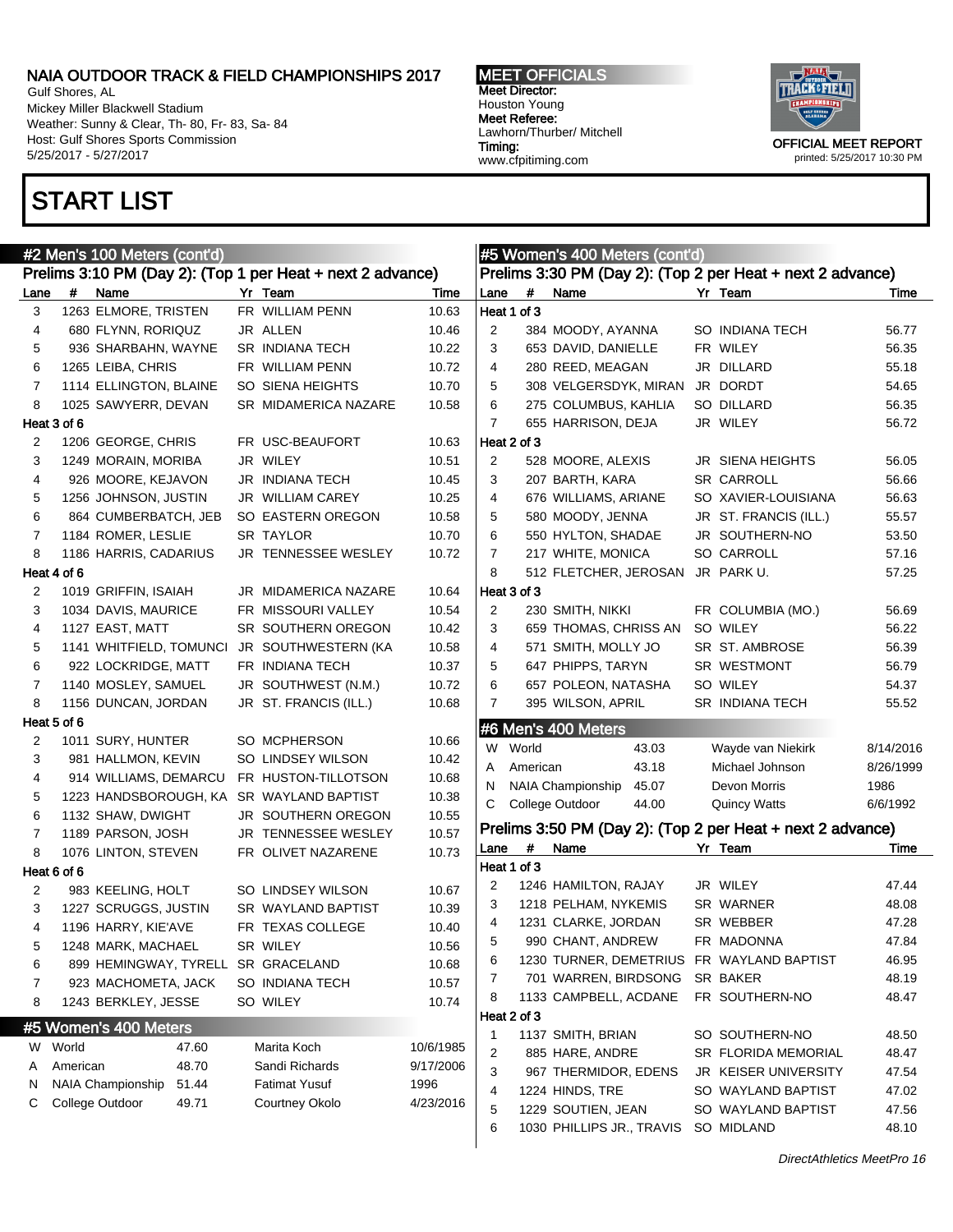Gulf Shores, AL Mickey Miller Blackwell Stadium Weather: Sunny & Clear, Th- 80, Fr- 83, Sa- 84 Host: Gulf Shores Sports Commission 5/25/2017 - 5/27/2017

## START LIST

MEET OFFICIALS Meet Director: Houston Young Meet Referee: Lawhorn/Thurber/ Mitchell Timing: www.cfpitiming.com



|              |                | #6 Men's 400 Meters (cont'd) |                                                            | #26 Men's High Jump (cont'd) |                 |                |                            |        |  |                                                                         |                  |  |  |
|--------------|----------------|------------------------------|------------------------------------------------------------|------------------------------|-----------------|----------------|----------------------------|--------|--|-------------------------------------------------------------------------|------------------|--|--|
|              |                |                              | Prelims 3:50 PM (Day 2): (Top 2 per Heat + next 2 advance) |                              | 4:30 PM (Day 2) |                |                            |        |  |                                                                         |                  |  |  |
| Lane         | #              | Name                         | Yr Team                                                    | Time                         | Lane            | #              | Name                       |        |  | Yr Team                                                                 | Mark             |  |  |
| 7            |                | 927 MUHAMMAD, QADIR          | SO INDIANA TECH                                            | 48.14                        | 8               |                | 1266 MCCASTLE, CORNELI     |        |  | JR WILLIAM PENN                                                         | 2.06m            |  |  |
| 8            |                | 1138 THOMPSON, JAHNOY        | SO SOUTHERN-NO                                             | 46.97                        | 9               |                | 845 HIGHTOWER, DAKAR       |        |  | JR DOANE                                                                | 2.18m            |  |  |
|              | Heat 3 of 3    |                              |                                                            |                              | 10              |                | 1211 LAWSON, WINSTON       |        |  | SR VANGUARD                                                             | 2.05m            |  |  |
| 2            |                | 1135 RICHARDS, DANIELLE      | JR SOUTHERN-NO                                             | 47.93                        | 11              |                | 1013 MUNKHOLM, JONNYT      |        |  | JR MENLO COLLEGE                                                        | 2.04m            |  |  |
| 3            |                | 937 SPRINGER, GAIRY          | SO INDIANA TECH                                            | 47.41                        | 12              |                | 1277 VENTRY, JOE           |        |  | SR YORK (NEB.)                                                          | 2.05m            |  |  |
| 4            |                | 1274 HELD, MASON             | SO YORK (NEB.)                                             | 48.20                        | 13              |                | 750 RUSSELL, BRAYDEN       |        |  | SO CAMPBELLSVILLE                                                       | 2.04m            |  |  |
| 5            |                | 1228 SKHOSANA, SONWAB        | SO WAYLAND BAPTIST                                         | 47.33                        | 14              |                | 956 PALMER, NICK           |        |  | FR JARVIS CHRISTIAN                                                     | 2.05m            |  |  |
| 6            |                | 1254 SHEARMAN, KIMORIE       | FR WILEY                                                   | 46.49                        | 15              |                | 838 BECKER, AUSTIN         |        |  | FR DOANE                                                                | 2.04m            |  |  |
| 7            |                | 1149 OHIOZE, MICHAEL         | SR ST. AMBROSE                                             | 47.87                        | 16              |                | 1026 ZITTERKOPF, ISAAC     |        |  | SO MIDAMERICA NAZARE                                                    | 2.04m            |  |  |
| 8            |                | 887 MCLEOD, CHALE            | SO FLORIDA MEMORIAL                                        | 48.31                        |                 |                | #46 Men's 5000m Walk       |        |  |                                                                         |                  |  |  |
|              |                | #45 Women's 5000m Walk       |                                                            |                              | N.              |                | NAIA Championship 20:07.38 |        |  | Al Heppner                                                              | 2011             |  |  |
| N.           |                | NAIA Championship 25:11.56   | Nicola Evangelista                                         | 2010                         |                 |                |                            |        |  |                                                                         |                  |  |  |
|              |                | 4:10 PM (Day 2)              |                                                            |                              | Lane            | #              | 4:40 PM (Day 2)<br>Name    |        |  | Yr Team                                                                 | Time             |  |  |
| Lane         | #              | Name                         | Yr Team                                                    | Time                         |                 | Section 1 of 1 |                            |        |  |                                                                         |                  |  |  |
|              | Section 1 of 1 |                              |                                                            |                              | 1               |                | 1150 PETERS, ANTHONY       |        |  | JR ST. AMBROSE                                                          | 20:13.27         |  |  |
| $\mathbf{1}$ |                | 456 ALFONZO, NATALIA         | SR MISSOURI BAPTIST                                        | 24:09.06                     | 2               |                | 736 LIANG, ALGER           |        |  | FR BRITISH COLUMBIA                                                     | 22:03.39         |  |  |
| 2            |                | 411 CISNEROS, ANALI          | FR JUDSON                                                  | 24:29.24                     | 3               |                | 1142 GRUTTADAURO, ANT      |        |  | FR SPRING ARBOR                                                         | 22:05.07         |  |  |
| 3            |                | 568 NEWHOFF, KATHARIN        | FR ST. AMBROSE                                             | 25:08.39                     | 4               |                | 1232 JOBSON, LUKE          |        |  | SO WEST VIRGINIA TECH                                                   | 22:43.04         |  |  |
| 4            |                | 206 MELENDEZ, AMBERL         | FR CARDINAL STRITCH                                        | 25:42.69                     | 5               |                | 728 CHENG, COLIS           |        |  | SO BRITISH COLUMBIA                                                     | 23:13.13         |  |  |
| 5            |                | 567 LOPEZ, JENNY             | JR ST. AMBROSE                                             | 25:46.55                     | 6               |                | 730 DOWNEY, NATHAN         |        |  | FR BRITISH COLUMBIA                                                     | 23:13.89         |  |  |
| 6            |                | 171 MCCOLLUM, BRENDA         | <b>JR BAKER</b>                                            | 26:49.67                     | 7               |                | 1147 MANCHA, EMILIO        |        |  | SO ST. AMBROSE                                                          | 23:22.26         |  |  |
| 7            |                | 457 MCCANDREW, DENIS         | JR MISSOURI BAPTIST                                        | 26:50.56                     | 8               |                | 805 ELMI, SAM              |        |  | SO CORNERSTONE                                                          | 23:52.44         |  |  |
| 8            |                | 252 BROGAN, BAILEY           | <b>SR CORNERSTONE</b>                                      | 27:10.01                     | 9               |                | 773 HUTCHERSON, DOUG       |        |  | SR CENTRAL METHODIS                                                     | 23:56.03         |  |  |
| 9            |                | 342 EMERY, SIANA             | FR GOSHEN                                                  | 27:10.82                     | 10              |                | 802 BENSON, JACOB          |        |  | SR CORNERSTONE                                                          | 24:57.99         |  |  |
| 10           |                | 204 ZHANG, ZOE               | FR BRITISH COLUMBIA                                        | 27:12.15                     | 11              |                | 754 WISEHEART, BRAND       |        |  | SR CAMPBELLSVILLE                                                       | 25:08.03         |  |  |
| 11           |                | 563 DELGADO, CASSAND         | JR ST. AMBROSE                                             | 27:12.71                     | 12              |                | 809 RABIE, JASON           |        |  | JR CORNERSTONE                                                          | 25:12.83         |  |  |
| 12           |                | 168 APOLLO, CAITLIN          | JR BAKER                                                   | 27:57.64                     | 13              |                | 890 BIDDLE, SAWYER         |        |  | JR GOSHEN                                                               | 25:35.92         |  |  |
|              |                |                              |                                                            |                              |                 |                |                            |        |  |                                                                         |                  |  |  |
|              | Progression-   | #26 Men's High Jump          |                                                            |                              |                 |                | #36 Men's Discus           |        |  | All receive 3 attempts, top 9 + ties advance for 3 additional attempts. |                  |  |  |
| W            | World          | 2.45m                        |                                                            | 7/27/1993                    | W               | World          |                            | 74.08m |  |                                                                         | 6/6/1986         |  |  |
| A            | American       | 2.40m                        | Javier Sotomayor<br><b>Charles Austin</b>                  | 8/7/1991                     | A               | American       |                            | 72.34m |  | Jurgen Schult<br><b>Ben Plucknett</b>                                   |                  |  |  |
|              |                | NAIA Championship<br>2.22m   |                                                            | 2006                         | N               |                | NAIA Championship          | 64.08m |  |                                                                         | 7/7/1981         |  |  |
| N<br>С       |                | 2.38m                        | Mike Mason                                                 | 6/3/1989                     | C               |                | College Outdoor            | 68.16m |  | Ade Olukoju                                                             | 1990<br>6/1/2013 |  |  |
|              |                | College Outdoor              | <b>Hollis Conway</b>                                       |                              |                 |                |                            |        |  | Julian Wruck                                                            |                  |  |  |
|              |                | 4:30 PM (Day 2)              |                                                            |                              |                 |                | 5:00 PM (Day 2)            |        |  |                                                                         |                  |  |  |
| Lane         | #              | Name                         | Yr Team                                                    | Mark   Lane                  |                 | #              | Name                       |        |  | Yr Team                                                                 | Mark             |  |  |
|              | Flight 1 of 1  |                              |                                                            |                              |                 | Flight 1 of 3  |                            |        |  |                                                                         |                  |  |  |
| 1            |                | 729 DELLA SIEGA, JOEL        | FR BRITISH COLUMBIA                                        | 2.06m                        | 1               |                | 775 BROWN, JOSH            |        |  | SO COLLEGE OF IDAHO                                                     | 48.89m           |  |  |
| 2            |                | 859 MOATS, JACOB             | SR DORDT                                                   | 2.16m                        | 2               |                | 1268 SEDDON, DEREK         |        |  | SR WILLIAM PENN                                                         | 57.61m           |  |  |
| 3            |                | 886 KNIGHT, CORION           | JR FLORIDA MEMORIAL                                        | 2.09m                        | 3               |                | 1112 DREW, ROBERT          |        |  | JR SIENA HEIGHTS                                                        | 49.64m           |  |  |
| 4            |                | 1117 JORDAN, KEITH           | FR SIENA HEIGHTS                                           | 2.14m                        | 4               |                | 1267 ROBINSON, DEREK       |        |  | JR WILLIAM PENN                                                         | 49.37m           |  |  |
| 5            |                | 1235 COTA, ANTHONY           | JR WESTMONT                                                | 2.05m                        | 5               |                | 821 LAKE, AL               |        |  | JR DAVENPORT                                                            | 50.26m           |  |  |
| 6            |                | 692 MCKEOWN, NATE            | FR AQUINAS                                                 | 2.10m                        | 6               |                | 896 SEITZ, MACALLISTER     |        |  | SR GRACE                                                                | 50.91m           |  |  |
| 7            |                | 884 CHERY, GEORGES           | FR FLORIDA MEMORIAL                                        | 2.12m                        | 7               |                | 1118 KUNST, ZACHERY        |        |  | FR SIENA HEIGHTS                                                        | 48.53m           |  |  |
|              |                |                              |                                                            |                              |                 |                |                            |        |  |                                                                         |                  |  |  |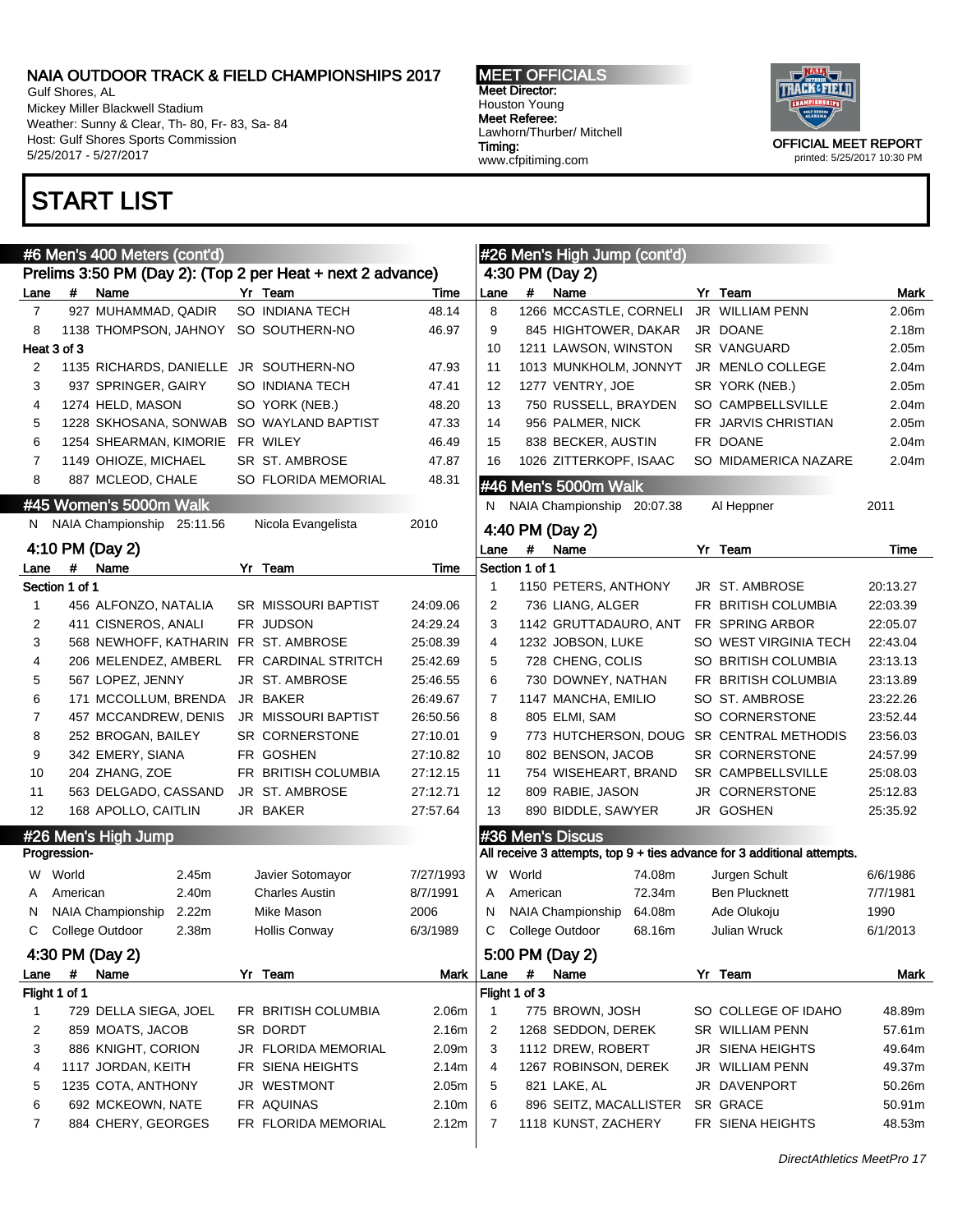Gulf Shores, AL Mickey Miller Blackwell Stadium Weather: Sunny & Clear, Th- 80, Fr- 83, Sa- 84 Host: Gulf Shores Sports Commission 5/25/2017 - 5/27/2017

## START LIST

MEET OFFICIALS Meet Director: Houston Young Meet Referee: Lawhorn/Thurber/ Mitchell Timing: www.cfpitiming.com



|      |               | #36 Men's Discus (cont'd)                 |                                                                         |           |                |                | #31 Women's Triple Jump (cont'd) |         |                     |   |           |
|------|---------------|-------------------------------------------|-------------------------------------------------------------------------|-----------|----------------|----------------|----------------------------------|---------|---------------------|---|-----------|
|      |               | 5:00 PM (Day 2)                           |                                                                         |           |                |                | 5:30 PM (Day 2)                  |         |                     |   |           |
| Lane | #             | Name                                      | Yr Team                                                                 | Mark      | Lane           | #              | Name                             |         | Yr Team             |   | Mark      |
| 8    |               | 902 GOELLER, JACOB                        | SO GRAND VIEW                                                           | 52.33m    | 11             |                | 458 MCCRARY, MEGAN               |         | FR MISSOURI BAPTIST |   | 11.55m    |
| 9    |               | 693 PIATEK, JOHN                          | SO AQUINAS                                                              | 49.11m    | 12             |                | 254 DRAKE, HANNAH                |         | SO CORNERSTONE      |   | 11.44m    |
| 10   |               | 903 MITCHELL, TAYLOR                      | SR GRAND VIEW                                                           | 48.89m    |                | Flight 2 of 2  |                                  |         |                     |   |           |
|      | Flight 2 of 3 |                                           |                                                                         |           | $\mathbf{1}$   |                | 422 SANDS, BRIA                  |         | SO LIFE             |   | 12.22m    |
| 1    |               | 725 WESTHOFF, TREVOR                      | SO BRIAR CLIFF                                                          | 47.58m    | $\overline{2}$ |                | 334 DOLL, LAUREN                 |         | FR FRIENDS          |   | 11.85m    |
| 2    |               | 1029 HOUSER, NATHAN                       | SO MIDLAND                                                              | 49.74m    | 3              |                | 331 BAKER, CHELSEA               |         | JR FRIENDS          |   | 11.79m    |
| 3    |               | 860 VAN KEMPEN, IKE                       | SO DORDT                                                                | 52.36m    | 4              |                | 462 BRINSON, JONINA              |         | JR MOBILE           |   | 12.03m    |
| 4    |               | 943 COIL, BRENNAN                         | SO INDIANA WESLEYAN                                                     | 51.06m    | 5              |                | 323 FREEMAN, EMONI               |         | FR EDWARD WATERS    |   | 11.82m    |
| 5    |               | 786 CORNELIO, JACOB                       | FR CONCORDIA (NEB.)                                                     | 48.25m    | 6              |                | 446 HELMS, JASMINE               |         | SR MCPHERSON        |   | 11.59m    |
| 6    |               | 1052 MCDONALD, JOEY                       | SO MOUNT VERNON NAZ                                                     | 48.12m    | 7              |                | 231 STRICKER, ABBY               |         | SO COLUMBIA (MO.)   |   | 11.64m    |
| 7    |               | 939 STUART, MALIK                         | <b>JR INDIANA TECH</b>                                                  | 49.51m    | 8              |                | 626 HYMAN, OSHIN                 |         | JR WARNER           |   | 11.60m    |
| 8    |               | 1160 MITCHELL, KYLE                       | SR ST. FRANCIS (ILL.)                                                   | 52.23m    | 9              |                | 610 CRUMP, AUTUMN                |         | JR UNION (KY.)      |   | 11.59m    |
| 9    |               | 1081 VOLLRATH, BRYCE                      | FR OLIVET NAZARENE                                                      | 51.02m    | 10             |                | 187 OCCEUS, ISMAELLE             |         | SR BRENAU           |   | 11.66m    |
| 10   |               | 841 BRITTAIN, ZACH                        | SO DOANE                                                                | 52.49m    | 11             |                | 652 CARR, EBONY                  |         | JR WILEY            |   | 11.42m    |
|      | Flight 3 of 3 |                                           |                                                                         |           | 12             |                | 219 JUDKINS, BREANNA             |         | FR CLARKE           |   | 11.40m    |
| 1    |               | 785 BOELLSTORFF, CODY SR CONCORDIA (NEB.) |                                                                         | 49.41m    |                |                |                                  |         |                     |   |           |
| 2    |               | 817 LEMS, TYLER                           | SO DAKOTA STATE                                                         | 47.32m    |                |                | #43 Women's 4 x 800m Relay       |         |                     |   |           |
| 3    |               | 777 LINDSLEY, JUSTON                      | JR COLLEGE OF IDAHO                                                     | 48.85m    | W              | World          |                                  | 7:50.17 | <b>URS</b>          |   | 8/5/1984  |
|      |               | 1207 PAUL, MALIK                          | FR USC-BEAUFORT                                                         |           | N              |                | NAIA Championship                | 8:43.99 | Simon Fraser, BC    |   | 2005      |
| 4    |               |                                           |                                                                         | 48.81m    | С              |                | College Outdoor                  | 8:17.45 | Villanova           |   | 4/27/2013 |
| 5    |               | 904 SIEFKEN, CLAY                         | SO GRAND VIEW                                                           | 48.18m    |                |                | Finals 5:30 PM (Day 2)           |         |                     |   |           |
| 6    |               | 709 MICOZZI, ELIAS                        | SR BETHEL (IND.)                                                        | 53.93m    |                | Lane Team      |                                  |         |                     |   | Time      |
| 7    |               | 989 PUGH, EVAN                            | FR LOURDES                                                              | 47.53m    |                | Section 1 of 1 |                                  |         |                     |   |           |
| 8    |               | 790 LURZ, ZACHARY                         | SR CONCORDIA (NEB.)                                                     | 54.78m    | 1              | DORDT (A)      |                                  |         |                     | A | 9:07.31   |
| 9    |               | 839 BERRECKMAN, BEN                       | JR DOANE                                                                | 49.28m    | 2              |                | <b>MORNINGSIDE (A)</b>           |         |                     | A | 9:09.94   |
| 10   |               | 717 WILSON, KYLE                          | JR BETHEL (KAN.)                                                        | 48.04m    | 3              |                | AQUINAS (A)                      |         |                     | A | 9:07.90   |
|      |               | #31 Women's Triple Jump                   |                                                                         |           | $\overline{4}$ |                | WAYLAND BAPTIST (A)              |         |                     | Α | 9:05.03   |
|      |               |                                           | All receive 3 attempts, top 9 + ties advance for 3 additional attempts. |           | 5              |                | <b>BRITISH COLUMBIA (A)</b>      |         |                     | A | 9:05.10   |
| W    | World         | 15.50m                                    | <b>Inessa Kravets</b>                                                   | 8/10/1995 | 6              | BIOLA (A)      |                                  |         |                     | A | 9:05.42   |
| A    | American      | 14.45m                                    | Tiombé Hurd                                                             | 7/11/2004 | 7              |                | ST. AMBROSE (A)                  |         |                     | A | 9:12.21   |
| N    |               | 13.30m<br><b>NAIA Championship</b>        | <b>Yvette French</b>                                                    | 1997      | 8              |                |                                  |         |                     | A | 9:06.91   |
| С    |               | College Outdoor<br>14.71m                 | Keturah Orji                                                            | 8/14/2016 |                |                | <b>WESTMONT (A)</b>              |         |                     |   |           |
|      |               | 5:30 PM (Day 2)                           |                                                                         |           |                |                | #44 Men's 4 x 800m Relay         |         |                     |   |           |
|      | $\#$          |                                           |                                                                         |           | W              | World          |                                  | 7:02.43 | <b>KEN</b>          |   | 8/25/2006 |
| Lane |               | Name                                      | Yr Team                                                                 | Mark      | N              |                | NAIA Championship 7:26.13        |         | Azusa Pacific, CA   |   | 2004      |
|      | Flight 1 of 2 |                                           | SR SOUTHWESTERN CH                                                      |           |                |                | C College Outdoor                | 7:08.96 | Arizona State       |   | 4/7/1984  |
| 1    |               | 560 BRUNS, DALLAS                         |                                                                         | 11.98m    |                |                | Finals 5:50 PM (Day 2)           |         |                     |   |           |
| 2    |               | 192 BEKAR, KIANA                          | FR BRITISH COLUMBIA                                                     | 11.64m    |                | Lane Team      |                                  |         |                     |   | Time      |
| 3    |               | 576 EDEKO, ISI                            | SR ST. FRANCIS (ILL.)                                                   | 11.98m    |                | Section 1 of 1 |                                  |         |                     |   |           |
| 4    |               | 261 CRAFT, DANIELLE                       | FR CUMBERLAND (TENN.                                                    | 11.74m    | 1              |                | INDIANA WESLEYAN (A)             |         |                     |   | A 7:37.46 |
| 5    |               | 588 HORNER, AMY                           | SR TABOR                                                                | 11.71m    | 2              |                | INDIANA TECH (A)                 |         |                     | A | 7:35.80   |
| 6    |               | 359 CUNNINGHAM, SHAN                      | SO HASTINGS                                                             | 11.66m    | 3              |                | COLUMBIA (MO.) (A)               |         |                     | A | 7:36.24   |
| 7    |               | 319 ANDERSON, AMANDA                      | FR EDWARD WATERS                                                        | 11.58m    |                |                | SIENA HEIGHTS (A)                |         |                     |   | 7:34.04   |
| 8    |               | 534 WILLIAMS, CHARLEN                     | JR SIENA HEIGHTS                                                        | 11.49m    | 4              |                |                                  |         |                     | A | 7:34.84   |
| 9    |               | 564 HOSFORD, BRANDI                       | JR ST. AMBROSE                                                          | 12.00m    | 5              |                | <b>BRITISH COLUMBIA (A)</b>      |         |                     | A |           |
| 10   |               | 194 CAMPBELL, OLIVIA                      | SO BRITISH COLUMBIA                                                     | 11.62m    | 6              | DORDT (A)      |                                  |         |                     |   | A 7:37.17 |
|      |               |                                           |                                                                         |           |                |                |                                  |         |                     |   |           |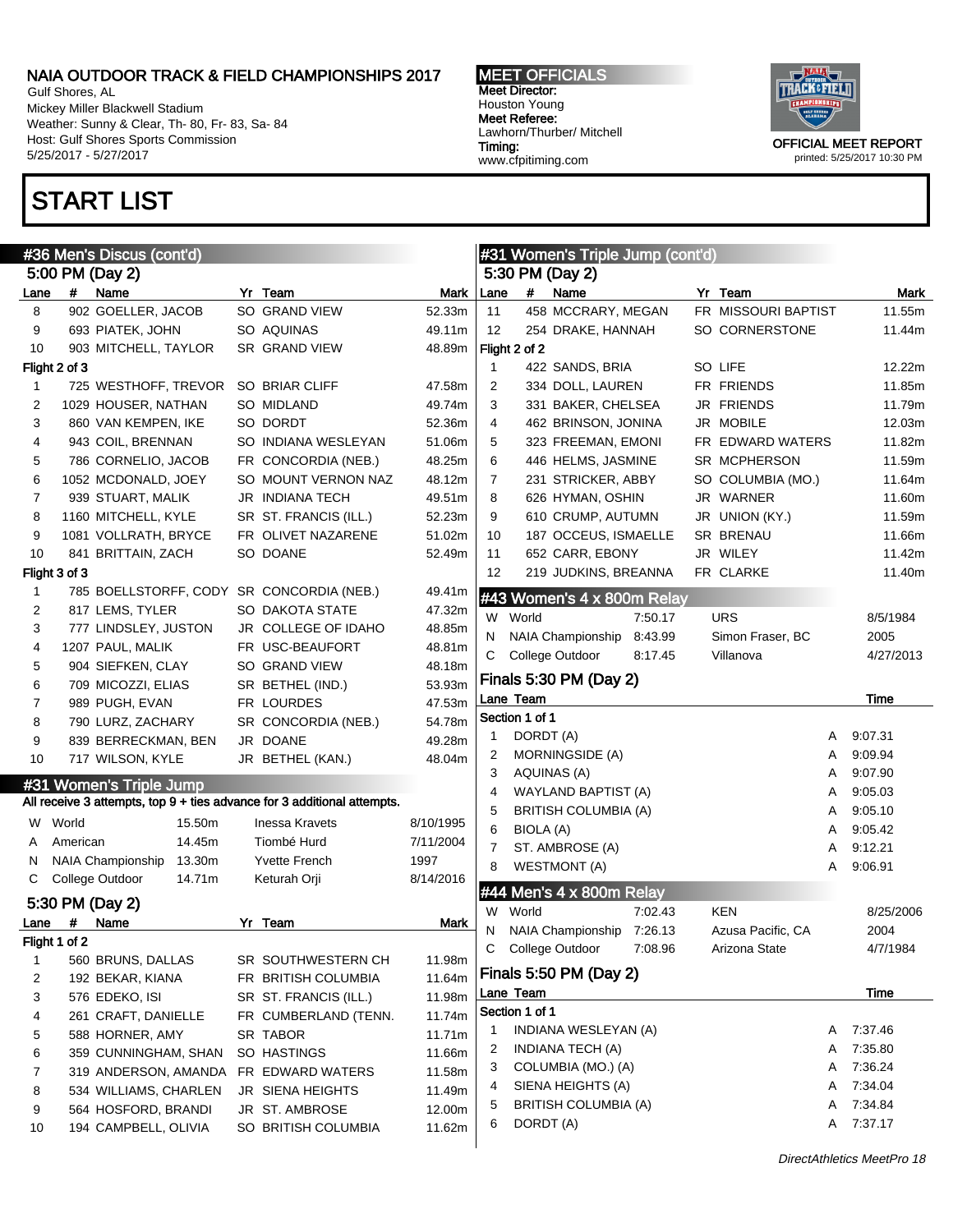Gulf Shores, AL Mickey Miller Blackwell Stadium Weather: Sunny & Clear, Th- 80, Fr- 83, Sa- 84 Host: Gulf Shores Sports Commission 5/25/2017 - 5/27/2017

# START LIST

#### MEET OFFICIALS Meet Director: Houston Young Meet Referee: Lawhorn/Thurber/ Mitchell Timing: www.cfpitiming.com



|              | #44 Men's 4 x 800m Relay (cont'd)                          |                       |                                                            |                |             | #12 Men's 5000 Meters (cont'd)                             |  |                       |           |
|--------------|------------------------------------------------------------|-----------------------|------------------------------------------------------------|----------------|-------------|------------------------------------------------------------|--|-----------------------|-----------|
|              | Finals 5:50 PM (Day 2)                                     |                       | Prelims 7:00 PM (Day 2): (Top 6 per Heat + next 4 advance) |                |             |                                                            |  |                       |           |
|              | Lane Team                                                  |                       | Time                                                       | Lane           | $\#$        | Name                                                       |  | Yr Team               | Time      |
| $\mathbf{7}$ | LINDENWOOD-BELLEVILLE (A)                                  | Α                     | 7:36.47                                                    | 6              |             | 1068 NORRIS, WILL                                          |  | SR NORTHWESTERN (IO   | 14:55.10  |
| 8            | MORNINGSIDE (A)                                            | A                     | 7:37.00                                                    | $\overline{7}$ |             | 731 GAY, JOHN                                              |  | JR BRITISH COLUMBIA   | 14:19.43  |
|              | #11 Women's 5000 Meters                                    |                       |                                                            | 8              |             | 1085 ROBERTS, JACK                                         |  | <b>JR OREGON TECH</b> | 14:56.51  |
|              | W World<br>14:11.15                                        | <b>Tirunesh Dibba</b> |                                                            | 9              |             | 784 SCHENCK, SETH                                          |  | JR COLUMBIA (MO.)     | 14:46.21  |
| A            | American<br>14:44.76                                       | Molly Huddle          | 8/27/2010                                                  | 10             |             | 718 THOMPSON, RYAN                                         |  | SO BIOLA              | 14:54.75  |
| N            | NAIA Championship<br>16:20.97                              | Mirian Kaumba         |                                                            | 11             |             | 746 BOONE, TYLER                                           |  | SR BRYAN              | 14:57.28  |
| C            | College Outdoor<br>15:07.64                                | Jenny Simpson         | 5/2/2009                                                   | 12             |             | 1119 MERCHANT, STEPHE                                      |  | JR SIENA HEIGHTS      | 14:58.68  |
|              |                                                            |                       |                                                            |                | Heat 2 of 2 |                                                            |  |                       |           |
|              | Prelims 6:10 PM (Day 2): (Top 6 per Heat + next 4 advance) |                       |                                                            | $\mathbf{1}$   |             | 1056 KRAAL, GARRETT                                        |  | JR NORTHWEST CHRISTI  | 14:54.77  |
| Lane         | #<br>Name                                                  | Yr Team               | Time                                                       | 2              |             | 1182 HALL, MATT                                            |  | <b>SR TAYLOR</b>      | 14:22.08  |
|              | Heat 1 of 2                                                |                       |                                                            | 3              |             | 738 MILIC, MICHAEL                                         |  | FR BRITISH COLUMBIA   | 14.56.91  |
| 1            | 540 BLACKMORE, KAYLE                                       | SO SOUTHERN OREGON    | 17:20.66                                                   | $\overline{4}$ |             | 971 RYAN, NOLAN                                            |  | JR LEWIS-CLARK        | 14:49.49  |
| 2            | 487 CASSAR, BROOKE                                         | JR OKLAHOMA CITY      | 17:47.23                                                   | 5              |             | 779 WALKER, DYLAN                                          |  | SR COLLEGE OF IDAHO   | 14:56.95  |
| 3            | 517 KEARNEY, EMILY                                         | FR SCAD ATLANTA       | 17:25.04                                                   | 6              |             | 733 HOOTON, JESSE                                          |  | SR BRITISH COLUMBIA   | 14:11.19  |
| 4            | 476 VALLAIRE, SHEA                                         | JR NORTHWEST CHRISTI  | 17:10.31                                                   | $\overline{7}$ |             | 950 REINKING, JACOB                                        |  | SR INDIANA WESLEYAN   | 14:23.68  |
| 5            | 519 HAVRANEK, ANNA                                         | JR SHAWNEE STATE      | 17:28.98                                                   | 8              |             | 1257 KIPCHUMBA, GEOFFR JR WILLIAM CAREY                    |  |                       | 14:40.69  |
| 6            | 478 ESTABROOK, SARAH                                       | JR NORTHWEST U.       | 17:35.18                                                   | 9              |             | 882 BRAMBLETT, JORDAN SO EMBRY-RIDDLE ARIZ                 |  |                       | 14:54.92  |
| 7            | 326 DORN, KEILI                                            | SO EMBRY-RIDDLE ARIZ  | 17:33.09                                                   | 10             |             | 751 SANDIDGE, ADAM                                         |  | JR CAMPBELLSVILLE     | 14:51.65  |
| 8            | 587 WILLGING, ELLIE                                        | SO ST. XAVIER         | 16:47.98                                                   | 11             |             | 737 LUMB, KIERAN                                           |  | FR BRITISH COLUMBIA   | 14:40.84  |
| 9            | 213 MUNDEL, SAMANTHA                                       | SO CARROLL            | 17:41.95                                                   |                |             | #23 Women's 4 x 400m Relay                                 |  |                       |           |
| 10           | 195 HAWTHORN, NATALIA SR BRITISH COLUMBIA                  |                       | 16:50.28                                                   |                | W World     | 3:15.17                                                    |  | <b>URS</b>            | 10/1/1988 |
|              | Heat 2 of 2                                                |                       |                                                            | Α              | American    | 3:15.51                                                    |  | USA national team     | 10/1/1988 |
| $\mathbf{1}$ | 191 AU, ENID                                               | SO BRITISH COLUMBIA   | 17:22.74                                                   | N              |             | NAIA Championship<br>3:33.46                               |  | Southern- New Orleans | 1994      |
| 2            | 228 VITALE-SULLIVAN, M                                     | FR COLLEGE OF IDAHO   | 17:05.91                                                   | С              |             | College Outdoor<br>3:23.75                                 |  | Texas                 | 4/3/2004  |
| 3            | 470 BROWN, SIERRA                                          | SR NORTHWEST CHRISTI  | 17:07.81                                                   |                |             |                                                            |  |                       |           |
| 4            | 232 JOHNSTON, STEPHA                                       | JR CONCORDIA (MICH.)  | 17:39.71                                                   |                |             | Prelims 7:45 PM (Day 2): (Top 2 per Heat + next 2 advance) |  |                       |           |
| 5            | 605 FRANKIAN, ABIGAIL                                      | JR THE MASTERS        | 17:22.46                                                   |                | Lane Team   |                                                            |  |                       | Time      |
| 6            | 633 JEMELI, JACKLINE                                       | SO WAYLAND BAPTIST    | 17:32.97                                                   |                | Heat 1 of 3 |                                                            |  |                       |           |
| 7            | 544 PERKINSON, JESSA                                       | JR SOUTHERN OREGON    | 16:37.47                                                   | 2              |             | SOUTHWESTERN (KAN.) (A)                                    |  | Α                     | 3:54.90   |
| 8            | 186 RANSOM, EMILY                                          | SO BIOLA              | 17:33.04                                                   | 3              |             | XAVIER-LOUISIANA (A)                                       |  | Α                     | 3:53.83   |
| 9            | 538 KASTER, JULIA                                          | SO SOUTHEASTERN U.    | 17:40.41                                                   | 4              | DOANE (A)   |                                                            |  | Α                     | 3:53.87   |
|              | #12 Men's 5000 Meters                                      |                       |                                                            | 5              |             | SIENA HEIGHTS (A)                                          |  | Α                     | 3:55.05   |
|              | W World<br>12:37.35                                        | Kenenisa Bekele       | 5/31/2004                                                  | 6              |             | CARROLL (A)                                                |  | Α                     | 3:47.54   |
| A            | 12:53.60<br>American                                       | <b>Bernard Lagat</b>  | 7/22/2011                                                  | 7              |             | <b>INDIANA TECH (A)</b>                                    |  | Α                     | 3:48.14   |
| N            | NAIA Championship 13:41.81                                 | Julius Randich        | 1993                                                       |                | Heat 2 of 3 |                                                            |  |                       |           |
| C            | College Outdoor<br>13:08.4h                                | Henry Rono            | 4/8/1978                                                   | 2              |             | EASTERN OREGON (A)                                         |  | Α                     | 3:54.52   |
|              |                                                            |                       |                                                            | 3              | WILEY (A)   |                                                            |  | Α                     | 3:43.71   |
|              | Prelims 7:00 PM (Day 2): (Top 6 per Heat + next 4 advance) |                       |                                                            | 4              |             | USC-BEAUFORT (A)                                           |  | Α                     | 3:52.91   |
| Lane         | $\pmb{\#}$<br>Name                                         | Yr Team               | Time                                                       | 5              |             | WAYLAND BAPTIST (A)                                        |  | Α                     | 3:51.86   |
|              | Heat 1 of 2                                                |                       |                                                            | 6              |             | SOUTHERN OREGON (A)                                        |  | Α                     | 3:54.34   |
| 1            | 697 THOMAS, JACKSON                                        | SR BACONE             | 14:40.12                                                   |                | Heat 3 of 3 |                                                            |  |                       |           |
| 2            | 1158 KNUDSEN, CAM                                          | SR ST. FRANCIS (ILL.) | 14:20.98                                                   | 2              |             | <b>MORNINGSIDE (A)</b>                                     |  | Α                     | 3:54.67   |
| 3            | 803 DE YOUNG, COLIN                                        | FR CORNERSTONE        | 14:29.71                                                   | 3              |             | AQUINAS (A)                                                |  | Α                     | 3:53.61   |
| 4            | 1125 CUSHMAN, CONNOR                                       | SR SOUTHERN OREGON    | 14:53.81                                                   | $\overline{4}$ |             | DILLARD (A)                                                |  | Α                     | 3:54.20   |
| 5            | 991 FLOYD, TONY                                            | FR MADONNA            | 14:44.45                                                   | 5              |             | SOUTHERN-NO (A)                                            |  | Α                     | 3:46.90   |
|              |                                                            |                       |                                                            |                |             |                                                            |  |                       |           |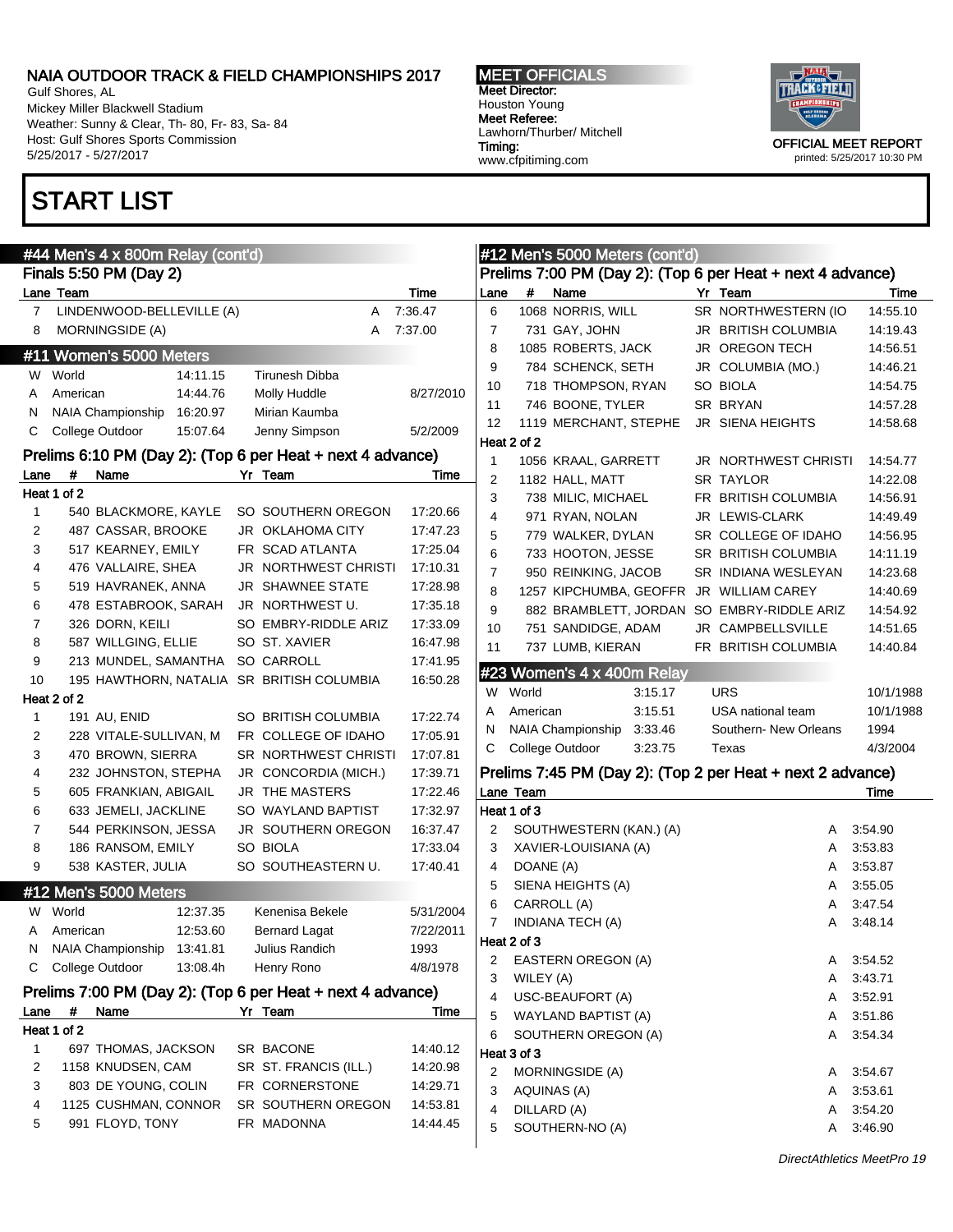Gulf Shores, AL Mickey Miller Blackwell Stadium Weather: Sunny & Clear, Th- 80, Fr- 83, Sa- 84 Host: Gulf Shores Sports Commission 5/25/2017 - 5/27/2017

# START LIST

MEET OFFICIALS Meet Director: Houston Young Meet Referee: Lawhorn/Thurber/ Mitchell Timing: www.cfpitiming.com



printed: 5/25/2017 10:30 PM

|      | #23 Women's 4 x 400m Relay (cont'd)                        |            |    |                          |   | Ŀ         |
|------|------------------------------------------------------------|------------|----|--------------------------|---|-----------|
|      | Prelims 7:45 PM (Day 2): (Top 2 per Heat + next 2 advance) |            |    |                          |   |           |
|      | Lane Team                                                  |            |    |                          |   | Time      |
| 6    | MARIAN (IND.) (A)                                          |            |    |                          | A | 3:56.62   |
| 7    | DORDT (A)                                                  |            |    |                          | A | 3:51.54   |
|      | #24 Men's 4 x 400m Relay                                   |            |    |                          |   |           |
| W.   | World                                                      | 2:54.29    |    | <b>USA</b>               |   | 8/22/1993 |
| A    | American                                                   | 2:54.29    |    | USA national team        |   | 8/22/1993 |
| Ν    | NAIA Championship 3:05.40                                  |            |    | Mississippi Valley State |   | 1981      |
| С    | College Outdoor                                            | 2:59.59    |    | L.S.U.                   |   | 6/11/2005 |
|      | Prelims 8:15 PM (Day 2): (Top 2 per Heat + next 4 advance) |            |    |                          |   |           |
|      | Lane Team                                                  |            |    |                          |   | Time      |
|      | Heat 1 of 2                                                |            |    |                          |   |           |
| 1    | CARROLL (A)                                                |            |    |                          | A | 3:16.31   |
| 2    | HUSTON-TILLOTSON (A)                                       |            |    |                          | A | 3:15.87   |
| 3    | ST. AMBROSE (A)                                            |            |    |                          | A | 3:14.81   |
| 4    | WAYLAND BAPTIST (A)                                        |            |    |                          | A | 3:13.77   |
| 5    | <b>INDIANA TECH (A)</b>                                    |            |    |                          | A | 3:14.60   |
| 6    | <b>JARVIS CHRISTIAN (A)</b>                                |            |    |                          | A | 3:15.46   |
| 7    | MARIAN (IND.) (A)                                          |            |    |                          | A | 3:16.88   |
| 8    | CONCORDIA (NEB.) (A)                                       |            |    |                          | A | 3:17.19   |
|      | Heat 2 of 2                                                |            |    |                          |   |           |
| 1    | DILLARD (A)                                                |            |    |                          | A | 3:17.47   |
| 2    | WILEY (A)                                                  |            |    |                          | A | 3:09.35   |
| 3    | BETHEL (IND.) (A)                                          |            |    |                          | A | 3:14.81   |
| 4    | SOUTHERN OREGON (A)                                        |            |    |                          | A | 3:15.84   |
| 5    | <b>KEISER UNIVERSITY (A)</b>                               |            |    |                          | A | 3:16.53   |
| 6    | SOUTHERN-NO (A)                                            |            |    |                          | A | 3:15.86   |
| 7    | OLIVET NAZARENE (A)                                        |            |    |                          | A | 3:16.51   |
| 8    | MIDAMERICA NAZARENE (A)                                    |            |    |                          | A | 3:14.62   |
|      |                                                            |            |    |                          |   |           |
|      | #49 Women's Marathon                                       |            |    |                          |   |           |
| W.   | World                                                      | 2:15:25.00 |    | Paula Radcliffe          |   | 4/13/2003 |
| A    | American                                                   | 2:19:36.00 |    | Deena Kastor             |   | 4/23/2006 |
| Ν    | NAIA Championship 2:49:14.0h                               |            |    | Obsie Birru              |   | 2011      |
|      | 6:00 AM (Day 3)                                            |            |    |                          |   |           |
| Lane | #<br>Name                                                  |            | Yr | Team                     |   | Time      |
|      | Section 1 of 1                                             |            |    |                          |   |           |
| 1    | 23 YOUNG, ARIEL                                            |            |    | SO OHIO CHRISTIAN        |   | 1:26.30   |
| 2    | 43 LOPEZ, SELENE                                           |            |    | SR WAYLAND BAPTIST       |   | 1:23:00.0 |
| 3    | 26 WERNER, MICHAELA                                        |            |    | <b>JR OKLAHOMA CITY</b>  |   | 1:24:17.0 |
| 4    | 37 CHANCE, LEAH                                            |            |    | SR TENNESSEE WESLEY      |   | 1:25:38.0 |
| 5    | 15 HEER, ANNA                                              |            |    | SO MIDAMERICA NAZARE     |   | 1:26:22.0 |
| 6    | 45 WILLIAMS, EMILY                                         |            |    | <b>SR WESTMONT</b>       |   | 1:26:34.0 |
| 7    | 24 HARRILL, TAYLOR                                         |            |    | SO OKLAHOMA CITY         |   | 1:26:40.2 |
| 8    | 29 MULLEN, MADDIE                                          |            |    | SO SCAD ATLANTA          |   | 1:26:59.7 |
| 9    | 5 REID, JANIE                                              |            |    | JR CARROLL               |   | 1:27:01.0 |
|      |                                                            |            |    |                          |   |           |

|      |   | <b>#49 Women's Marathon (cont'd)</b> |    |                           |           |
|------|---|--------------------------------------|----|---------------------------|-----------|
|      |   | 6:00 AM (Day 3)                      |    |                           |           |
| Lane | # | Name                                 |    | Yr Team                   | Time      |
| 10   |   | 33 STEVENS, ALISN                    |    | SR ST. MARY (KAN.)        | 1:27:09.0 |
| 11   |   | 36 BOTTOROFF, MYSTE                  |    | FR TENNESSEE WESLEY       | 1:27:10.0 |
| 12   |   | 47 SCHMIDT, HANNAH                   |    | SR WILLIAM JESSUP         | 1:27:12.0 |
| 13   |   | 48 SHYKOWSKI, BAILEY                 |    | SO WILLIAM JESSUP         | 1:27:12.0 |
| 14   |   | 14 BROWN, BETHANY                    |    | SO MIDAMERICA NAZARE      | 1:27:14.0 |
| 15   |   | 3 MIDDAUGH, KATHY                    |    | SR AQUINAS                | 1:27:36.0 |
| 16   |   | 35 SCHRODER, HANNAH                  |    | SR TAYLOR                 | 1:27:53.0 |
| 17   |   | 12 WANKUM, LAUREN                    | JR | <b>MCPHERSON</b>          | 1:27:57.2 |
| 18   |   | 49 GONZALEZ, GUADAL                  |    | JR WILLIAM PENN           | 1:28:16.2 |
| 19   |   | 30 CLARK, CAITLIN                    |    | SO SPRING ARBOR           | 1:28:32.2 |
| 20   |   | 2 HEILER, ABBY                       |    | SR AQUINAS                | 1:28:39.0 |
| 21   |   | 42 GONZALES, MELISSA                 |    | FR TEXAS WESLEYAN         | 1:28:40.0 |
| 22   |   | 46 WOOD, OLIVIA                      |    | SR WESTMONT               | 1:28:44.6 |
| 23   |   | 28 IBARRA, CELESTE                   |    | SO ROBERT MORRIS (ILL.    | 1:28:48.0 |
| 24   |   | 22 MCKIRGAN, MAKENZI                 |    | SO MOUNT VERNON NAZ       | 1:28:53.9 |
| 25   |   | 18 PAVELKA, RACHEL                   | JR | MIDLAND                   | 1:28:57.4 |
| 26   |   | 13 BARNEY, BREANNA                   |    | SO MIDAMERICA NAZARE      | 1:29:04.0 |
| 27   |   | 7 HAWGOOD, EMILY                     |    | SR COLLEGE OF IDAHO       | 1:29:12.1 |
| 28   |   | 38 RHODES, HANNAH                    | JR | <b>TENNESSEE WESLEY</b>   | 1:29:25.0 |
| 29   |   | 8 GROVE, TAYLOR                      |    | SO CONCORDIA (NEB.)       | 1:29:28.0 |
| 30   |   | 17 PATTERSON, BRASKA                 |    | SO MIDLAND                | 1:29:37.2 |
| 31   |   | 25 PALACIOS-GARCIA, A                |    | SO OKLAHOMA CITY          | 1:29:45.2 |
| 32   |   | 31 HOFFMANN, HANNAH                  |    | SR SPRING ARBOR           | 1:30:07.2 |
| 33   |   | 1 DIBLE, ALLISON                     |    | SR AQUINAS                | 1:30:22.0 |
| 34   |   | 21 HOFFERT, KATIE                    |    | FR MOUNT MERCY            | 1:30:22.6 |
| 35   |   | 41 GALARZA, MARIA                    |    | SO TEXAS WESLEYAN         | 1:30:30.0 |
| 36   |   | 16 HEER, SARAH                       |    | SO MIDAMERICA NAZARE      | 1:30:35.0 |
| 37   |   | 39 YINGER, KARLIE                    | JR | <b>TENNESSEE WESLEY</b>   | 1:30:44.0 |
| 38   |   | 9 MCGAHA, MAUREEN                    |    | <b>SR CUMBERLANDS</b>     | 1:30:55.0 |
| 39   |   | 6 NG, ALLYSON                        |    | SR CENTRAL METHODIS       | 1:31:02.0 |
| 40   |   | 40 BUSTOS, ALEXIS                    |    | FR TEXAS WESLEYAN         | 1:31:03.0 |
| 41   |   | 20 RIETVELD, BERKLEY                 |    | <b>SR MOUNT MARTY</b>     | 1:31:06.0 |
| 42   |   | 34 TUEY, KAITLYNN                    | JR | ST. MARY (KAN.)           | 1:31:07.0 |
| 43   |   | 19 O'MALLEY, MANDY                   |    | <b>SR MOUNT MARTY</b>     | 1:31:08.0 |
| 44   |   | 32 ELLIS, KAITLYNN                   |    | FR ST. MARY (KAN.)        | 1:31:34.0 |
| 45   |   | 11 VONBARGEN, JESSIE                 | JR | <b>LEWIS-CLARK</b>        | 1.31.44.2 |
| 46   |   | 10 POSNER, AMBER                     |    | SO JAMESTOWN              | 1:31:55.8 |
| 47   |   | 4 HORLANDER, BAILEY                  |    | FR BAKER                  | 1:31:57.2 |
| 48   |   | 44 ALESHIRE, IVY                     | JR | <b>WEST VIRGINIA TECH</b> | 3:29:49.0 |

27 GARRITSON, MAEGA SR POINT UNIVERSITY 3:32:23.0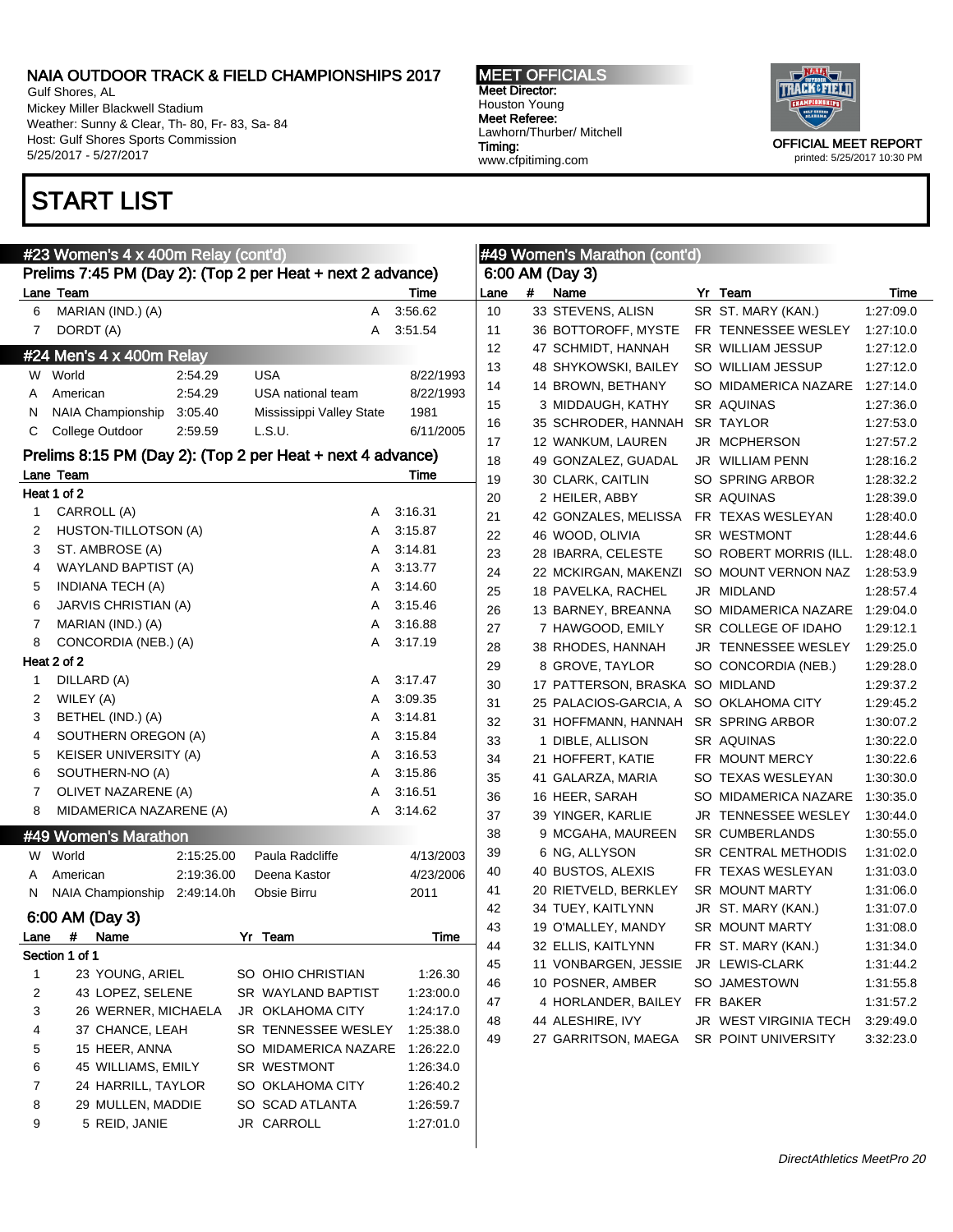Gulf Shores, AL Mickey Miller Blackwell Stadium Weather: Sunny & Clear, Th- 80, Fr- 83, Sa- 84 Host: Gulf Shores Sports Commission 5/25/2017 - 5/27/2017

### START LIST

#### MEET OFFICIALS Meet Director: Houston Young Meet Referee: Lawhorn/Thurber/ Mitchell Timing: www.cfpitiming.com



|      |                | #50 Men's Marathon       |            |                                         |           |      |          | #50 Men's Marathon (cont'd) |        |                                                                         |           |
|------|----------------|--------------------------|------------|-----------------------------------------|-----------|------|----------|-----------------------------|--------|-------------------------------------------------------------------------|-----------|
|      | W World        |                          | 2:02:57.00 | Dennis Kimetto                          | 9/28/2014 |      |          | 6:00 AM (Day 3)             |        |                                                                         |           |
| A    | American       |                          | 2:05:38.00 | Khalid Khannouchi                       | 4/14/2002 | Lane | #        | Name                        |        | Yr Team                                                                 | Time      |
| N.   |                | <b>NAIA Championship</b> | 2:19:18.70 | Nathan Martin                           | 5/25/2013 | 42   |          | 111 RAMIREZ, JOSHUA         |        | JR ST. MARY (KAN.)                                                      | 1:12:58.0 |
|      |                | 6:00 AM (Day 3)          |            |                                         |           | 43   |          | 119 FITZSIMMONS, KEEG       |        | SR TRINITY CHRISTIAN                                                    | 1:12:58.2 |
| Lane | #              | Name                     |            | Yr Team                                 | Time      | 44   |          | 101 GUY, DALLAS             |        | SR RIO GRANDE                                                           | 1:13:03.7 |
|      | Section 1 of 1 |                          |            |                                         |           | 45   |          | 124 WARD, AARON             |        | SR WALDORF                                                              | 1:13:04.0 |
| 1    |                | 117 SHERFEY, JOSHUA      |            | SR THE MASTERS                          | 1:08:25.0 | 46   |          | 91 HINCHER, RYLAN           |        | SO MONTREAT                                                             | 1:13:04.4 |
| 2    |                | 66 SMITH, RYAN           |            | SR GOSHEN                               | 1:09:34.6 | 47   |          | 100 FREED, BLAKE            |        | SR RIO GRANDE                                                           | 1:13:05.7 |
| 3    |                | 96 MCNEILL, MAX          |            | FR OKLAHOMA CITY                        | 1:09:41.2 | 48   |          | 125 NEGRETE, DOUGLAS        |        | JR WEST VIRGINIA TECH                                                   | 1:13:06.0 |
| 4    |                | 67 BOONE, TANNER         |            | <b>SR GREAT FALLS</b>                   | 1:10:37.0 | 49   |          | 56 WALBOTT, JARRETT         |        | JR BETHEL (IND.)                                                        | 1:13:06.2 |
| 5    |                | 108 GARZA, DAN           |            | SR SPRING ARBOR                         | 1:10:54.0 | 50   |          | 120 VELTHUIZEN, CODY        |        | SR TRINITY CHRISTIAN                                                    | 1:13:08.2 |
| 6    |                | 53 FLORES, GREG          |            | FR BAKER                                | 1:11:02.2 | 51   |          | 68 JONES, PEYTON            |        | SO GREAT FALLS                                                          | 1:13:09.2 |
| 7    |                | 112 WEBER, TONY          |            | JR ST. MARY (KAN.)                      | 1:11:03.0 | 52   |          | 122 MEINERS, NATHAN         |        | JR WALDORF                                                              | 1:13:10.0 |
| 8    |                | 110 GRAHAM, CHRISTIAN    |            | JR ST. MARY (KAN.)                      | 1:11:04.0 | 53   |          | 115 ORELLANA, FERNAND       |        | SO TEXAS WESLEYAN                                                       | 1:13:10.0 |
| 9    |                | 85 VELASCO, BRANDON      |            | SR MIDAMERICA NAZARE                    | 1:11:10.0 | 54   |          | 113 SCOTT, AARON            |        | SR TAYLOR                                                               | 1:13:13.2 |
| 10   |                |                          |            | 93 CRAWFORD, BRENNA SO MOUNT VERNON NAZ | 1:11:18.2 | 55   |          | 95 WARREN, AUSTIN           |        | JR NORTHWESTERN (IO                                                     | 1:13:14.3 |
| 11   |                | 79 DEAL, SETH            |            | JR LEWIS-CLARK                          | 1:11:19.2 | 56   |          | 97 ROLDAN, ISAAC            |        | SO OKLAHOMA CITY                                                        | 1:13:20.2 |
| 12   |                | 57 RYERSON, LAYNE        |            | FR CARROLL                              | 1:11:28.2 | 57   |          | 126 WILSON, KALEB           |        | SR WILLIAM WOODS                                                        | 1:13:24.0 |
| 13   |                | 98 DIAZ, JOSE            |            | SO REINHARDT                            | 1:11:36.0 | 58   |          | 123 MURLEY, ANDREW          |        | FR WALDORF                                                              | 1:13:27.0 |
| 14   |                | 90 WILSON, DEREK         |            | JR MISSOURI VALLEY                      | 1:11:47.2 | 59   |          | 116 SWIATOCHA, DAVID        |        | SR TEXAS WESLEYAN                                                       | 1:13:34.0 |
| 15   |                | 54 LINDER, JOSEPH        |            | JR BAKER                                | 1:11:51.2 | 60   |          | 71 KEIFER, LUCAS            |        | JR HASTINGS                                                             | 1:13:48.0 |
| 16   |                | 62 MADUT, GARANG         |            | SR CUMBERLAND (TENN.                    | 1:11:52.0 | 61   |          | 94 GALLOWAY, LUKE           |        | SR NORTHWESTERN (IO                                                     | 1:13:51.6 |
| 17   |                | 74 GRIFFIN, CAYCE        |            | SO INDIANA TECH                         | 1:11:55.0 | 62   |          | 118 CLARK, ALEX             |        | <b>SR TRINITY CHRISTIAN</b>                                             | 1:13:53.2 |
| 18   |                | 88 ORTIZ LOPEZ, EDWIN    |            | JR MISSOURI VALLEY                      | 1:11:57.2 | 63   |          | 83 KATZDORN, KURT           |        | SR MCPHERSON                                                            | 1:13:53.2 |
| 19   |                | 52 SUMATZKUKU, KYLE      |            | FR BACONE                               | 1:12:05.0 | 64   |          | 50 TARSA, NICHOLAS          |        | SR AQUINAS                                                              | 1:13:57.0 |
| 20   |                | 107 NAVA, GERARDO        |            | JR SOUTHWESTERN AS                      | 1:12:06.0 | 65   |          | 65 FRIESEN, ISAIAH          |        | JR GOSHEN                                                               | 1:13:58.7 |
| 21   |                | 114 GARCIA, JAVIER       |            | JR TENNESSEE WESLEY                     | 1:12:13.0 | 66   |          | 102 LOUGHRAN, EDDIE         |        | SO ROCKY MOUNTAIN                                                       | 1:14:00.2 |
| 22   |                | 109 BRITTAIN, JEREMY     |            | JR ST. MARY (KAN.)                      | 1:12:17.0 | 67   |          | 80 ROSALES, PACO            |        | SO LINDENWOOD-BELLE                                                     | 1:14:01.8 |
| 23   |                | 121 HUNT, ZACH           |            | SR VANGUARD                             | 1:12:22.2 | 68   |          | 51 ROA, EDUARDO             |        | SR BACONE                                                               | 1:14:08.0 |
| 24   |                | 105 BOYDSTUN, JERSEY     |            | JR SOUTHWESTERN (KA                     | 1:12:25.2 | 69   |          | 69 KALBFLEISCH, JACE        |        | SR GREAT FALLS                                                          | 1:14:09.0 |
| 25   |                | 64 CURNOW, BRADEN        |            | FR DAKOTA STATE                         | 1:12:33.3 | 70   |          | 86 CASSIDY, CORTLAND        |        | SO MIDLAND                                                              | 1:14:09.7 |
| 26   |                | 84 STARK, WYATT          |            | SO MIDAMERICA NAZARE                    | 1:12:36.0 | 71   |          | 87 ELLIS, BRANDON           |        | SR MILLIGAN                                                             | 1:14:13.0 |
| 27   |                | 63 CRUSE, MAX            |            | FR DAKOTA STATE                         | 1:12:36.6 | 72   |          | 59 CURTIS, TREVOR           |        | JR CORNERSTONE                                                          | 1:14:30.2 |
| 28   |                | 76 WALL, TANNER          |            | SR INDIANA TECH                         | 1:12:39.0 | 73   |          | 82 DOMINGUEZ, JONATH        |        | JR MCPHERSON                                                            | 1:14:30.2 |
| 29   |                | 81 HAAS, ISAAK           |            | SR MARIAN (IND.)                        | 1:12:40.0 | 74   |          | 70 ROBB, MATT               |        | SR GREAT FALLS                                                          | 1:14:31.0 |
| 30   |                | 60 MERRELL, PHILIP       |            | JR CORNERSTONE                          | 1:12:41.2 | 75   |          | 78 SPEARS, TRAIL            |        | SR KANSAS WESLEYAN                                                      | 1:14:48.0 |
| 31   |                | 73 FRANK, ANTHONY        |            | <b>SR INDIANA TECH</b>                  | 1:12:44.0 | 76   |          | 104 SMITH, MATTHEW          |        | SR SCAD SAVANNAH                                                        | 2:34:56.0 |
| 32   |                | 75 KIMBLE, NATE          |            | SR INDIANA TECH                         | 1:12:44.0 | 77   |          | 103 O'DELL, SEBASTIAN       |        | SR SCAD SAVANNAH                                                        | 2:46:36.0 |
| 33   |                | 58 STEELE, ZACHARY       |            | SR CORBAN                               | 1:12:45.0 |      |          | #34 Men's Shot Put          |        |                                                                         |           |
| 34   |                | 61 VROEGH, KEVIN         |            | JR CORNERSTONE                          | 1:12:46.2 |      |          |                             |        | All receive 3 attempts, top 9 + ties advance for 3 additional attempts. |           |
| 35   |                | 77 YOUNG, MATTHEW        |            | SO JAMESTOWN                            | 1:12:49.2 |      | World    |                             |        |                                                                         |           |
| 36   |                | 89 REVELES, VICTOR       |            | JR MISSOURI VALLEY                      | 1:12:50.2 | W    |          |                             | 23.12m | Randy Barnes                                                            | 5/20/1990 |
| 37   |                | 55 ANNIS, JORDAN         |            | SR BETHEL (IND.)                        | 1:12:53.2 | A    | American |                             | 23.13m | <b>Randy Barnes</b>                                                     | 5/20/1990 |
| 38   |                | 72 CORRION, CHRISTIAN    |            | SO INDIANA TECH                         | 1:12:55.0 | N    |          | NAIA Championship           | 20.06m | Steve Ercegovac                                                         | 2000      |
| 39   |                | 92 BOWMAN, EVAN          |            | SR MOUNT MERCY                          | 1:12:56.0 | С    |          | College Outdoor             | 22.00m | John Godina                                                             | 6/3/1995  |
| 40   |                | 99 CARPENTER, KAMER      |            | FR RIO GRANDE                           | 1:12:56.3 |      |          |                             |        |                                                                         |           |
|      |                |                          |            |                                         |           |      |          |                             |        |                                                                         |           |
| 41   |                | 106 HERRERA, ROBERT      |            | FR SOUTHWESTERN AS                      | 1:12:57.0 |      |          |                             |        |                                                                         |           |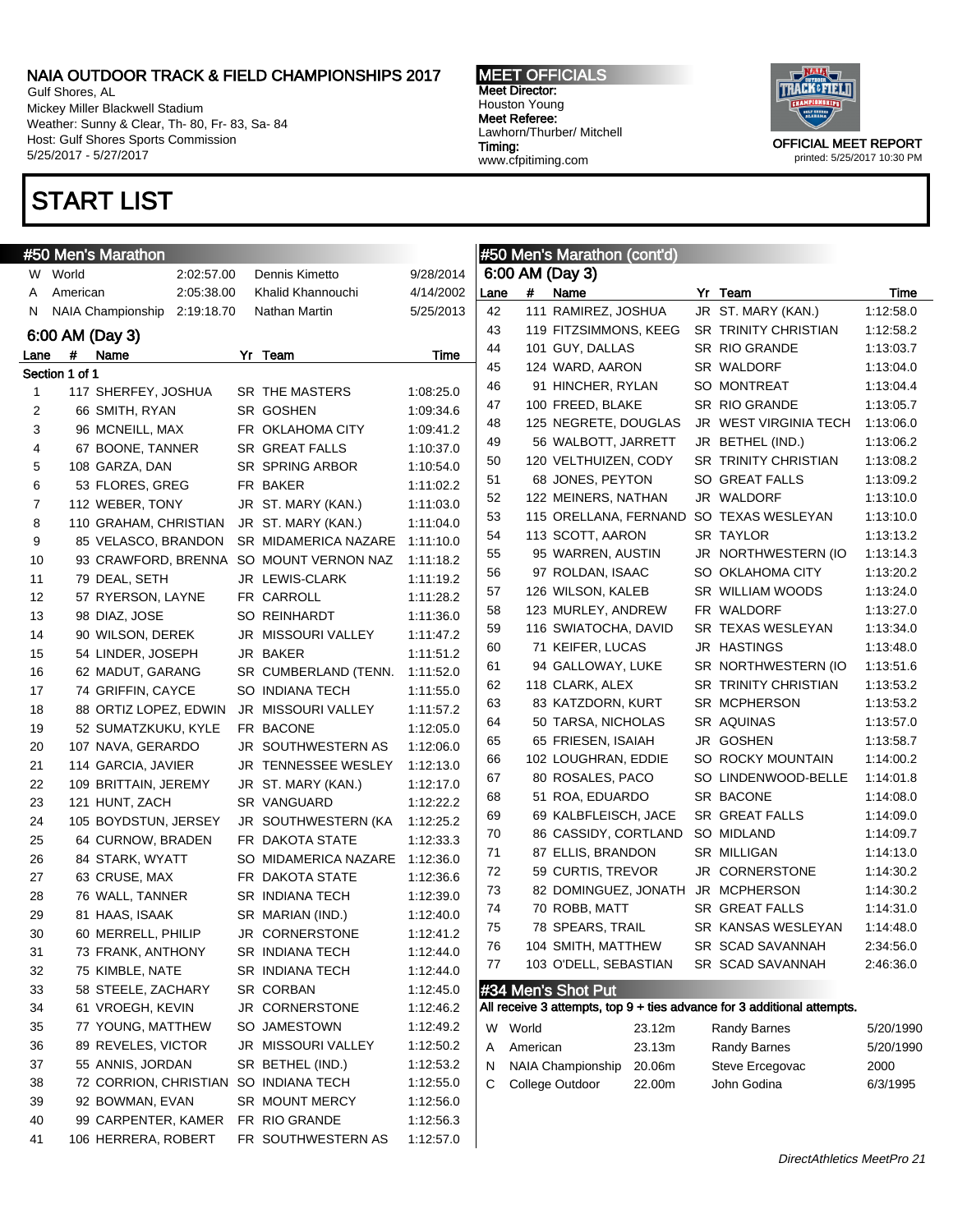Gulf Shores, AL Mickey Miller Blackwell Stadium Weather: Sunny & Clear, Th- 80, Fr- 83, Sa- 84 Host: Gulf Shores Sports Commission 5/25/2017 - 5/27/2017

# START LIST

MEET OFFICIALS Meet Director: Houston Young Meet Referee: Lawhorn/Thurber/ Mitchell Timing: www.cfpitiming.com



| #34 Men's Shot Put (cont'd) |               |                       |       |  | #28 Men's Pole Vault (cont'd) |           |                                                                         |               |                                    |  |                       |           |
|-----------------------------|---------------|-----------------------|-------|--|-------------------------------|-----------|-------------------------------------------------------------------------|---------------|------------------------------------|--|-----------------------|-----------|
|                             |               | 1:00 PM (Day 3)       |       |  |                               |           |                                                                         |               | 1:00 PM (Day 3)                    |  |                       |           |
| Lane                        | $\#$          | Name                  |       |  | Yr Team                       | Mark      | Lane                                                                    | #             | Name                               |  | Yr Team               | Mark      |
|                             | Flight 1 of 3 |                       |       |  |                               |           | $\overline{7}$                                                          |               | 846 KLEIN, ANDREW                  |  | JR DOANE              | 4.90m     |
| 1                           |               | 939 STUART, MALIK     |       |  | <b>JR INDIANA TECH</b>        | 17.16m    | 8                                                                       |               | 850 OELKE, HOLDEN                  |  | SR DOANE              | 4.80m     |
| $\overline{c}$              |               | 790 LURZ, ZACHARY     |       |  | SR CONCORDIA (NEB.)           | 17.91m    | 9                                                                       |               | 994 CONDE, MOUSSA                  |  | SO MARIAN (IND.)      | 4.70m     |
| 3                           |               | 789 KREUTZER, PHILIP  |       |  | SR CONCORDIA (NEB.)           | 15.85m    | 10                                                                      |               | 851 SUDBECK, LEVI                  |  | FR DOANE              | 4.70m     |
| 4                           |               | 1160 MITCHELL, KYLE   |       |  | SR ST. FRANCIS (ILL.)         | 16.52m    | 11                                                                      |               | 759 BRADY, KEATON                  |  | SO CARROLL            | 4.70m     |
| 5                           |               | 1075 JUDSON, GRANT    |       |  | SR OLIVET NAZARENE            | 16.07m    | 12                                                                      |               | 794 REICHERT, TYRELL               |  | SO CONCORDIA (NEB.)   | 4.70m     |
| 6                           |               | 1271 STEELE, RAY      |       |  | FR WILLIAM WOODS              | 15.60m    | 13                                                                      |               | 682 BELL, CURTIS                   |  | JR AQUINAS            | 5.18m     |
| 7                           |               | 717 WILSON, KYLE      |       |  | JR BETHEL (KAN.)              | 16.01m    | 14                                                                      |               | 807 FOX, DEON                      |  | SR CORNERSTONE        | 4.70m     |
| 8                           |               | 695 WEIDENHAMER, CLA  |       |  | SR AQUINAS                    | 15.97m    | 15                                                                      |               | 865 HIDALGO, LUCAS                 |  | FR EASTERN OREGON     | 4.70m     |
| 9                           |               | 1081 VOLLRATH, BRYCE  |       |  | FR OLIVET NAZARENE            | 16.93m    | 16                                                                      |               | 1181 DEHAAN, JONATHAN              |  | FR TAYLOR             | 4.90m     |
|                             | Flight 2 of 3 |                       |       |  |                               |           | 17                                                                      |               | 683 BERZLEY, SCOTT                 |  | SO AQUINAS            | 4.75m     |
| 1                           |               | 712 OSTRANDER, KYLE   |       |  | SR BETHEL (IND.)              | 16.12m    | 18                                                                      |               | 1028 BROWN, ISAIAH                 |  | FR MIDLAND            | 4.75m     |
| 2                           |               | 1060 BAUMAN, CODY     |       |  | JR NORTHWESTERN (IO           | 16.18m    | 19                                                                      |               | 698 BUSH, MATT                     |  | SR BAKER              | 4.60m     |
| 3                           |               | 839 BERRECKMAN, BEN   |       |  | JR DOANE                      | 16.30m    | 20                                                                      |               | 958 BECKER, DANIEL                 |  | SO JUDSON             | 4.65m     |
| 4                           |               | 1268 SEDDON, DEREK    |       |  | <b>SR WILLIAM PENN</b>        | 16.11m    | 21                                                                      |               | 771 BROADUS, JOSHUA                |  | SO CENTRAL METHODIS   | 4.66m     |
| 5                           |               | 841 BRITTAIN, ZACH    |       |  | SO DOANE                      | 18.02m    | 22                                                                      |               | 764 HILBORN, GUNNAR                |  | <b>SR CARROLL</b>     | 4.60m     |
| 6                           |               | 766 MEYER, BEAUGH     |       |  | JR CARROLL                    | 16.05m    | 23                                                                      |               | 925 MCKENZIE, JUSTIN               |  | JR INDIANA TECH       | 5.07m     |
| 7                           |               | 761 EMTER, CHRIS      |       |  | JR CARROLL                    | 16.80m    | 24                                                                      |               | 1098 MESSER, WILLIAM               |  | FR RIO GRANDE         | 4.60m     |
| 8                           |               | 700 PEOPLES, CORY     |       |  | JR BAKER                      | 16.00m    | 25                                                                      |               | 1006 WILSON, CLAYTON               |  | SO MARIAN (IND.)      | 4.60m     |
| 9                           |               | 943 COIL, BRENNAN     |       |  | SO INDIANA WESLEYAN           | 16.35m    |                                                                         |               | #32 Men's Triple Jump              |  |                       |           |
|                             | Flight 3 of 3 |                       |       |  |                               |           | All receive 3 attempts, top 9 + ties advance for 3 additional attempts. |               |                                    |  |                       |           |
| 1                           |               | 1086 JENSEN, MICHAEL  |       |  | SO OTTAWA                     | 15.72m    | W                                                                       | World         | 18.29m                             |  | Jonathan Edwards      | 8/7/1995  |
| 2                           |               | 907 WELLINGTON, ALEX  |       |  | <b>JR HASTINGS</b>            | 17.68m    | Α                                                                       | American      | 18.09m                             |  | Kenny Harrison        | 7/27/1996 |
| 3                           |               | 1112 DREW, ROBERT     |       |  | <b>JR SIENA HEIGHTS</b>       | 15.83m    | N                                                                       |               | <b>NAIA Championship</b><br>16.32m |  | Carey Tyler           | 1981      |
| 4                           |               | 785 BOELLSTORFF, CODY |       |  | SR CONCORDIA (NEB.)           | 15.65m    | С                                                                       |               | College Outdoor<br>17.57m          |  | Keith Connor          | 6/5/1982  |
| 5                           |               | 1233 LYNCH, DANIEL    |       |  | SO WEST VIRGINIA TECH         | 15.72m    |                                                                         |               |                                    |  |                       |           |
| 6                           |               | 931 RILEY, NATHAN     |       |  | SO INDIANA TECH               | 15.42m    |                                                                         |               | 1:30 PM (Day 3)                    |  |                       |           |
| 7                           |               | 1031 SABATA, SETH     |       |  | SO MIDLAND                    | 17.11m    | Lane                                                                    | #             | Name                               |  | Yr Team               | Mark      |
| 8                           |               | 1053 SOVIAK, MITCHELL |       |  | SO MOUNT VERNON NAZ           | 15.40m    |                                                                         | Flight 1 of 3 |                                    |  |                       |           |
|                             |               | #28 Men's Pole Vault  |       |  |                               |           | $\mathbf{1}$                                                            |               | 1089 DAVIS, JRYI                   |  | <b>JR POINT PARK</b>  | 14.62m    |
|                             | Progression-  |                       |       |  |                               |           | $\overline{2}$                                                          |               | 1220 BOYD, LEON                    |  | JR WAYLAND BAPTIST    | 15.53m    |
|                             | W World       |                       | 6.14m |  | Sergey Budka                  | 7/31/1994 | 3                                                                       |               | 1088 CARTER, TYLER                 |  | FR POINT PARK         | 14.70m    |
| A                           | American      |                       | 6.04m |  | <b>Brad Walker</b>            | 6/8/2008  | 4                                                                       |               | 910 DOTSON, VERNEST                |  | SR HUSTON-TILLOTSON   | 14.58m    |
| N.                          |               | NAIA Championship     | 5.56m |  | <b>Billy Olson</b>            | 1982      | 5                                                                       |               | 827 STANTON, TY                    |  | FR DICKINSON ST.      | 14.57m    |
| C                           |               | College Outdoor       | 5.98m |  | Lawrence Johnson              | 5/25/1996 | 6                                                                       |               | 848 KUSENA, SHINGAI                |  | JR DOANE              | 14.67m    |
|                             |               |                       |       |  |                               |           | 7                                                                       |               | 1033 BOBO, TREMAINE                |  | SO MISSOURI BAPTIST   | 14.39m    |
|                             |               | 1:00 PM (Day 3)       |       |  |                               |           | 8                                                                       |               | 1013 MUNKHOLM, JONNYT              |  | JR MENLO COLLEGE      | 14.61m    |
| Lane                        | #             | Name                  |       |  | Yr Team                       | Mark      | 9                                                                       |               | 696 BARNES, JEREMI                 |  | FR AVILA              | 14.60m    |
|                             | Flight 1 of 1 |                       |       |  |                               |           |                                                                         | Flight 2 of 3 |                                    |  |                       |           |
| 1                           |               | 1084 GRETZ, SETH      |       |  | JR OREGON TECH                | 4.90m     | $\mathbf{1}$                                                            |               | 757 SPENCE, TOBIAS                 |  | FR CARDINAL STRITCH   | 14.54m    |
| 2                           |               | 1116 JOHNSON, DEVONTE |       |  | FR SIENA HEIGHTS              | 4.90m     | 2                                                                       |               | 1272 COLEMAN, KEAIREZ              |  | SO XAVIER-LOUISIANA   | 14.32m    |
| 3                           |               | 797 WIECHMAN, LUCAS   |       |  | SR CONCORDIA (NEB.)           | 5.06m     | 3                                                                       |               | 1216 PATRICK, DONTAVIO             |  | FR VOORHEES           | 14.47m    |
| 4                           |               | 770 BESAND, PEYTON    |       |  | FR CENTRAL METHODIS           | 4.60m     | 4                                                                       |               | 837 ARNOLD, HENRY                  |  | FR DOANE              | 14.45m    |
| 5                           |               | 774 STEITZ, KIVEN     |       |  | SR CENTRAL METHODIS           | 4.76m     | 5                                                                       |               | 988 THOMPSON, ANTHON               |  | JR LINDSEY WILSON     | 14.53m    |
| 6                           |               | 998 JOHNSON, GARRETT  |       |  | FR MARIAN (IND.)              | 4.60m     | 6                                                                       |               | 1153 AIKINS, AKWASI                |  | FR ST. FRANCIS (ILL.) | 14.47m    |
|                             |               |                       |       |  |                               |           |                                                                         |               |                                    |  |                       |           |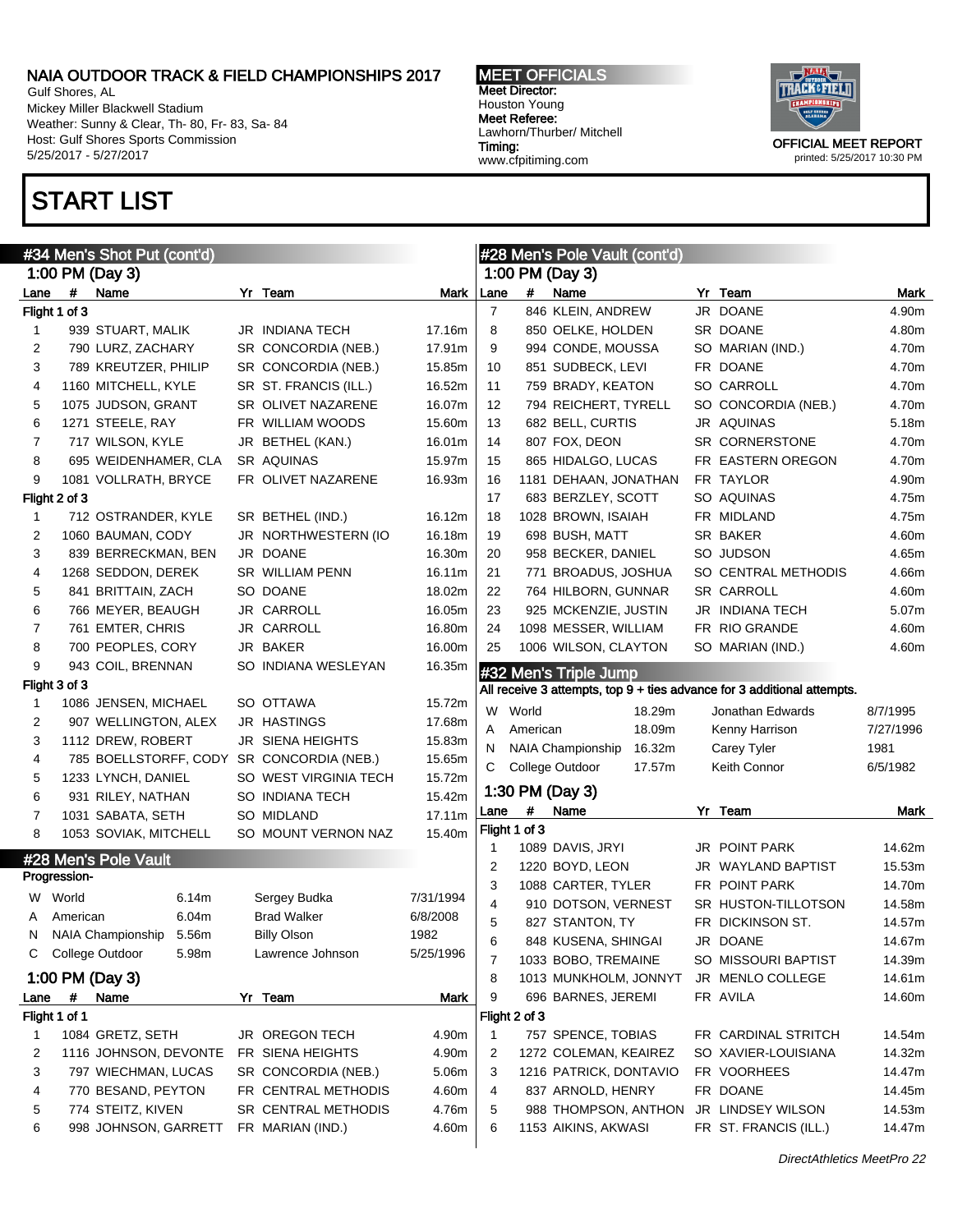Gulf Shores, AL Mickey Miller Blackwell Stadium Weather: Sunny & Clear, Th- 80, Fr- 83, Sa- 84 Host: Gulf Shores Sports Commission 5/25/2017 - 5/27/2017

### START LIST

#### #32 Men's Triple Jump (cont'd) 1:30 PM (Day 3) Lane # Name Yr Team Mark 7 1021 LEWIS, MICHAEL SR MIDAMERICA NAZARE 14.38m 8 984 MOSHELEKETI, GOAB JR LINDSEY WILSON 15.64m 9 849 MILLER, DE'ANDRE JR DOANE 14.81m Flight 3 of 3 1 928 PARTEE, JORDAN JR INDIANA TECH 14.34m 2 1214 SALLEE, MASON FR VANGUARD 14.35m 3 921 LINTZ, ISAIAH SR INDIANA TECH 14.45m 4 919 DIXON, ALAIN JR INDIANA TECH 14.35m 5 1123 BELTZ, ZACH SO SOUTHERN OREGON 14.38m 6 699 PARKER, AVERY JR BAKER 14.26m 7 1225 IRVING, DONTE FR WAYLAND BAPTIST 14.59m 8 1203 BAILEY, XAVIER FR UNION (KY.) 14.20m #25 Women's High Jump Progression-W World 2.09m Stefka Kostadinova 8/30/1987 A American 2.05m Chaunte Lowe 6/26/2010 N NAIA Championship 1.89m Latrese Johnson 1991 C College Outdoor 1.99m Brigetta Barrett 5/11/2013 2:00 PM (Day 3) Lane # Name Yr Team Mark Flight 1 of 1 1 525 JOHNSON, MARISSA SR SIENA HEIGHTS 1.78m 2 408 ARELLANO, KAIANN JR JAMESTOWN 1.68m 3 642 COLLIER, BECKY SR WESTMONT 1.75m 4 284 BROWN, SHAY SO DOANE 1.74m 5 287 DALE, ALEXIS FR DOANE 1.74m 6 269 MICHALSKI, EMILY SO DAVENPORT 1.65m 7 516 PETTY, TYANNA JR RIO GRANDE 1.70m 8 316 MCBRIDE, HARLEY SR EASTERN OREGON 1.65m 9 557 COLLIER, BAILEY SR SOUTHWESTERN (KA 1.70m 10 496 BROWN, ANNE-LORR JR OLIVET NAZARENE 1.69m 11 194 CAMPBELL, OLIVIA SO BRITISH COLUMBIA 1.65m 12 216 SCHMIDT, CRYSTAL SR CARROLL 1.69m 13 459 NALTY, ASHLEIGH SR MISSOURI BAPTIST 1.68m 14 636 SATO, NINA JR WAYLAND BAPTIST 1.68m 15 299 SINTEK, CLAIRE SO DOANE 1.68m 16 617 SUPERIOR, TAYLOR JR USC-BEAUFORT 1.67m 17 462 BRINSON, JONINA JR MOBILE 1.65m 18 331 BAKER, CHELSEA JR FRIENDS 1.79m 19 322 CHIN, DAVIA FR EDWARD WATERS 1.65m 20 450 WALKER, ARDEEN FR MIDAMERICA NAZARE 1.65m 21 368 ROSENBAUM, SAVAN SO HASTINGS 1.71m 22 376 GUIJARRO, CANDELL JR INDIANA TECH 1.70m 23 416 DICKERSON, KAYLYN SR LANGSTON 1.65m *Evening Communication*

MEET OFFICIALS Meet Director: Houston Young Meet Referee: Lawhorn/Thurber/ Mitchell Timing: www.cfpitiming.com



| <b>#35 WOMEN'S DISCUS</b><br>All receive 3 attempts, top 9 + ties advance for 3 additional attempts. |                                             |                  |    |                          |           |  |  |  |
|------------------------------------------------------------------------------------------------------|---------------------------------------------|------------------|----|--------------------------|-----------|--|--|--|
|                                                                                                      |                                             |                  |    |                          |           |  |  |  |
| W                                                                                                    | World<br>76.80m<br>American<br>69.17m       |                  |    | Gabriele Reinsch         | 7/9/1988  |  |  |  |
| A                                                                                                    |                                             |                  |    | Gia Lewis-Smallwood      | 8/30/2014 |  |  |  |
| Ν                                                                                                    | <b>NAIA Championship</b><br>College Outdoor | 58.69m<br>67.48m |    | Annie Hess               | 2008      |  |  |  |
| С                                                                                                    |                                             |                  |    | Meg Ritchie              | 4/26/1981 |  |  |  |
|                                                                                                      | 2:00 PM (Day 3)                             |                  |    |                          |           |  |  |  |
| Lane                                                                                                 | #<br>Name                                   |                  | Yr | Team                     | Mark      |  |  |  |
|                                                                                                      | Flight 1 of 3                               |                  |    |                          |           |  |  |  |
| 1                                                                                                    | 291 GRINT, KATE                             |                  |    | FR DOANE                 | 48.38m    |  |  |  |
| 2                                                                                                    | 226 OTERO, CLAIRE                           |                  |    | JR COLLEGE OF IDAHO      | 45.15m    |  |  |  |
| 3                                                                                                    | 367 RAMAEKERS, NICOLE                       |                  |    | <b>JR HASTINGS</b>       | 48.11m    |  |  |  |
| 4                                                                                                    | 503 VANNATTA, CARLIE                        |                  |    | JR OLIVET NAZARENE       | 45.28m    |  |  |  |
| 5                                                                                                    | 248 SVOBODA, KATRICIA                       |                  |    | SR CONCORDIA (NEB.)      | 48.27m    |  |  |  |
| 6                                                                                                    | 247 STEINBRUECK, JAN                        |                  |    | JR CONCORDIA (NEB.)      | 44.92m    |  |  |  |
| 7                                                                                                    | 366 PARISH, KEELY                           |                  |    | SO HASTINGS              | 45.40m    |  |  |  |
| 8                                                                                                    | 498 DAVIS, KYLIE                            |                  |    | SO OLIVET NAZARENE       | 45.78m    |  |  |  |
|                                                                                                      | Flight 2 of 3                               |                  |    |                          |           |  |  |  |
| 1                                                                                                    | 352 WELLS, TAYLOR                           |                  |    | SR GRAND VIEW            | 46.76m    |  |  |  |
| 2                                                                                                    | 523 GEERLINGS, AMANDA FR SIENA HEIGHTS      |                  |    |                          | 44.00m    |  |  |  |
| 3                                                                                                    | 406 SCHNEIDER, NICOLE                       |                  |    | SO INDIANA WESLEYAN      | 42.79m    |  |  |  |
| 4                                                                                                    | 369 THOMPSON, TEEKA                         |                  |    | <b>SR HASTINGS</b>       | 48.10m    |  |  |  |
| 5                                                                                                    | 244 SHAW, ADRIANNA                          |                  |    | FR CONCORDIA (NEB.)      | 45.15m    |  |  |  |
| 6                                                                                                    | 529 O'NEILL, ASHLEY                         |                  |    | <b>SR SIENA HEIGHTS</b>  | 47.70m    |  |  |  |
| 7                                                                                                    | 246 SKOPERA, CARLEY                         |                  |    | SO CONCORDIA (NEB.)      | 43.96m    |  |  |  |
| 8                                                                                                    | 346 DAVIS, LAVON                            |                  |    | FR GRAND VIEW            | 44.89m    |  |  |  |
|                                                                                                      | Flight 3 of 3                               |                  |    |                          |           |  |  |  |
| 1                                                                                                    | 245 SHAW, BETHANY                           |                  |    | FR CONCORDIA (NEB.)      | 46.83m    |  |  |  |
| 2                                                                                                    | 190 BLAKE, KAYLEE                           |                  |    | <b>SR BRIAR CLIFF</b>    | 46.35m    |  |  |  |
| 3                                                                                                    | 494 BOCK, LEA                               |                  |    | SO OLIVET NAZARENE       | 44.81m    |  |  |  |
| 4                                                                                                    | 243 ROBB, KALI                              |                  |    | SR CONCORDIA (NEB.)      | 43.80m    |  |  |  |
| 5                                                                                                    | 501 RINEHART, JEZRI                         |                  |    | SO OLIVET NAZARENE       | 43.77m    |  |  |  |
| 6                                                                                                    | 237 EMBRAY, JACY                            |                  |    | SO CONCORDIA (NEB.)      | 43.55m    |  |  |  |
| 7                                                                                                    | 426 PETTELL, PAIGE                          |                  |    | FR LINDSEY WILSON        | 43.55m    |  |  |  |
| 8                                                                                                    | 499 GEE, HANNAH                             |                  |    | SR OLIVET NAZARENE       | 42.69m    |  |  |  |
| 9                                                                                                    | 589 WINDLE, ALYSSA                          |                  |    | SR TABOR                 | 47.95m    |  |  |  |
|                                                                                                      | #19 Women's 3000m Steeple                   |                  |    |                          |           |  |  |  |
| W                                                                                                    | World                                       | 8:52.78          |    | Ruth Jebat               | 8/27/2016 |  |  |  |
| Α                                                                                                    | American                                    | 9:11.42          |    | Emma Coburn              | 7/12/2014 |  |  |  |
| Ν                                                                                                    | NAIA Championship                           | 10:12.31         |    | Justyna Mudy             | 2009      |  |  |  |
| С                                                                                                    | College Outdoor                             | 9:24.41          |    | <b>Courtney Frerichs</b> | 6/11/2016 |  |  |  |
|                                                                                                      | 2:00 PM (Day 3)                             |                  |    |                          |           |  |  |  |
| Lane                                                                                                 | Name<br>#                                   |                  | Yr | Team                     | Time      |  |  |  |
|                                                                                                      | Section 1 of 1                              |                  |    |                          |           |  |  |  |
| 1                                                                                                    | 179 DAWSON, LYNDEE                          |                  |    | JR BIOLA                 | 10:29.72  |  |  |  |
| 2                                                                                                    | 288 DEWISPELARE, MARI                       |                  |    | SR DOANE                 | 10:31.91  |  |  |  |
| 3                                                                                                    | 193 CAIRNS, BRIANNA                         |                  |    | SR BRITISH COLUMBIA      | 10:44.53  |  |  |  |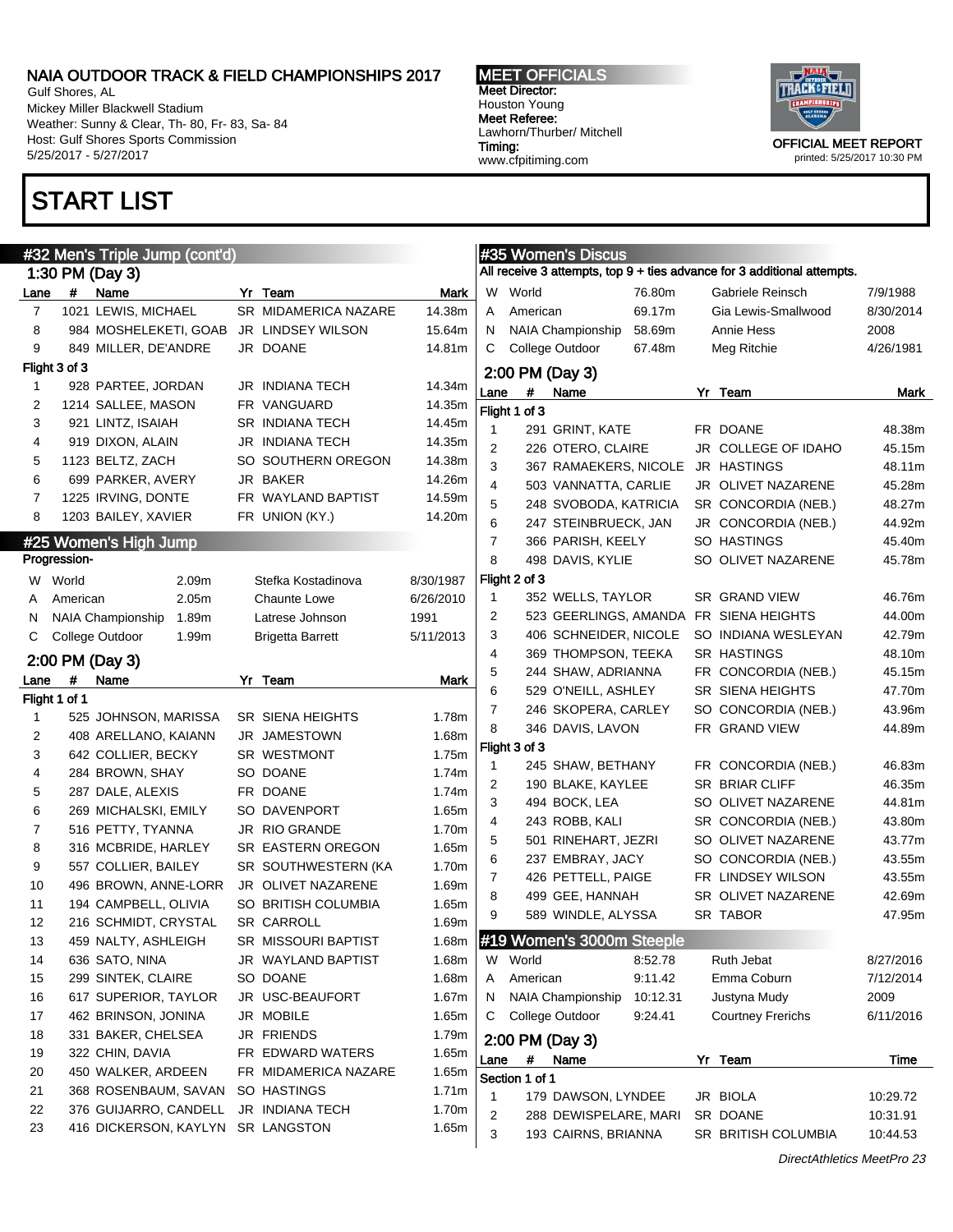Gulf Shores, AL Mickey Miller Blackwell Stadium Weather: Sunny & Clear, Th- 80, Fr- 83, Sa- 84 Host: Gulf Shores Sports Commission 5/25/2017 - 5/27/2017

### START LIST

#### #19 Women's 3000m Steeple (cont'd) 2:00 PM (Day 3) Lane # Name Yr Team Time 4 472 FLETCHER, MICHELL SR NORTHWEST CHRISTI 10:51.64 5 518 COOK, CAROLINE JR SCAD SAVANNAH 10:52.25 6 178 CROY, STEPHANIE JR BIOLA 10:56.81 7 210 ESPOSITO, LEAH SR CARROLL 11:01.10 8 473 GALE, MACIE SR NORTHWEST CHRISTI 11:02.62 9 639 BAKER, TERRI SR WESTMONT 11:09.15 10 606 INGOLDSBY, RACHAE SR THE MASTERS 11:10.12 11 227 RUSSELL, TAMIKA SO COLLEGE OF IDAHO 11:11.21 12 388 RILEY, KERIGAN SR INDIANA TECH 11:11.92 13 253 CORYELL, CATHY SR CORNERSTONE 11:14.44 14 585 MORENO, LORENA JR ST. MARY (KAN.) 11:15.35 15 336 FOLLETTE, CHRISTA SO FRIENDS 11:18.45 16 341 ZIMMERMAN, BROOK SR FRIENDS 11:18.91

| 18             |                | 182 HUNSAKER, HANNAH JR BIOLA |         |    |                             | 11:24.52  |
|----------------|----------------|-------------------------------|---------|----|-----------------------------|-----------|
|                |                | #20 Men's 3000m Steeple       |         |    |                             |           |
| W              | World          |                               | 7:53.63 |    | SaÔf Shaheen                | 9/3/2004  |
| A              | American       |                               | 8:04.71 |    | Evan Jager                  | 8/5/2014  |
| N              |                | <b>NAIA Championship</b>      | 8:40.03 |    | David Cheromei              | 5/10/2015 |
| С              |                | College Outdoor               | 8:05.4h |    | Henry Rono                  | 5/13/1978 |
|                |                | 2:20 PM (Day 3)               |         |    |                             |           |
| Lane           | #              | Name                          |         | Yr | Team                        | Time      |
|                | Section 1 of 1 |                               |         |    |                             |           |
| 1              |                | 731 GAY, JOHN                 |         |    | <b>JR BRITISH COLUMBIA</b>  | 8:43.20   |
| $\overline{2}$ |                | 1057 WRIGHT, TJ               |         |    | <b>JR NORTHWEST CHRISTI</b> | 9:05.86   |
| 3              |                | 1109 ROSS, ADRIAN             |         |    | <b>JR SHAWNEE STATE</b>     | 9:08.39   |
| 4              |                | 804 DEBOER, JOEY              |         |    | SO CORNERSTONE              | 9:10.59   |
| 5              |                | 727 BERGMAN, SEAN             |         |    | FR BRITISH COLUMBIA         | 9:12.22   |
| 6              |                | 1130 POTERACKE, KEVIN         |         |    | <b>JR SOUTHERN OREGON</b>   | 9:13.98   |
| $\overline{7}$ |                | 706 HARTMAN, JOEL             |         |    | SR BETHEL (IND.)            | 9:17.12   |
| 8              |                | 799 BOEKENOOGEN, CRA          |         |    | <b>SR CORBAN</b>            | 9:17.50   |
| 9              |                | 1107 BROWN, AESOP             |         |    | SR SCAD SAVANNAH            | 9:19.99   |
| 10             |                | 1178 BEAMISH, JOSEPH          |         |    | <b>JR TAYLOR</b>            | 9:20.07   |
| 11             |                | 776 GODFREY, BILLY            |         |    | SO COLLEGE OF IDAHO         | 9:22.27   |
| 12             |                | 1200 FRANCO, ALEC             |         |    | <b>JR THE MASTERS</b>       | 9:22.33   |
| 13             |                | 868 MASZK, NIC                |         |    | JR EASTERN OREGON           | 9:25.97   |
| 14             |                | 1209 DEATLEY, ZACH            |         |    | SR VANGUARD                 | 9:27.12   |

15 945 GERICK, NATHAN SR INDIANA WESLEYAN 9:28.39 16 979 MUNOZ-LECHUGA, FA JR LINDENWOOD-BELLE 9:29.75 17 1044 SKILLERN, SEAN SR MORNINGSIDE 9:30.26

17 573 BALL, GRACIE SR ST. FRANCIS (ILL.) 11:21.55

MEET OFFICIALS Meet Director: Houston Young Meet Referee: Lawhorn/Thurber/ Mitchell Timing: www.cfpitiming.com



OFFICIAL MEET REPORT printed: 5/25/2017 10:30 PM

|                                         | #21 Women's 4 x 100m Relay     |         |                            |   |                  |  |  |  |  |
|-----------------------------------------|--------------------------------|---------|----------------------------|---|------------------|--|--|--|--|
| W                                       | World                          | 40.82   | USA                        |   | 8/11/2012        |  |  |  |  |
| A                                       | American                       | 40.82   | USA national team          |   | 8/11/2012        |  |  |  |  |
| Ν                                       | NAIA Championship              | 44.32   | Central State, OH          |   | 1994             |  |  |  |  |
| С                                       | College Outdoor                | 42.12   | Oregon                     |   | 4/15/2017        |  |  |  |  |
|                                         |                                |         |                            |   |                  |  |  |  |  |
|                                         | Finals 2:40 PM (Day 3)<br>Time |         |                            |   |                  |  |  |  |  |
| Lane Team<br>Section 1 of 1             |                                |         |                            |   |                  |  |  |  |  |
| 1                                       | DORDT (A)                      |         |                            | A | 47.29            |  |  |  |  |
| 2                                       | SOUTHERN OREGON (A)            |         |                            | А | 47.06            |  |  |  |  |
| 3                                       | WILEY (A)                      |         |                            | А | 46.99            |  |  |  |  |
| 4                                       | <b>INDIANA TECH (A)</b>        |         |                            | А | 45.83            |  |  |  |  |
| 5                                       | SOUTHERN-NO (A)                |         |                            | А | 46.17            |  |  |  |  |
| 6                                       | SIENA HEIGHTS (A)              |         |                            | А | 46.44            |  |  |  |  |
| 7                                       | USC-BEAUFORT (A)               |         |                            | А | 47.13            |  |  |  |  |
| 8                                       | WILLIAM CAREY (A)              |         |                            | А | 47.18            |  |  |  |  |
|                                         |                                |         |                            |   |                  |  |  |  |  |
|                                         | #22 Men's 4 x 100m Relay       |         |                            |   |                  |  |  |  |  |
|                                         | W World                        | 36.84   | <b>JAM</b>                 |   | 8/11/2012        |  |  |  |  |
| A                                       | American                       | 37.38   | USA national team          |   | 8/10/2012        |  |  |  |  |
| N                                       | NAIA Championship              | 39.40   | Lindenwood, MO             |   | 2005<br>6/5/1998 |  |  |  |  |
| С<br>T.C.U.<br>College Outdoor<br>38.04 |                                |         |                            |   |                  |  |  |  |  |
|                                         | Finals 2:50 PM (Day 3)         |         |                            |   |                  |  |  |  |  |
| Lane Team<br>Time                       |                                |         |                            |   |                  |  |  |  |  |
|                                         | Section 1 of 1                 |         |                            |   |                  |  |  |  |  |
| 1                                       | CAMPBELLSVILLE (A)             |         |                            | A | 41.42            |  |  |  |  |
| 2                                       | MARIAN (IND.) (A)              |         |                            | A | 40.74            |  |  |  |  |
| 3                                       | SOUTHERN-NO (A)                |         |                            | A | 41.14            |  |  |  |  |
| 4                                       | INDIANA TECH (A)               |         |                            | A | 40.07            |  |  |  |  |
| 5                                       | SOUTHERN OREGON (A)            |         |                            | A | 41.10            |  |  |  |  |
| 6                                       | EDWARD WATERS (A)              |         |                            | A | 41.31            |  |  |  |  |
| 7                                       | LINDSEY WILSON (A)             |         |                            | А | 41.27            |  |  |  |  |
| 8                                       | BETHEL (IND.) (A)              |         |                            | А | 41.41            |  |  |  |  |
|                                         | #9 Women's 1500 Meters         |         |                            |   |                  |  |  |  |  |
| W                                       | World                          | 3:50.07 | Genzebe Dibaba             |   | 7/17/2015        |  |  |  |  |
| A                                       | American                       | 3:57.12 | Mary Slaney                |   | 7/26/1983        |  |  |  |  |
| N                                       | NAIA Championship              | 4:16.56 | Sarah Howell               |   | 1992             |  |  |  |  |
| С                                       | College Outdoor                | 3:59.90 | Jenny Simpson              |   |                  |  |  |  |  |
| 3:00 PM (Day 3)                         |                                |         |                            |   |                  |  |  |  |  |
| Lane                                    | Name<br>#                      |         | Yr Team                    |   | Time             |  |  |  |  |
|                                         | Section 1 of 1                 |         |                            |   |                  |  |  |  |  |
| $\mathbf{1}$                            | 514 SHIELDS, ANNA              |         | SO POINT PARK              |   | 4:22.35          |  |  |  |  |
| $\overline{2}$                          | 195 HAWTHORN, NATALIA          |         | <b>SR BRITISH COLUMBIA</b> |   | 4:25.55          |  |  |  |  |
| 3                                       | 162 SIGAFOOSE, ADRI            |         | JR AQUINAS                 |   | 4:26.92          |  |  |  |  |
| $\overline{\mathbf{4}}$                 | 200 SYMONDS, NICOLA            |         | SO BRITISH COLUMBIA        |   | 4:29.34          |  |  |  |  |
| 5                                       | 544 PERKINSON, JESSA           |         | JR SOUTHERN OREGON         |   | 4:30.11          |  |  |  |  |
| 6                                       | 196 KILMARTIN, SANDRA          |         | SR BRITISH COLUMBIA        |   | 4:31.14          |  |  |  |  |

DirectAthletics MeetPro 24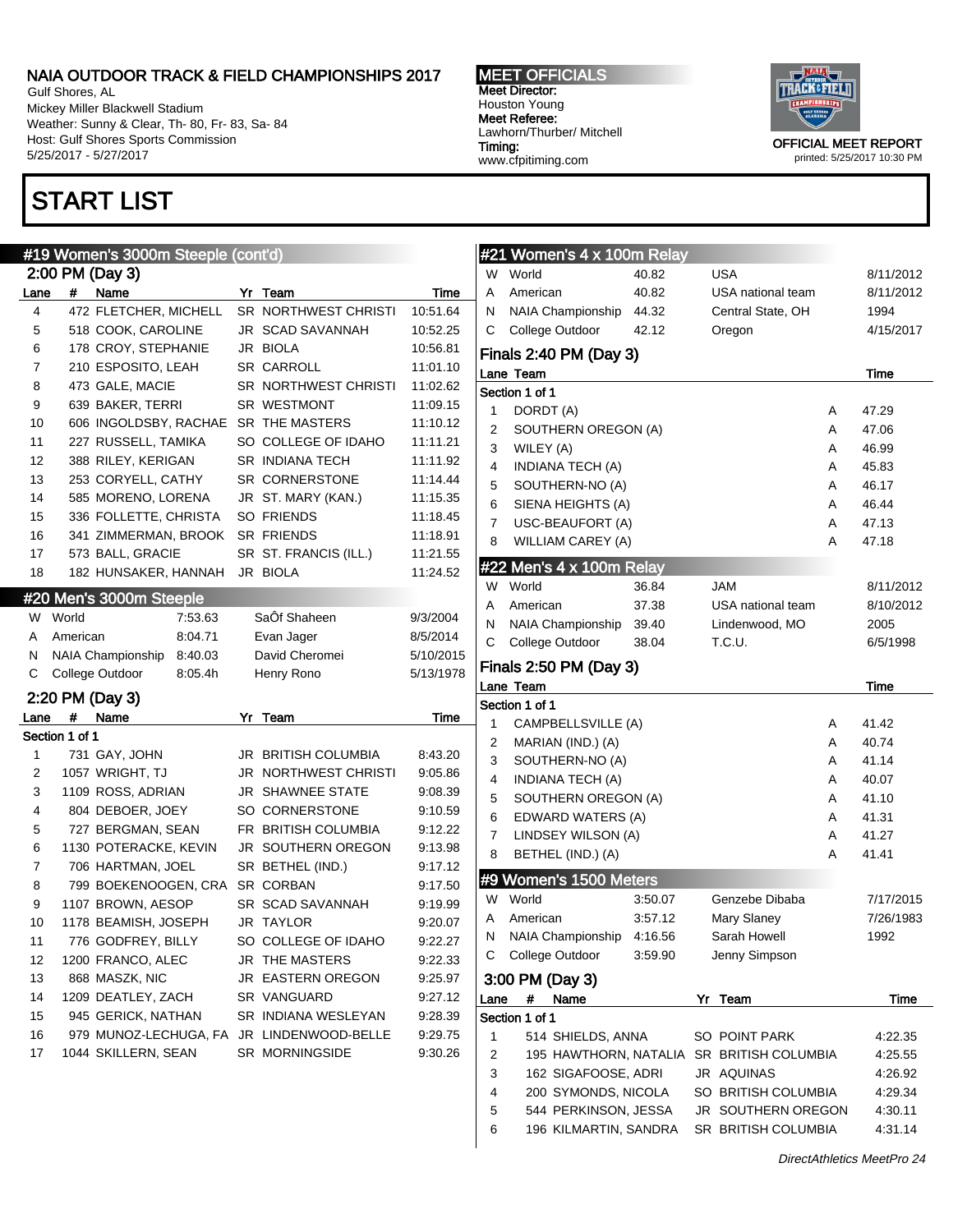Gulf Shores, AL Mickey Miller Blackwell Stadium Weather: Sunny & Clear, Th- 80, Fr- 83, Sa- 84 Host: Gulf Shores Sports Commission 5/25/2017 - 5/27/2017

### START LIST

#### #9 Women's 1500 Meters (cont'd) 3:00 PM (Day 3) Lane # Name Yr Team Time 7 403 MCBEATH, SARAH SR INDIANA WESLEYAN 4:33.07 8 490 MOORE, SARA SR OKLAHOMA CITY 4:35.02 9 504 DE CASTRO, DANIELL SO OREGON TECH 4:35.10 10 477 ENGELBREKT, LILY JR NORTHWEST U. 4:35.54 11 607 PEDRICK, MORGAN SR THE MASTERS 4:35.57 12 224 KLOPFENSTEIN, LILA SR COLLEGE OF IDAHO 4:39.55 #10 Men's 1500 Meters W World 3:26.00 Hicham El Guerrouj 7/14/1998 A American 3:29.30 Bernard Lagat 8/28/2005 N NAIA Championship 3:41.39 Silas Kisorio 2012 C College Outdoor 3:35.30 Sydney Maree 6/6/1981 Finals 3:10 PM (Day 3) Lane # Name Yr Team Time Section 1 of 1 1 755 GARCIA, DANIEL SR CARDINAL STRITCH 3:51.75 2 1106 PETSCH, ISAAC SO ROCKY MOUNTAIN 3:51.83 3 1069 ROSE, TIM JR NORTHWESTERN (IO 3:53.10 4 765 HYATT, CHANCE JR CARROLL 3:51.99 5 744 TRUMMER, MAX JR BRITISH COLUMBIA 3:51.95 6 1155 BLAYLOCK, BRIAN JR ST. FRANCIS (ILL.) 3:52.23 7 1101 GARCIA, ALEJANDRO SR ROBERT MORRIS (ILL. 3:51.42 8 1201 MIKESELL, SKYLER JR THE MASTERS 3:52.46 9 781 LAWSON, TYLER SO COLUMBIA (MO.) 3:53.00 10 734 JARRON, LUKAS SR BRITISH COLUMBIA 3:52.15 11 935 RUNYAN, LUKE JR INDIANA TECH 3:52.59 12 780 HOLMAN, MALIK FR COLUMBIA (MO.) 3:52.30 #17 Women's 400m Hurdles W World 52.34 Yuliya Pechenkina 8/8/2003 A American 52.47 Lashinda Demus 9/1/2011 N NAIA Championship 55.14 Deon Hemmings 1993 C College Outdoor 53.21 Kori Carter 6/7/2013 Finals 4:10 PM (Day 3) Lane # Name Yr Team Time Section 1 of 1 1 631 FLORES, ALEXIS JR WAYLAND BAPTIST 1:01.74 2 279 NEWMAN, SASHA JR DILLARD 1:01.47 3 282 BRAMHALL, RACHEL SR DOANE 1:01.31 4 549 GREEN, SHANTAE JR SOUTHERN-NO 1:00.71 5 558 NEEDHAM, TAYLOR JR SOUTHWESTERN (KA 1:00.87 6 552 SMIKLE, KIMONA SO SOUTHERN-NO 1:01.63 7 283 BRANNAGAN, KALYN JR DOANE 1:01.63 8 571 SMITH, MOLLY JO SR ST. AMBROSE 1:01.73 Section 1 of 1 Section 1 of 1 #4 Men's 200 Meters Section 1 of 1

MEET OFFICIALS Meet Director: Houston Young Meet Referee:

Lawhorn/Thurber/ Mitchell

www.cfpitiming.com

Timing:

OFFICIAL MEET REPORT printed: 5/25/2017 10:30 PM

| #18 Men's 400m Hurdles |                |                         |       |    |                          |           |  |  |
|------------------------|----------------|-------------------------|-------|----|--------------------------|-----------|--|--|
| W                      | World          |                         | 46.78 |    | Kevin Young              | 8/6/1992  |  |  |
| A                      | American       |                         | 46.78 |    | Kevin Young              | 8/6/1992  |  |  |
| Ν                      |                | NAIA Championship       | 49.51 |    | Pat Brown                | 2005      |  |  |
| С                      |                | College Outdoor         | 47.56 |    | <b>Kerron Clement</b>    | 6/11/2005 |  |  |
|                        |                | Finals 4:20 PM (Day 3)  |       |    |                          |           |  |  |
| Lane                   | #              | Name                    |       | Yr | Team                     | Time      |  |  |
|                        | Section 1 of 1 |                         |       |    |                          |           |  |  |
| 1                      |                | 1151 REEMTSMA, JACK     |       |    | SO ST. AMBROSE           | 53.56     |  |  |
| 2                      |                | 985 MURPHY, CAMERON     |       |    | JR LINDSEY WILSON        | 53.35     |  |  |
| 3                      |                | 1058 RANDLE, TJ         |       |    | JR NORTHWEST U.          | 53.31     |  |  |
| 4                      |                | 888 SMITH, SHAKEEM      |       |    | FR FLORIDA MEMORIAL      | 52.71     |  |  |
| 5                      |                | 681 THOMPSON, JORDAN    |       |    | SO ALLEN                 | 53.11     |  |  |
| 6                      |                | 1097 CAMPBELL, CLINTON  |       |    | JR RIO GRANDE            | 53.19     |  |  |
| 7                      |                | 1213 ROGERS, NOAH       |       |    | JR VANGUARD              | 54.01     |  |  |
| 8                      |                | 797 WIECHMAN, LUCAS     |       |    | SR CONCORDIA (NEB.)      | 53.38     |  |  |
|                        |                | #3 Women's 200 Meters   |       |    |                          |           |  |  |
| W                      | World          |                         | 21.34 |    | Florence Griffith-Joyner | 9/29/1988 |  |  |
| A                      | American       |                         | 21.34 |    | Florence Griffith Joyner | 9/29/1988 |  |  |
| N                      |                | NAIA Championship       | 23.10 |    | Sevethedn Fynes          |           |  |  |
| С                      |                | College Outdoor         | 22.04 |    | Dawn Sowell              | 6/2/1989  |  |  |
|                        |                | Finals 5:10 PM (Day 3)  |       |    |                          |           |  |  |
| Lane                   | #              | Name                    |       | Yr | Team                     | Time      |  |  |
|                        | Section 1 of 1 |                         |       |    |                          |           |  |  |
| 1                      |                | 512 FLETCHER, JEROSAN   |       |    | JR PARK U.               | 24.61     |  |  |
| 2                      |                | 657 POLEON, NATASHA     |       |    | SO WILEY                 | 24.20     |  |  |
| 3                      |                | 397 WOODS, BRIANNA      |       |    | SR INDIANA TECH          | 23.98     |  |  |
| 4                      |                | 547 BOLTON, ARGYANA     |       |    | FR SOUTHERN-NO           | 23.85     |  |  |
| 5                      |                | 619 WILLIAMS, J'HARI    |       |    | FR USC-BEAUFORT          | 23.94     |  |  |
| 6                      |                | 634 JOHNSON, DEVIN      |       |    | FR WAYLAND BAPTIST       | 24.19     |  |  |
| 7                      |                | 260 BRAY, PAIGE         |       |    | JR CULVER-STOCKTON       | 24.52     |  |  |
| 8                      |                | 522 GARDNER, ASIA       |       |    | FR SIENA HEIGHTS         | 24.61     |  |  |
|                        |                | #4 Men's 200 Meters     |       |    |                          |           |  |  |
| W                      | World          |                         | 19.19 |    | Usain Bolt               | 8/20/2009 |  |  |
| A                      | American       |                         | 19.32 |    | Michael Johnson          | 8/1/1996  |  |  |
| N                      |                | NAIA Championship 20.57 |       |    | Innocent Egbunike        | 1985      |  |  |
| С                      |                | College Outdoor         | 19.69 |    | <b>Walter Dix</b>        | 5/25/2007 |  |  |
|                        |                | Finals 5:20 PM (Day 3)  |       |    |                          |           |  |  |
| Lane                   | #              | Name                    |       |    | Yr Team                  | Time      |  |  |
|                        | Section 1 of 1 |                         |       |    |                          |           |  |  |
| 1                      |                | 1253 RALPH, QUINN-LEE   |       |    | SR WILEY                 | 21.19     |  |  |
| 2                      |                | 1138 THOMPSON, JAHNOY   |       |    | SO SOUTHERN-NO           | 20.90     |  |  |
| 3                      |                | 938 STANLEY, TREVOR     |       |    | SR INDIANA TECH          | 21.09     |  |  |
| 4                      |                | 1249 MORAIN, MORIBA     |       |    | JR WILEY                 | 20.82     |  |  |
| 5                      |                | 1223 HANDSBOROUGH, KA   |       |    | SR WAYLAND BAPTIST       | 20.95     |  |  |
|                        |                | 981 HALLMON, KEVIN      |       |    | SO LINDSEY WILSON        | 21.12     |  |  |